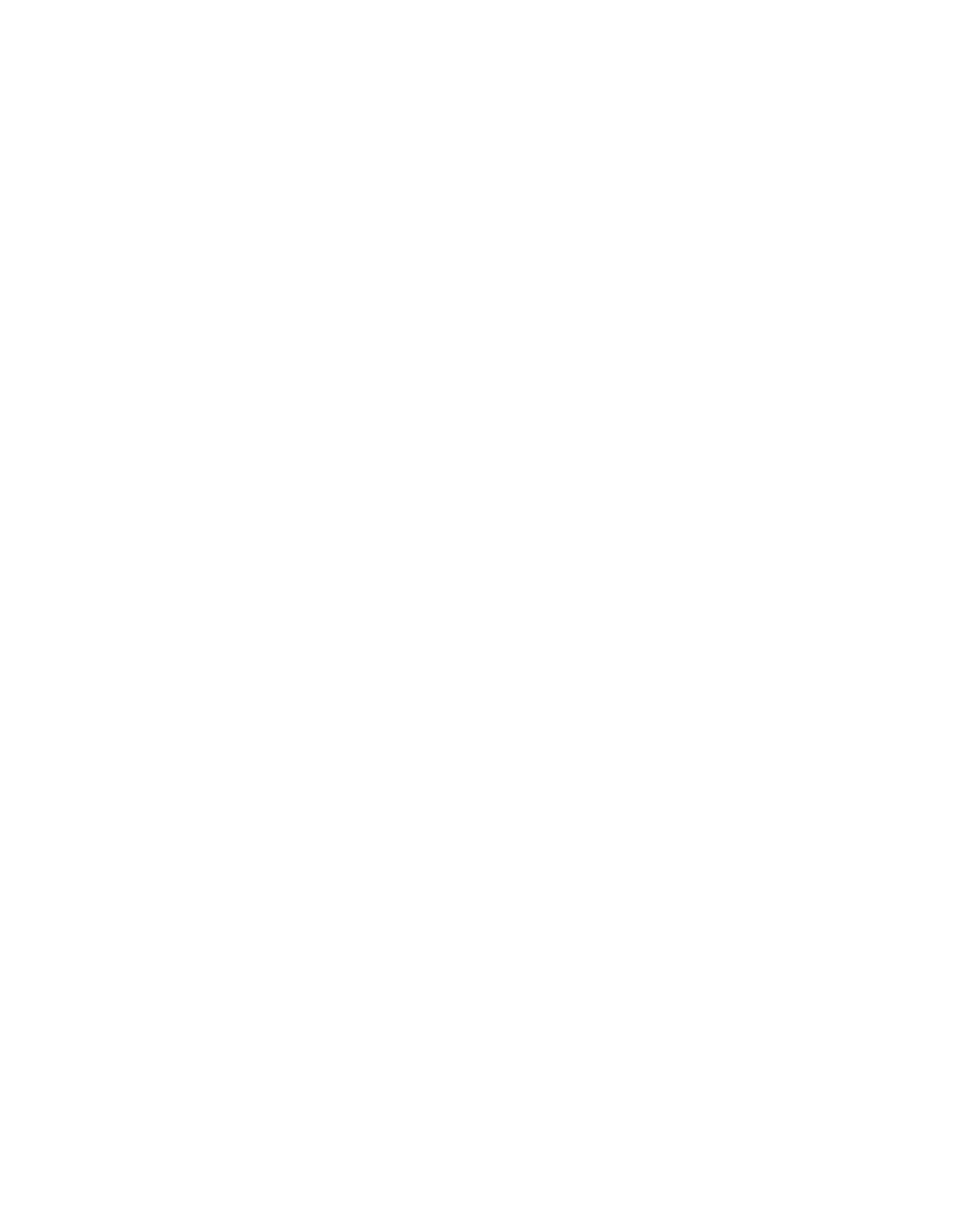## **Contents**

| E5700 and E2800 - Drive security and controller replacement compatibility  9    |    |
|---------------------------------------------------------------------------------|----|
| E5700-E2800 Dual controller replacement (controller hardware                    |    |
|                                                                                 |    |
| Completing E5700-E2800 controller replacement with secured drives               |    |
|                                                                                 |    |
| Completing E5700-E2800 controller replacement with a mix of secured/            |    |
|                                                                                 |    |
| Completing E5700-E2800 controller replacement with secured drives               |    |
|                                                                                 |    |
| Completing E5700-E2800 controller replacement with partially secured            |    |
|                                                                                 |    |
| Cabling considerations for controller-drive tray hardware upgrades  10          |    |
| Items needed before upgrading or replacing controller canisters  16             |    |
|                                                                                 |    |
| Removing controller canisters from a controller-drive tray  22                  |    |
| Installing new controller canisters in the controller-drive tray  24            |    |
|                                                                                 |    |
|                                                                                 |    |
| Controller swap with internal key management and one or more drives secured  30 |    |
|                                                                                 |    |
| Controller swap with external key management and all drives secured  34         |    |
| Remounting volumes after changing the vendor from LSI to                        |    |
|                                                                                 |    |
|                                                                                 |    |
|                                                                                 |    |
|                                                                                 |    |
| Reconfiguring a SAS-2 system for use behind a new SAS-3                         |    |
|                                                                                 | 39 |
| Reconfiguring a SAS-2 system for use behind a new SAS-3 controller shelf        |    |
|                                                                                 |    |
|                                                                                 |    |
|                                                                                 | 43 |
| How to send comments about documentation and receive update                     |    |
|                                                                                 |    |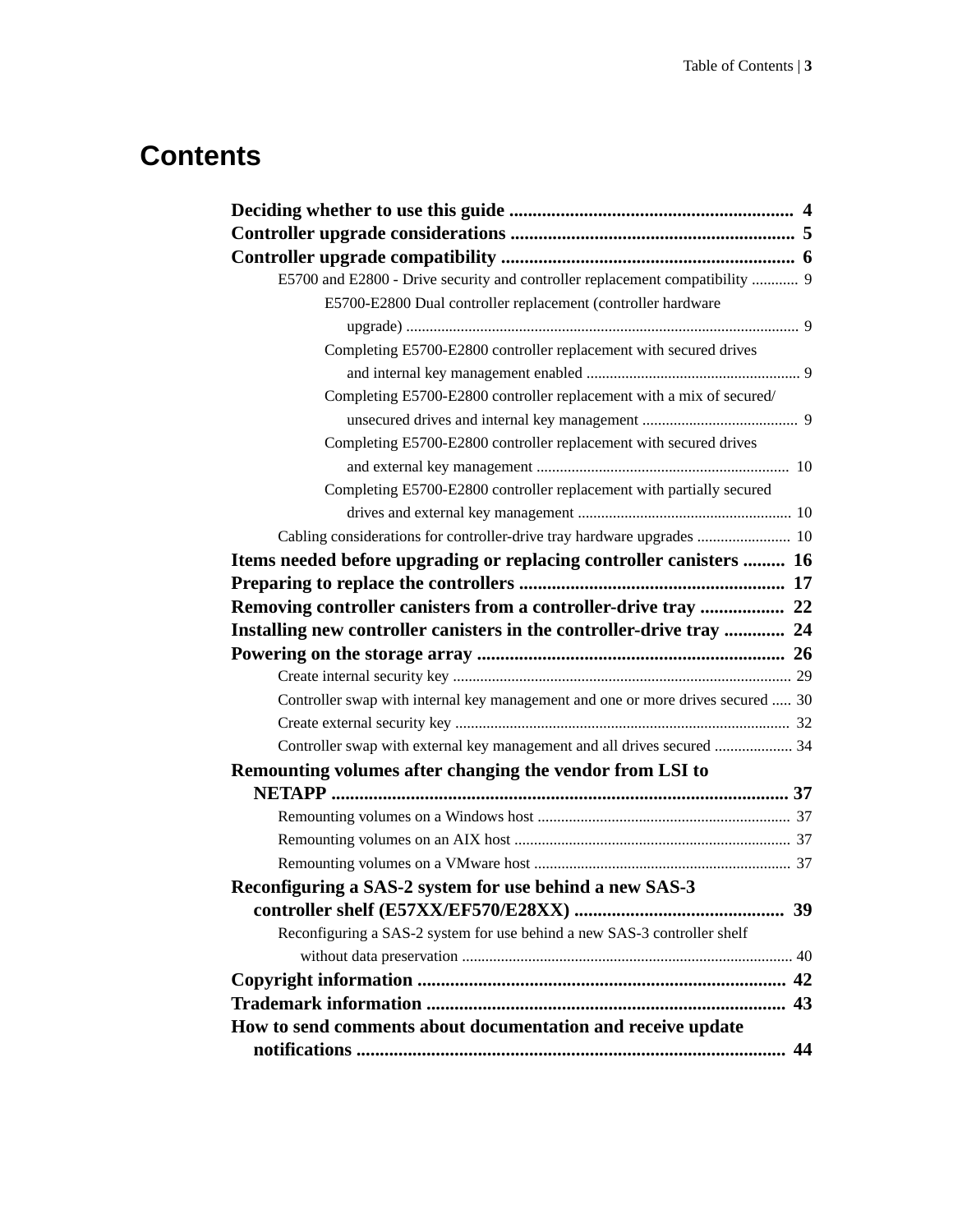## <span id="page-3-0"></span>**Deciding whether to use this guide**

This guide describes how to upgrade a storage array through the replacement of existing controllers. Information pertaining to controller upgrade compatibility, preparation, installation, and reinitialization is detailed within this guide. Specific procedures for single controller and dual controller swaps are also included. Procedures contained within this guide require that the storage array be taken off line.

Use the procedures described within this guide to replace all of the controllers in a controller-drive tray. You typically use these procedures when you choose to upgrade all of the controllers to a different model or platform. You might also use these procedures in the following situations:

- When all controllers in a controller-drive tray encounter hardware failures and are no longer functional
- To upgrade the dual inline memory modules (DIMMs) in your controller-drive tray by replacing both controllers with the same model of controllers, but with different DIMMs

Certain upgrade scenarios are not covered within this guide. Instead, procedures for these scenarios are provided within various E-Series flyer instructions. Examples of scenarios covered within the E-Series flyers include:

- Upgrading the host interface cards (HICs) in your controller-drive tray by replacing both controllers with the same model of controller but with different HICs
- Upgrading the HICs in your controller-drive tray to a different HIC and then converting the host protocol
- Upgrading a controller and HICs currently operating in split-mode protocol

To access the E-series flyers or the other documentation for E-Series storage arrays, go to the NetApp E-Series Systems Documentation Center.

#### **Related information**

[NetApp E-Series Systems Documentation Center](http://mysupport.netapp.com/info/web/ECMP1658252.html)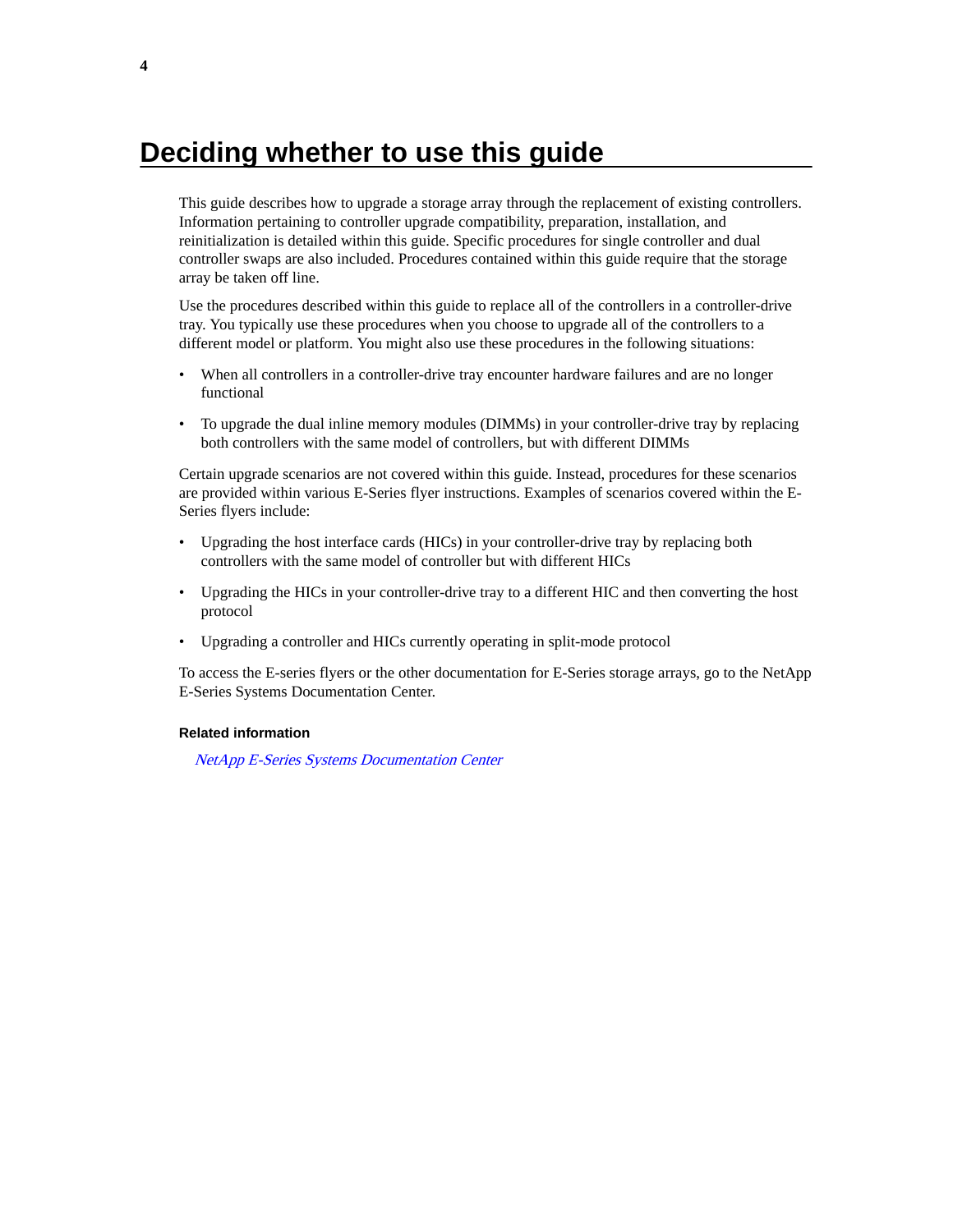## <span id="page-4-0"></span>**Controller upgrade considerations**

You should keep in mind important considerations for upgrading your controllers, such as requirements for powering off duplex and simplex controllers, managing mirroring features, ensuring battery compatibility, and changing vendor identification.

### **Duplex and simplex controller upgrades**

For duplex controller-drive trays, you replace both controllers. For simplex controller-drive trays, you replace the one controller. In both cases, you must power off the controller-drive tray. As a result, you cannot access data on the storage array until you successfully complete the replacement.

### **Remote volume and Asynchronous Mirroring**

If your storage array participates in remote volume mirroring, only iSCSI or Fibre Channel connections are supported between the primary site and the remote site. If the HIC configuration in your new controllers does not include iSCSI or Fibre Channel connections, remote volume mirroring will not be supported.

For Asynchronous Mirroring, the local storage array and remote storage array can run different versions of firmware. The minimum firmware version supported is SANtricity firmware version 7.84.

### **Controller batteries**

A new controller is shipped without a battery installed. When possible, you should remove the battery from your old controller and then install that battery in the new controller. However, for some controller upgrades, the battery from the old controller is not compatible with the new controller. In those cases, you must order a battery along with your new controller, and have that battery available before you begin these tasks. See [Controller upgrade compatibility](#page-5-0) on page 6 for detailed information on controller battery compatibility.

### **Vendor Identification**

Some controller upgrades result in the Vendor ID in SCSI Inquiry Data changing from LSI to NETAPP. When the Vendor ID changes from LSI to NETAPP, additional steps are required on the Windows, VMware, and AIX operating systems to reclaim devices. Steps for these operating systems are included in this document.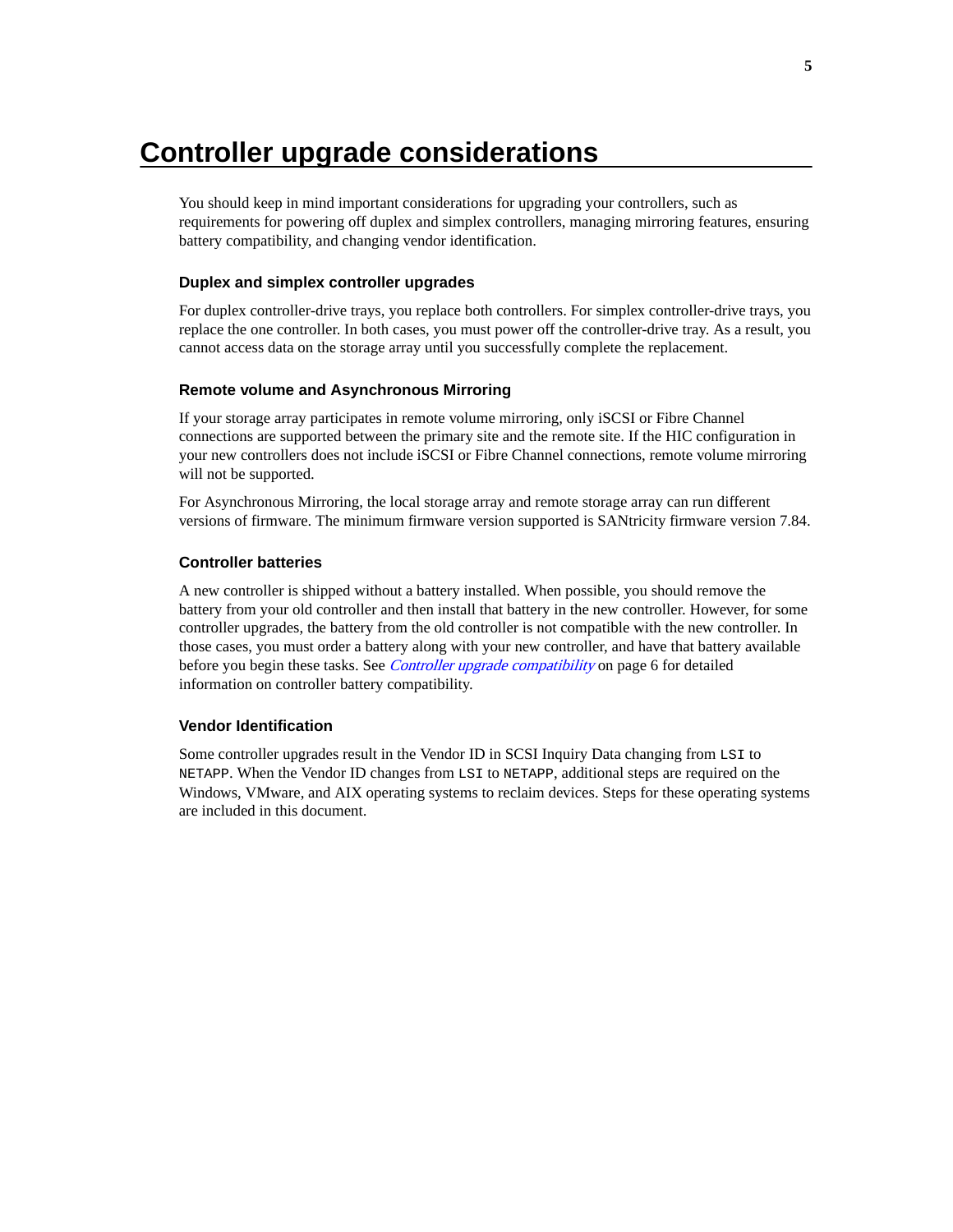## <span id="page-5-0"></span>**Controller upgrade compatibility**

If you are replacing the controllers to upgrade to a new model, keep in mind that your current storage array might have premium features installed that the new model cannot support. For example, E2700 controllers do not support the legacy Snapshot premium feature. If you replace E2600 controllers with E2700 controllers, and your storage array was using the legacy Snapshots feature, you must disable that feature and delete or convert all volumes (that is, snapshots, repositories) associated with that feature before you replace the controllers. You can convert legacy Snapshots to Snapshots. Before you upgrade a controller-drive tray, you should disable any premium features used on your storage array that are not supported on the new controllers.

If you change your controllers from 5x00 models to 2x00 models, your new storage array configuration will support lower numbers of some objects (for example, volumes) in the storage management software than your old configuration. You must make sure that your old configuration does not exceed the object limits listed below before you replace the controller(s).

- Maximum number of volumes 512
- Maximum number of partitions 128
- Maximum number of snapshot volumes 512
- Maximum number of member volumes per consistency group 32
- Maximum number of consistency groups 16
- Maximum number of views 256
- Maximum number of legacy RVM mirrors 16
- Maximum number of ARVM mirrors 32
- Maximum number of ARVM mirrors per mirror group 32
- Maximum total number or mirrors (Legacy  $RVM + ARVM$ ) 32
- Maximum number of volume copies 511
- Maximum number of thin provisioned volumes 512
- Maximum number of drive slots in the storage array (controller-drive tray  $+$  all attached drive trays) - 192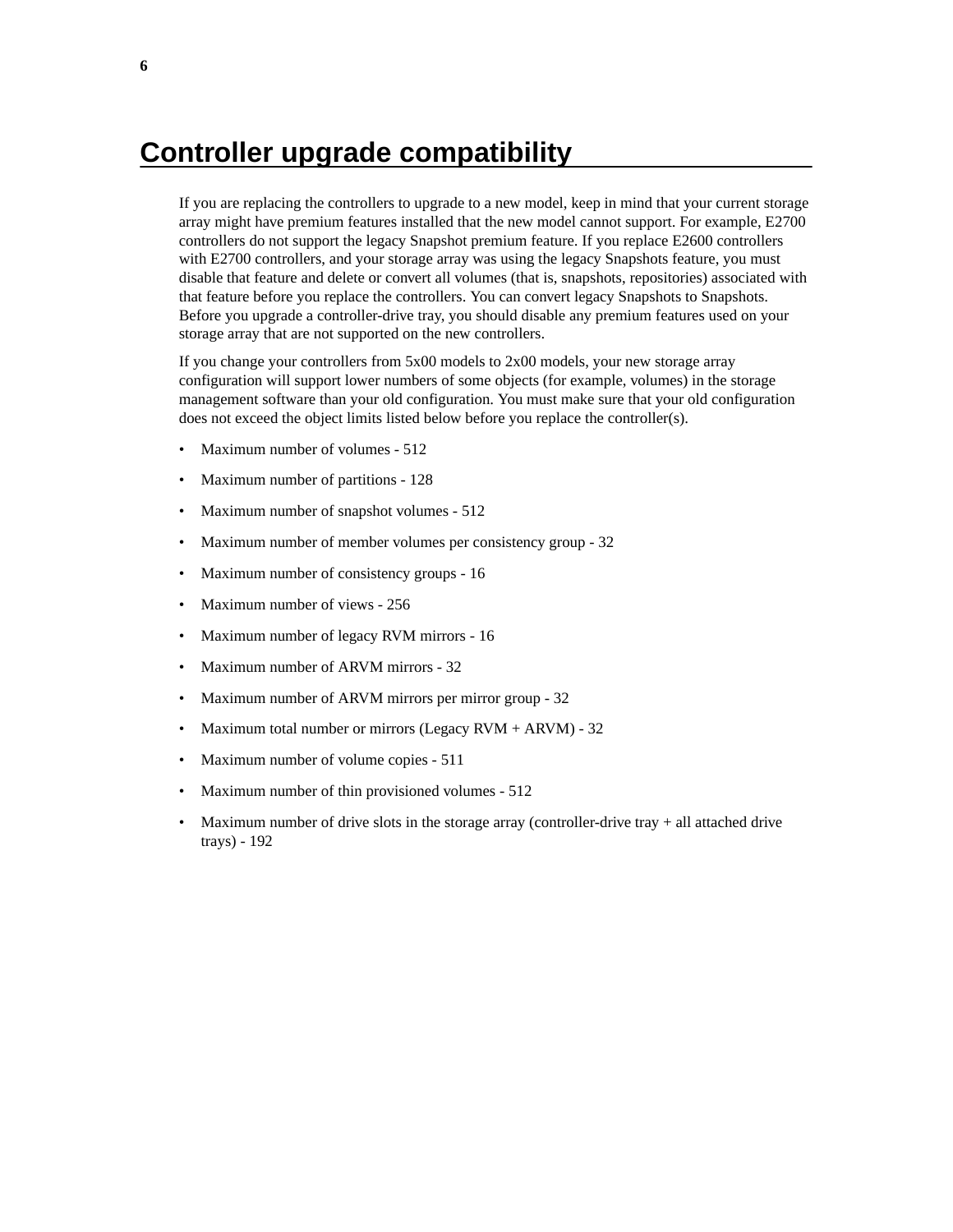|               | <b>To E2x00</b>                                                                                                                                                                                                                                               | <b>To E5x00</b>                                                                                                                                                                                                                                                                                                                                                                                                                                                                                                                                                                                                 | To EF5x0                       |
|---------------|---------------------------------------------------------------------------------------------------------------------------------------------------------------------------------------------------------------------------------------------------------------|-----------------------------------------------------------------------------------------------------------------------------------------------------------------------------------------------------------------------------------------------------------------------------------------------------------------------------------------------------------------------------------------------------------------------------------------------------------------------------------------------------------------------------------------------------------------------------------------------------------------|--------------------------------|
| From<br>E2x00 | <b>Battery</b> - Reuse the old<br>battery.<br>Vendor ID - Additional<br>steps required.<br><b>Feature Support - Legacy</b><br>snapshots are not supported<br>on the E2700.<br>E2800 controllers must not<br>be placed into SAS-2*<br>shelves.                 | <b>Battery</b> - Order a new<br>battery.<br>Vendor ID - Additional<br>steps are required when<br>upgrading from E2600 to<br>E5500 or E5600, or when<br>upgrading from E2700 to<br>E5400.<br><b>Feature Support - Legacy</b><br>snapshots are not supported<br>on the E5500 or E5600.<br>Legacy RVM is not<br>supported on the E5500 or<br>E5600 with iSCSI HICs.<br>Data Assurance is not<br>supported on the E5500 or<br>E5600 with iSCSI HICs.<br>E5400, E5500, and E5600<br>controllers must not be<br>placed into SAS-3**<br>shelves.<br>E5700 controllers must not<br>be placed into SAS-2*<br>shelves.*** | Upgrades are not<br>supported. |
| From<br>E5x00 | Battery - Order a new<br>battery.<br>Vendor ID - Additional<br>steps are required when<br>upgrading from E5500 or<br>E5600 to E2600, or when<br>upgrading from E5400 to<br>E2700.<br>Feature Support - Legacy<br>snapshots are not supported<br>on the E2700. | <b>Battery</b> - Reuse the old<br>battery.<br>Vendor ID - Additional<br>steps required when<br>upgrading from E5400 to<br>E5500 or E5600.<br>Feature Support - No<br>legacy snapshots for E5500<br>or E5600.<br>No legacy RVM or Data<br>Assurance for E5400/<br>E5500 with iSCSI HICs.<br>E5400, EF550, and EF560<br>controllers must not be<br>placed into SAS-3***<br>shelves.<br>E5700 controllers must not<br>be placed into SAS-2*<br>shelves.***                                                                                                                                                         | Upgrades are not<br>supported. |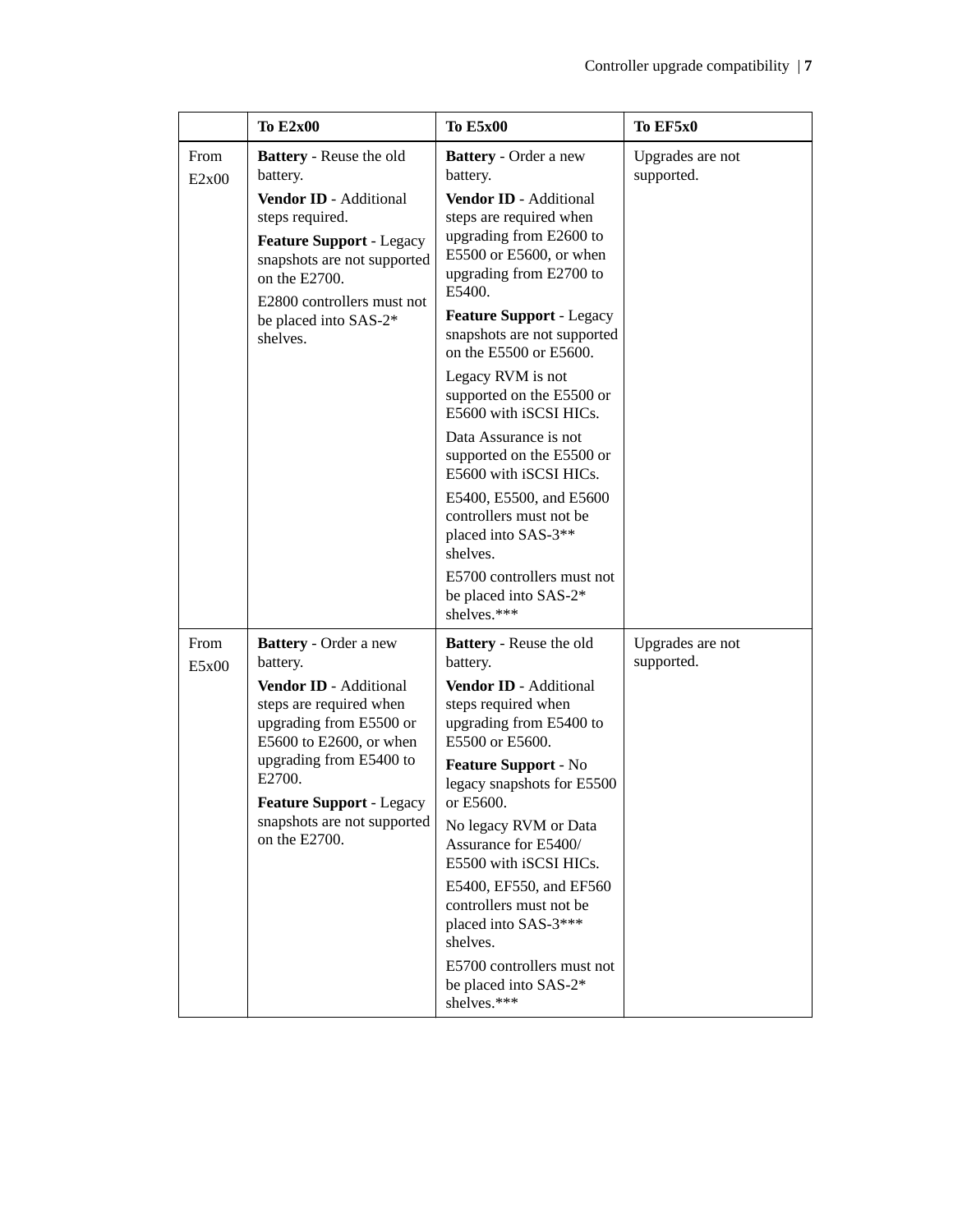|                                                                                                                                                           | <b>To E2x00</b>                                | <b>To E5x00</b>                | To EF5x0                                                                                    |  |
|-----------------------------------------------------------------------------------------------------------------------------------------------------------|------------------------------------------------|--------------------------------|---------------------------------------------------------------------------------------------|--|
| From<br>EF5x0                                                                                                                                             | Upgrades are not<br>supported.                 | Upgrades are not<br>supported. | <b>Battery</b> - Reuse the old<br>battery                                                   |  |
|                                                                                                                                                           |                                                |                                | Vendor ID - Additional<br>steps required when<br>upgrading from EF540 to<br>EF550 or EF560. |  |
|                                                                                                                                                           |                                                |                                | Feature Support - No<br>Legacy Snapshots for<br>EF550/EF560.                                |  |
|                                                                                                                                                           |                                                |                                | No Data Assurance for<br>EF550/EF560 with iSCSI.                                            |  |
|                                                                                                                                                           |                                                |                                | EF540, EF550, and EF560<br>controllers must not be<br>placed into SAS-3***<br>shelves.      |  |
|                                                                                                                                                           |                                                |                                | EF570 controllers must not<br>be placed into SAS-2*<br>shelves.***                          |  |
| * SAS-2 shelves include the following models:                                                                                                             |                                                |                                |                                                                                             |  |
| DE1600, DE5600, and DE6600 drive trays                                                                                                                    |                                                |                                |                                                                                             |  |
| $\bullet$                                                                                                                                                 | E5400, E5500, and E5600 controller-drive trays |                                |                                                                                             |  |
| ٠                                                                                                                                                         | EF540, EF550 and EF560 flash arrays            |                                |                                                                                             |  |
| $\bullet$                                                                                                                                                 | E2600 and E2700 controller-drive trays         |                                |                                                                                             |  |
|                                                                                                                                                           | ** SAS-3 shelves include the following models: |                                |                                                                                             |  |
| ٠                                                                                                                                                         | E28XX controller shelves                       |                                |                                                                                             |  |
| E57XX controller shelves<br>$\bullet$                                                                                                                     |                                                |                                |                                                                                             |  |
| DE212C, DE224C, DE460C drive shelves                                                                                                                      |                                                |                                |                                                                                             |  |
|                                                                                                                                                           | *** SAS-2 to SAS-3 investment protection:      |                                |                                                                                             |  |
| You can reconfigure your SAS-2 system to be used behind a new SAS-3 controller shelf<br>$\bullet$<br>(E57XX/EF570/E28XX).                                 |                                                |                                |                                                                                             |  |
| For more information, see <i>Reconfiguring a SAS-2 system for use behind a new SAS-3</i><br>$\bullet$<br>controller shelf (E57XX/EF570/E28XX) on page 39. |                                                |                                |                                                                                             |  |

**Attention: Possible loss of data access** – Before you replace the controllers, make sure that any premium features that are installed and any configuration of objects in the storage management software can be supported with your new controllers. Failure to do this will result in an out-ofcompliance condition or configuration errors. Contact technical support if you encounter configuration errors.

**Attention: Possible loss of data access** – If any controller that you are replacing manages any secure volumes, the new controller needs the correct security key to gain access to those volumes. After you replace the controller and restore power to the controller-drive tray, you can use SANtricity Storage Manager (or System Manager) to load the key from the file in which it was saved. Be sure that such a file exists and that you know the pass phrase required to install the security key before you replace the controller.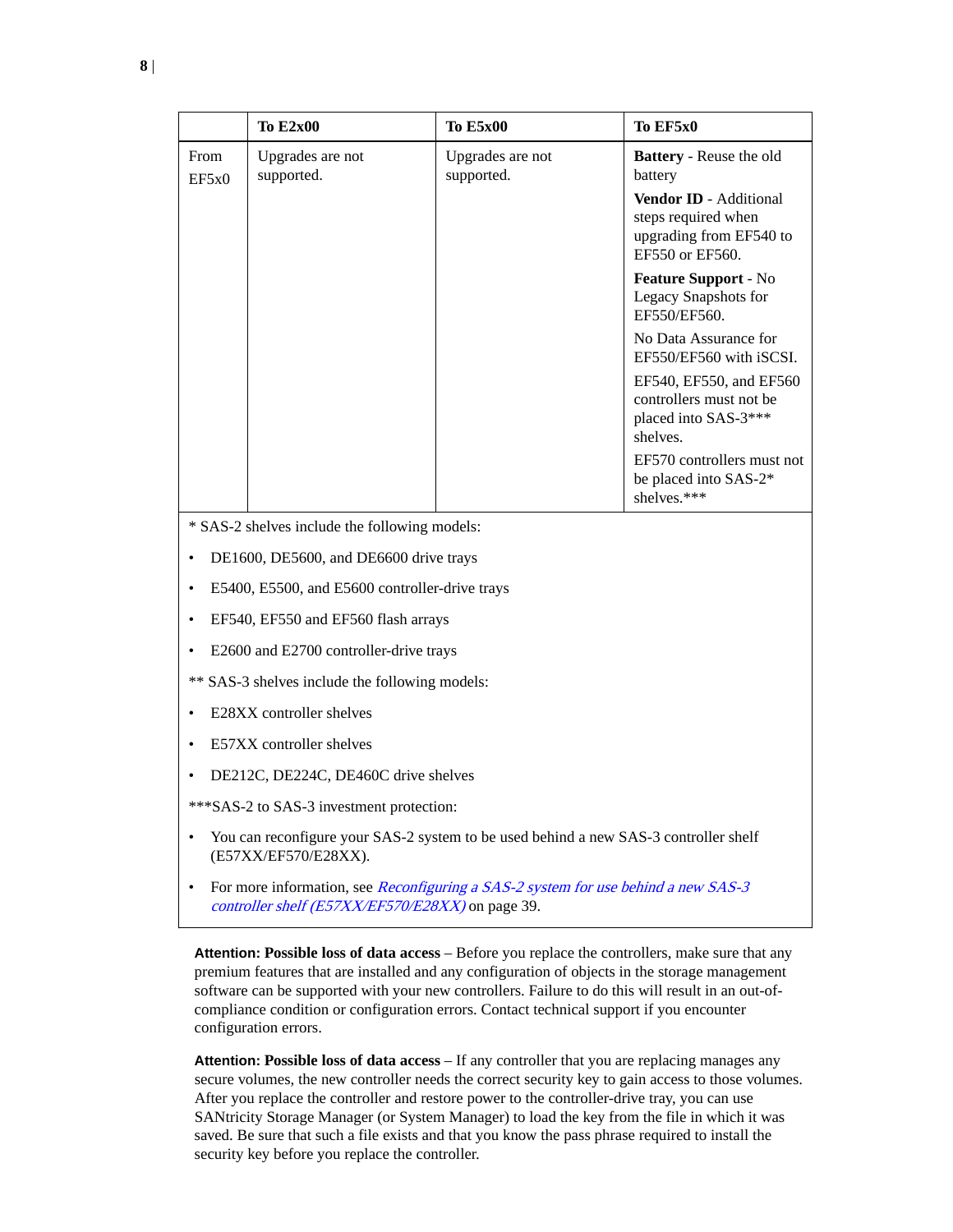### <span id="page-8-0"></span>**Related information**

[NetApp Hardware Universe](https://hwu.netapp.com)

### **E5700 and E2800 - Drive security and controller replacement compatibility**

Dual and single controller replacements are supported for a variety of E2800 and E5700 controller configurations. Dual controller replacements are performed for duplex systems (E5700 and E2800 configurations) while single controller replacements can be performed for simplex and duplex systems (E2800 configurations only). A complete replacement of existing controllers in a configuration is known as a controller hardware upgrade (or headswap). This procedure requires that the controller replacements be compatible and the drives may need to be manually unlocked.

If the upgrade is a controller hardware upgrade (or headswap), firmware levels and drive security settings of the base controller determine the result of the controller replacement, including whether secured drives unlock. The following sections provide a workflow summary for the most common E5700 and E2800 controller replacement use cases. For assistance with all other controller replacement scenarios, including downgrade controller replacement use cases, please contact Technical Support.

**Note:** If possible, transition to internal key management before performing the controller replacement. Transitioning to internal key management also generates a backup of the security key.

### **E5700-E2800 Dual controller replacement (controller hardware upgrade)**

When performing a dual controller replacement, a copy of the original controller's firmware image is stored on the drives for reference. Unless you are also replacing the drives (or they are locked), the image on the drives can used to update the controllers and synchronize them with each other. The image is used when the controller board IDs are the same. When the controller board IDs are different, the dual controller swap will be treated like a hardware upgrade.

### **Completing E5700-E2800 controller replacement with secured drives and internal key management enabled**

When performing a complete controller replacement (controller hardware upgrade) with secured drives and internal key management enabled, you must import the security key manually to unlock the drives. Once the drives are unlocked, the controller reboots to optimal to access the drives.

For more information on completing a controller replacement with secured drives and internal key management enabled, refer to *[Controller swap with internal key management and one or more drives](#page-29-0)* [secured](#page-29-0) on page 30.

### **Completing E5700-E2800 controller replacement with a mix of secured/ unsecured drives and internal key management**

When performing a complete controller replacement (controller hardware upgrade) with a mix of secured and unsecured drives and internal key management enabled, you must first create an internal security key and then import the security key manually to unlock the secured drives. After the drives are unlocked, you can access the drives.

**Attention:** If you receive a seven-segment display lock-down code of L5 after performing a controller replacement of mixed secured drives with internal key management, contact Technical Support.

For more information on completing a controller replacement with a mix of secured/unsecured drives and internal key management, see [Create internal security key](#page-28-0) on page 29 and [Controller swap with](#page-29-0) [internal key management and one or more drives secured](#page-29-0) on page 30.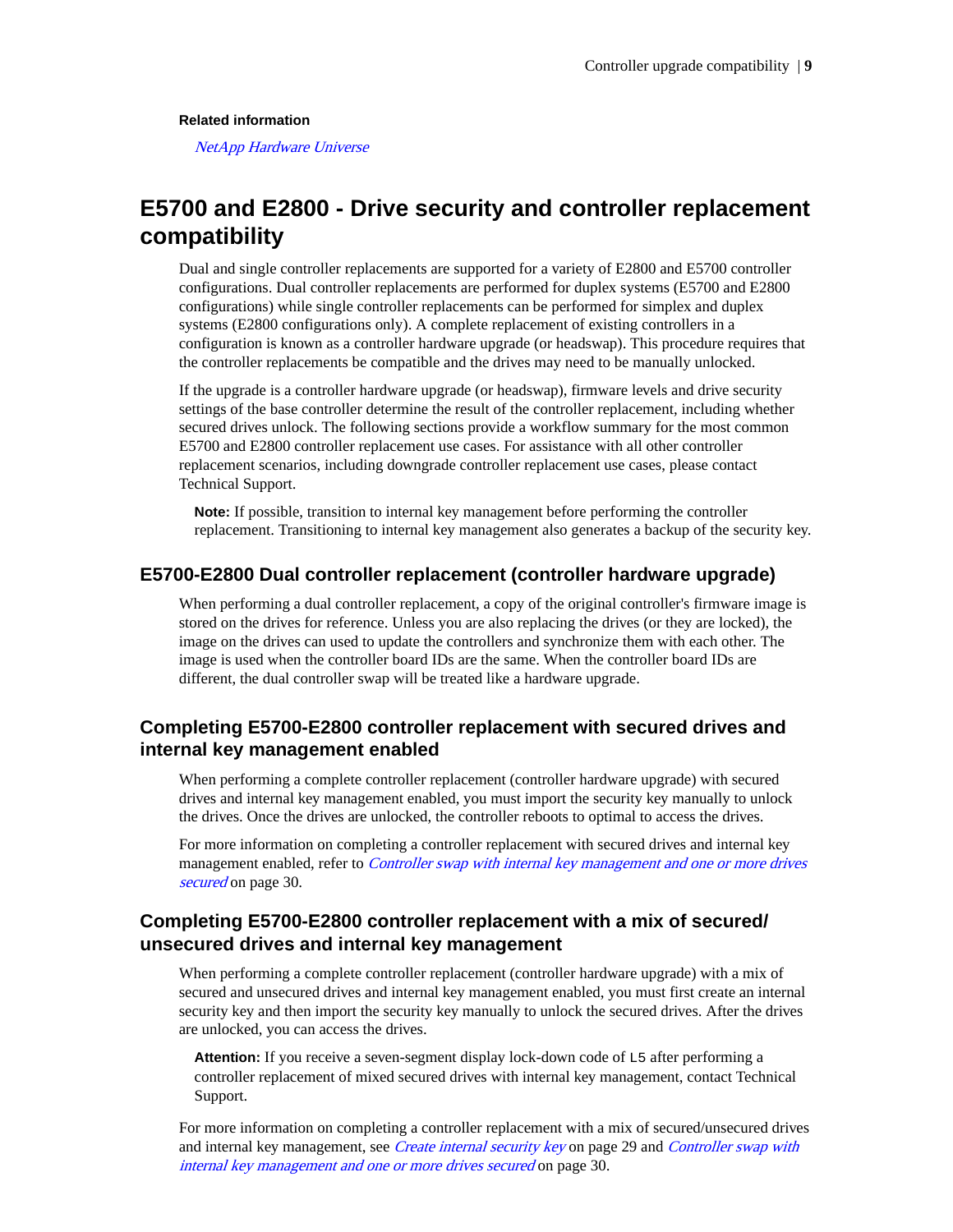### <span id="page-9-0"></span>**Completing E5700-E2800 controller replacement with secured drives and external key management**

When performing a complete controller replacement (controller hardware upgrade) with secured drives and external key management enabled, you must reconfigure the external key management attributes/certificates to acquire the security key and unlocks the secured drives. Once the drives are unlocked, the controller reboots to optimal to access the drives.

For detailed information on completing a controller replacement with secured drives and external key management, refer to *[Controller swap with external key management and all drives secured](#page-33-0)* on page 34.

### **Completing E5700-E2800 controller replacement with partially secured drives and external key management**

When performing a complete controller replacement (controller hardware upgrade) with a mix of secured and unsecured drives and external key management enabled, the controllers automatically reconnect to the external key management service using the attributes/certificates stored on the unlocked drives; effectively unlocking the secured drives.

**Attention:** If you receive a seven-segment display lock-down code of L5 after performing a controller replacement of mixed secured drives with external key management, contact Technical Support.

## **Cabling considerations for controller-drive tray hardware upgrades**

Compare your current host cabling to the supported cabling for your new controllers to determine whether you can reuse SFPs, QSFPs or cables from your old cabling configuration. The HBAs, HCAs, or Ethernet adapters, as well as switches in the network fabric used to connect your hosts to your storage array must match the HICs in your controller canisters.

| <b>HICs and Base Ports</b>             |                                            | Cable            |                         |                      |
|----------------------------------------|--------------------------------------------|------------------|-------------------------|----------------------|
| Data rate and<br>protocol              | <b>Number</b><br>and type of<br>connectors | <b>Connector</b> | <b>Type</b>             | Length               |
| $100 \text{Gb/s}, 56 \text{Gb/s},$     | 2 HIC ports                                | $OSFP+Twin-Ax$   | Passive copper          | 3m                   |
| or 40Gb/s Infiniband                   |                                            | $OSFP+$          | Optical                 | $5-100m$             |
| $32$ Gb/s, 16 Gb/s, or<br>8 Gb/s Fibre | 4 HIC ports                                | $SFP+$           | OM <sub>2</sub> optical | 2, 3, 5, 10, 25<br>m |
| Channel                                |                                            |                  | OM <sub>3</sub> optical | $50-100m$            |
|                                        |                                            |                  | OM4 optical             | 1,2,3,4,5m           |

| Supported cables for E5700 controller shelfs and EF570 flash arrays |
|---------------------------------------------------------------------|
|---------------------------------------------------------------------|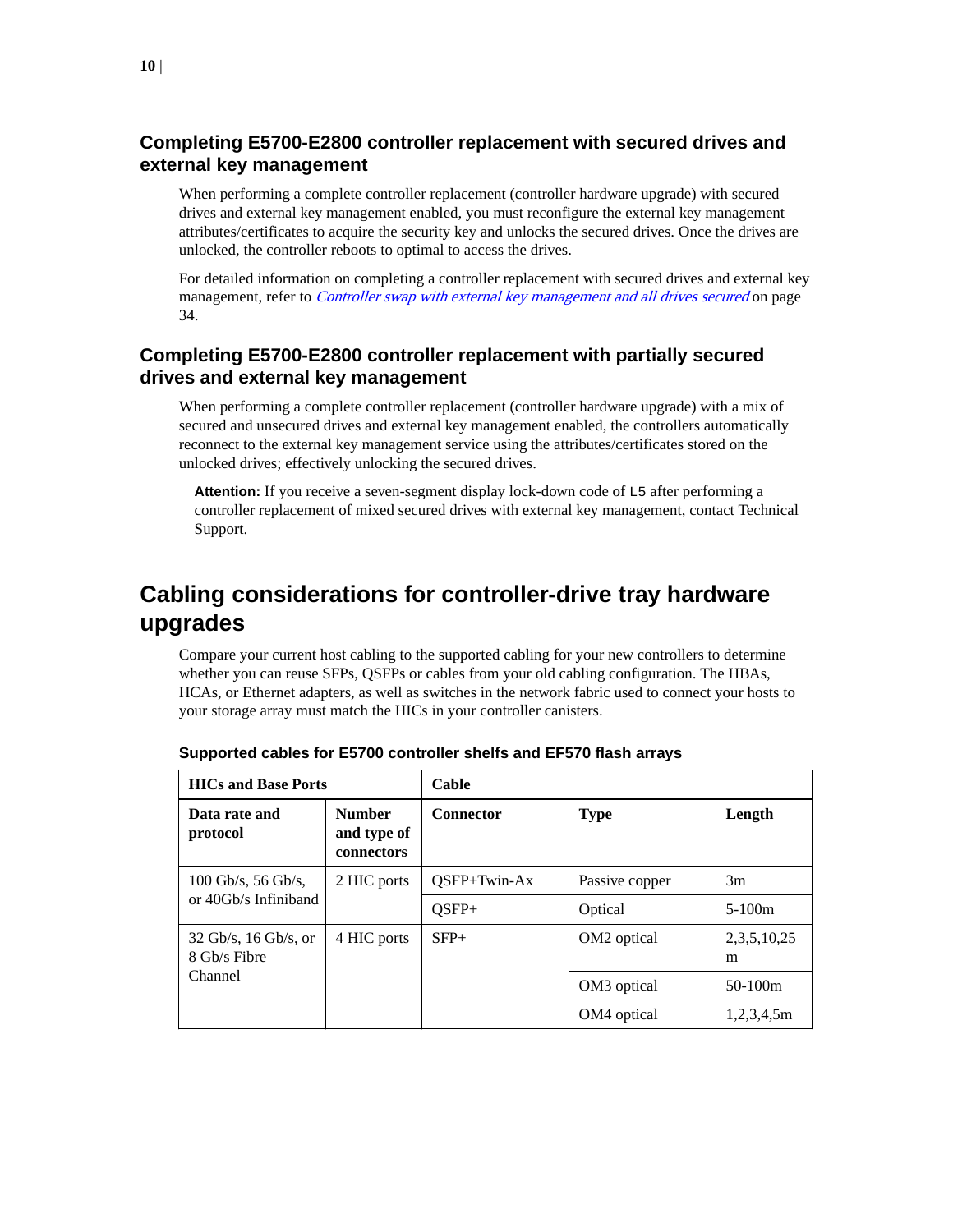| <b>HICs and Base Ports</b>                  |                                            | Cable                  |                     |                    |
|---------------------------------------------|--------------------------------------------|------------------------|---------------------|--------------------|
| Data rate and<br>protocol                   | <b>Number</b><br>and type of<br>connectors | <b>Connector</b>       | <b>Type</b>         | Length             |
| 25 Gb/s, or 10 Gb/s                         | 4 HIC ports                                | SFP <sub>28</sub>      | OM3 optical         | $1-30m$            |
| <b>iSCSI</b>                                |                                            |                        | OM4 optical         | 1,2,3,5,7m         |
|                                             |                                            | SFP28 with Twin-<br>Ax | Passive copper      | Up to 3m           |
|                                             |                                            | $SFP+$                 | OM2 optical         | $1-25m$            |
|                                             |                                            |                        | OM3 optical         | 25-300m            |
|                                             |                                            |                        | OM4 optical         | 1,2,3,5,7m         |
|                                             |                                            | SFP+Twin-Ax            | Passive Copper      | Up to 5m           |
| 12 Gb/s, 6 Gb/s, or 3                       | 4 HIC ports                                | MiniSAS-HD             | Passive copper      | $1-5m$             |
| Gb/s SAS                                    |                                            |                        |                     | 2m                 |
|                                             |                                            |                        | Active optical      | 20-100m            |
|                                             |                                            | MiniSAS                | Passive copper      | $1-5m$             |
| 16 Gb/s, 8 Gb/s, or 4<br>Gb/s Fibre Channel | 2 base ports                               | $SFP+$                 | OM2 SW optical      | 1,2,3,5,10,2<br>5m |
|                                             |                                            |                        | OMW3 SW optical     | 50-100m            |
|                                             |                                            |                        | OM4 optical         | 1,2,3,4,5m         |
| $10$ Gb/s or $1$ Gb/s<br><b>iSCSI</b>       | 2 base ports                               | $SFP+$                 | OM2 optical         | 1,2,3,10,25<br>m   |
|                                             |                                            |                        | OM3 optical         | 25-300m            |
|                                             |                                            |                        | OM4 optical         | 1,2,3,4,5m         |
|                                             |                                            | Twin-Ax (DAC)          | Passive cooper      | $2-7m$             |
| 1 Gb/s iSCSI                                | 2 base ports                               | $RJ-45$                | Cat6 passive copper | Up to 70m          |

**Note:** The E5700 controller shelf does not support bifurcated SAS cable configurations.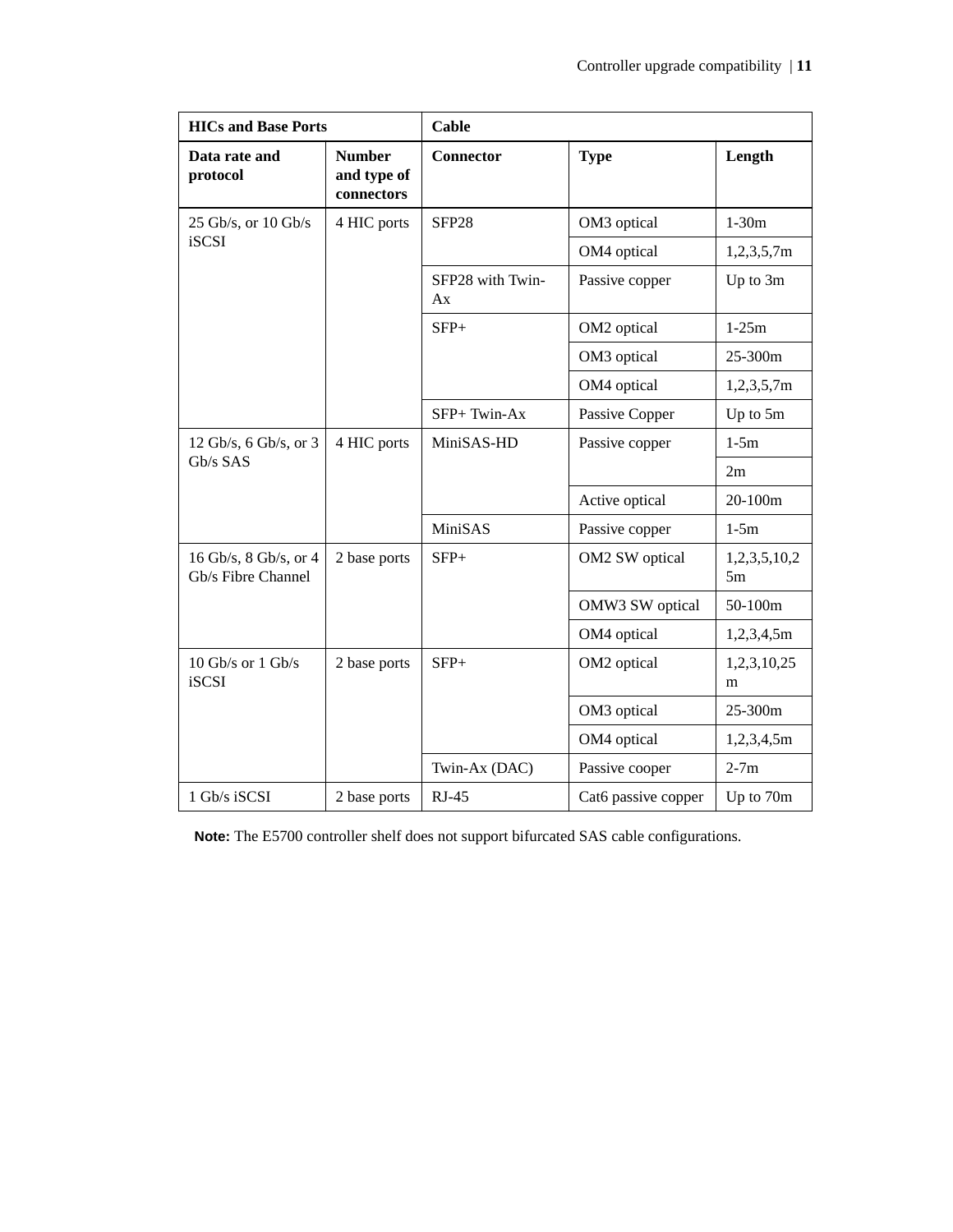| <b>HIC</b>                        |                                | Cable                    |                |                     |
|-----------------------------------|--------------------------------|--------------------------|----------------|---------------------|
| Data Rate and<br><b>Protocol</b>  | Number of<br><b>Connectors</b> | <b>Connector</b>         | <b>Type</b>    | Length              |
| 12 Gb/s SAS                       | $\overline{4}$                 | MiniSAS-HD               | passive copper | $1-5m$              |
|                                   |                                | MiniSAS-HD               | active copper  | $8-15m$             |
|                                   |                                | MiniSAS-HD               | optical        | $5-100m$            |
|                                   |                                | Fan-out cable type<br>#2 | passive copper | 2m                  |
|                                   |                                | Fan-out cable type<br>#3 | passive copper | 2m                  |
| 6 Gb/s SAS                        | $\overline{4}$                 | MiniSAS-HD               | passive copper | $1-10m$             |
|                                   |                                | MiniSAS-HD               | active copper  | $5-20m$             |
|                                   |                                | Fan-out cable type<br>#1 | passive copper | 2m                  |
| 56 Gb/s InfiniBand <sup>1</sup>   | $\overline{2}$                 | $QSFP+$                  | passive copper | $1-3m$              |
|                                   |                                | QSFP+                    | optical        | $5-100m$            |
| $40$ Gb/s InfiniBand <sup>2</sup> | $\overline{2}$                 | QSFP+                    | passive copper | $1-5m$              |
|                                   |                                | QSFP+                    | optical        | 10-300m             |
| 16 Gb/s Fibre<br>Channel          | $\overline{4}$                 | $SFP+$                   | OM2 SW optical | 2, 3, 5, 10,<br>25m |
|                                   |                                | $SFP+$                   | OM3 SW optical | 50-150m             |
|                                   |                                | $SFP+$                   | OS2 LW optical | 50-300m             |
| 10 Gb/s iSCSI                     | $\overline{4}$                 | $SFP+$                   | OM2 optical    | 2, 3, 5, 10,<br>25m |
|                                   |                                | $SFP+$                   | OM3 optical    | 50-150m             |
|                                   |                                | Twin-Ax                  | passive copper | $2-7m$              |
| 1 Gb/s iSCSI                      | $\overline{4}$                 | $\rm SFP+^3$             | OM2 optical    | 2, 3, 5, 10,<br>25m |
|                                   |                                | $SFP+^3$                 | OM3 optical    | 50-150m             |
|                                   |                                | Twin-Ax                  | passive copper | $2-7m$              |
|                                   |                                | $RJ-454$                 | passive copper | $2-70m$             |

**Supported cables for E5500 and E5600 controller-drive trays and the EF550 and EF560 flash arrays**

<sup>1</sup>This information applies to HICs with a maximum data rate of 56 Gb/s. These HICs can also be operated at 40 Gb/s.

<sup>2</sup>This information applies to HICs with a maximum data rate of 40 Gb/s. These HICs can also be operated at 20 Gb/s. These HICs can be used only in the E5500 and EF550 models.

<sup>3</sup>Optical cables for 1-Gb/s iSCSI connections require a 1-Gb/s SFP.

<sup>4</sup> Copper cables with RJ-45 connectors for iSCSI connections require an SFP adapter.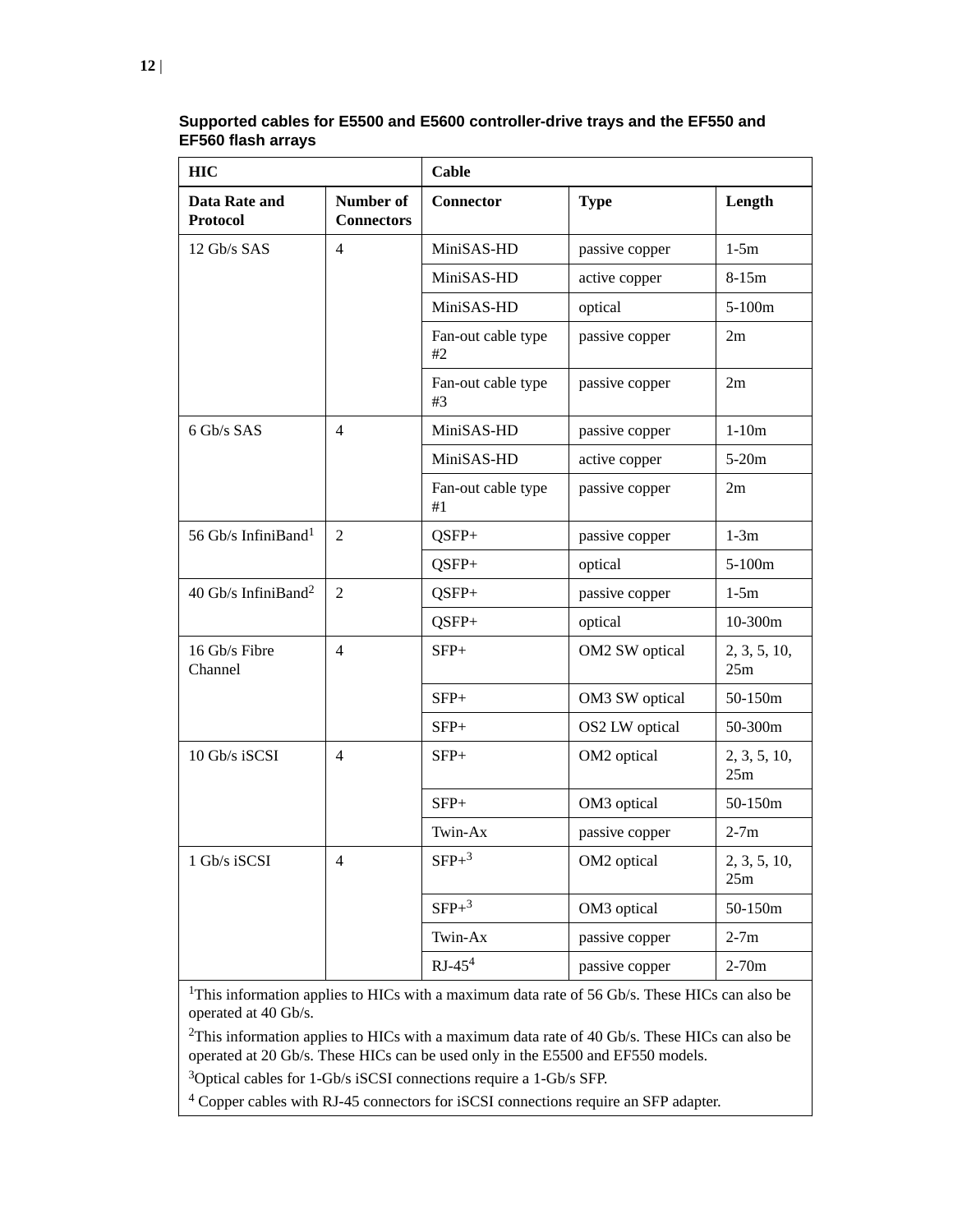| <b>HICs and base ports</b>                  |                                            | Cable                             |                                  |                  |
|---------------------------------------------|--------------------------------------------|-----------------------------------|----------------------------------|------------------|
| Data rate and<br>protocol                   | <b>Number</b><br>and type of<br>connectors | <b>Connector</b>                  | <b>Type</b>                      | Length           |
| 12 Gb/s SAS or                              | 4 or 2 HIC                                 | MiniSAS-HD                        | passive copper                   | $1-5m$           |
| 6 Gb/s SAS                                  | ports                                      | MiniSAS-HD                        | optical                          | 5-100m           |
|                                             |                                            | Fan-out cable type<br>#3          | passive copper                   | 2m               |
| 6 Gb/s SAS only                             | 4 or 2 HIC<br>ports                        | Fan-out cable type<br>#2          | passive copper                   | 2m               |
| 16 Gb/s, 8 Gb/s, or 4<br>Gb/s Fibre Channel | 4 or 2 HIC<br>optical ports                | $SFP+$                            | OM2 SW optical                   | 2,3,5,10,25<br>m |
|                                             |                                            | $SFP+$                            | OM3 SW optical                   | 50-100m          |
|                                             | 2 base<br>optical ports                    | $SFP+$                            | OM2 SW optical                   | 2,3,5,10,25<br>m |
|                                             |                                            | $SFP+$                            | OM3 SW optical                   | 50-100m          |
|                                             |                                            |                                   | OS1 LW optical                   | 50-300m          |
| 10 Gb/s iSCSI or<br>1 Gb/s iSCSI            | 4 HIC<br>optical ports                     | $SFP+$                            | OM2 optical                      | 2,3,5,10,25<br>m |
|                                             |                                            | $SFP+$                            | OM3 optical                      | 50-300m          |
|                                             |                                            | Twin-Ax (DAC)                     | passive copper                   | $2-7m$           |
|                                             | 2 base<br>optical ports                    | $SFP+$                            | OM2 optical                      | 2,3,5,10,25<br>m |
|                                             |                                            | Twin-Ax (DAC)                     | passive copper                   | $2-7m$           |
|                                             | 2 base RJ-45<br>ports                      | $RJ-45$                           | Cat6a passive copper             | $2-100m$         |
|                                             | 2 HIC<br>optical ports                     | $SFP+$                            | OM2 optical                      | 2,3,5,10,25<br>m |
|                                             |                                            | $SFP+$                            | OM3 optical                      | 50-300m          |
|                                             |                                            | Twin-Ax (DAC)                     | passive copper                   | $2-7m$           |
|                                             | 2 HIC RJ-45<br>ports                       | $RJ-45$                           | Shielded Cat6a<br>passive copper | $2-100m$         |
| 1 Gb/s iSCSI only                           | 4 HIC<br>optical ports                     | RJ-45 with $1$ Gb/s<br><b>SFP</b> | Cat5 passive copper              | $2-100m$         |
|                                             | 2 HIC<br>optical ports                     | RJ-45 with $1$ Gb/s<br><b>SFP</b> | Cat5 passive copper              | $2-70m$          |

**Supported cables for E2800 controller shelf**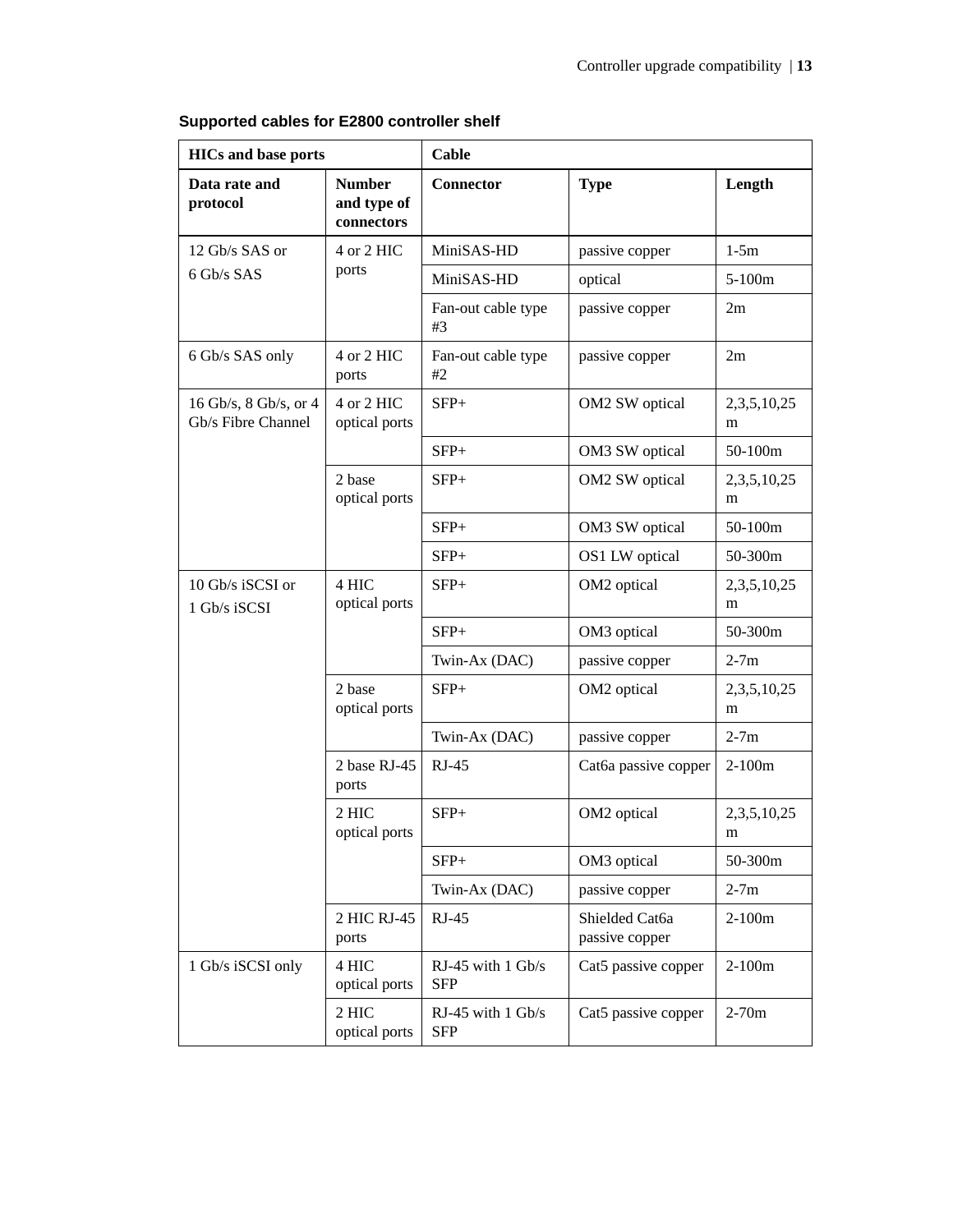| <b>HIC</b>                       |                                | Cable                    |                      |                  |
|----------------------------------|--------------------------------|--------------------------|----------------------|------------------|
| Data Rate and<br><b>Protocol</b> | Number of<br><b>Connectors</b> | <b>Connector</b>         | <b>Type</b>          | Length           |
| 12 Gb/s SAS                      | $\overline{4}$                 | MiniSAS-HD               | passive copper       | $1-5m$           |
|                                  |                                | MiniSAS-HD               | active copper        | $8 - 15m$        |
|                                  |                                | MiniSAS-HD               | optical              | $5-100m$         |
|                                  | $\overline{2}$                 | MiniSAS-HD               | passive copper       | $1-5m$           |
|                                  |                                | MiniSAS-HD               | active copper        | $8-15m$          |
|                                  |                                | MiniSAS-HD               | optical              | $5-100m$         |
|                                  | $\overline{4}$                 | Fan-out cable type<br>#2 | passive copper       | 2m               |
|                                  |                                | Fan-out cable type<br>#3 | passive copper       | 2m               |
| 16 Gb/s Fibre<br>Channel         | $\overline{4}$                 | $SFP+$                   | OM2 SW optical       | 2,3,5,10,25<br>m |
|                                  |                                | $SFP+$                   | OM3 SW optical       | 50-150m          |
|                                  |                                | $SFP+$                   | OS2 LW optical       | 50-300m          |
|                                  | $\overline{2}$                 | $SFP+$                   | OM2 SW optical       | 2,3,5,10,25<br>m |
|                                  |                                | $SFP+$                   | OM3 SW optical       | 50-150m          |
|                                  |                                | $SFP+$                   | OS2 LW optical       | 50-300m          |
| 10 Gb/s iSCSI                    | $\overline{4}$                 | $SFP+$                   | OM2 optical          | 2,3,5,10,25<br>m |
|                                  |                                | $SFP+$                   | OM3 optical          | 50-150m          |
|                                  |                                | Twin-Ax                  | passive copper       | $2-7m$           |
|                                  | $\overline{2}$                 | $SFP+$                   | OM2 optical          | 2,3,5,10,25<br>m |
|                                  |                                | $SFP+$                   | OM3 optical          | 50-150m          |
|                                  |                                | Twin-Ax                  | passive copper       | $2-7m$           |
|                                  |                                | $RJ-45$                  | Cat6a passive copper | $2-100m$         |

**Supported cables for E2700 controller-drive trays**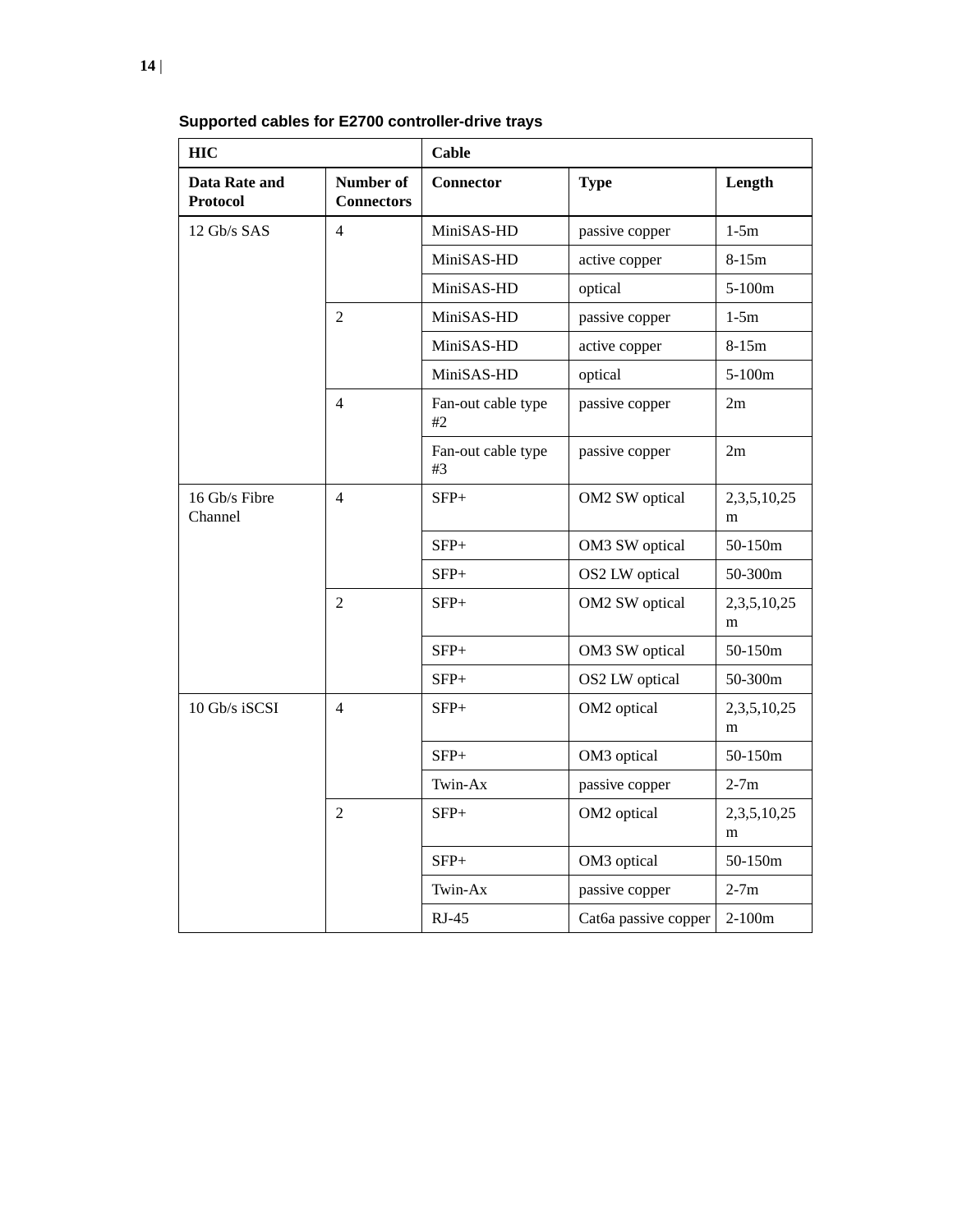| <b>HIC</b>                                                                            |                                | Cable     |                      |                     |
|---------------------------------------------------------------------------------------|--------------------------------|-----------|----------------------|---------------------|
| Data Rate and<br><b>Protocol</b>                                                      | Number of<br><b>Connectors</b> | Connector | <b>Type</b>          | Length              |
| 1 Gb/s iSCSI                                                                          | $\overline{4}$                 | $SFP+1$   | OM2 optical          | 2, 3, 5, 10,<br>25m |
|                                                                                       |                                | $SFP+1$   | OM3 optical          | 50-150m             |
|                                                                                       |                                | Twin-Ax   | passive copper       | $2-7m$              |
|                                                                                       |                                | $RJ-452$  | passive copper       | $2-70m$             |
|                                                                                       | $\overline{2}$                 | $SFP+1$   | OM2 optical          | 2, 3, 5, 10,<br>25m |
|                                                                                       |                                | $SFP+1$   | OM3 optical          | 50-150m             |
|                                                                                       |                                | Twin-Ax   | passive copper       | $2-7m$              |
|                                                                                       |                                | $RJ-452$  | Cat5 passive copper  | $2 - 70m$           |
|                                                                                       |                                | $RJ-45$   | Cat6a passive copper | $2-100m$            |
| <sup>1</sup> Optical cables for 1-Gb/s iSCSI connections require a 1-Gb/s SFP.        |                                |           |                      |                     |
| $2$ Copper cables with RJ-45 connectors for iSCSI connections require an SFP adapter. |                                |           |                      |                     |

### **Related information**

[NetApp Hardware Universe](https://hwu.netapp.com)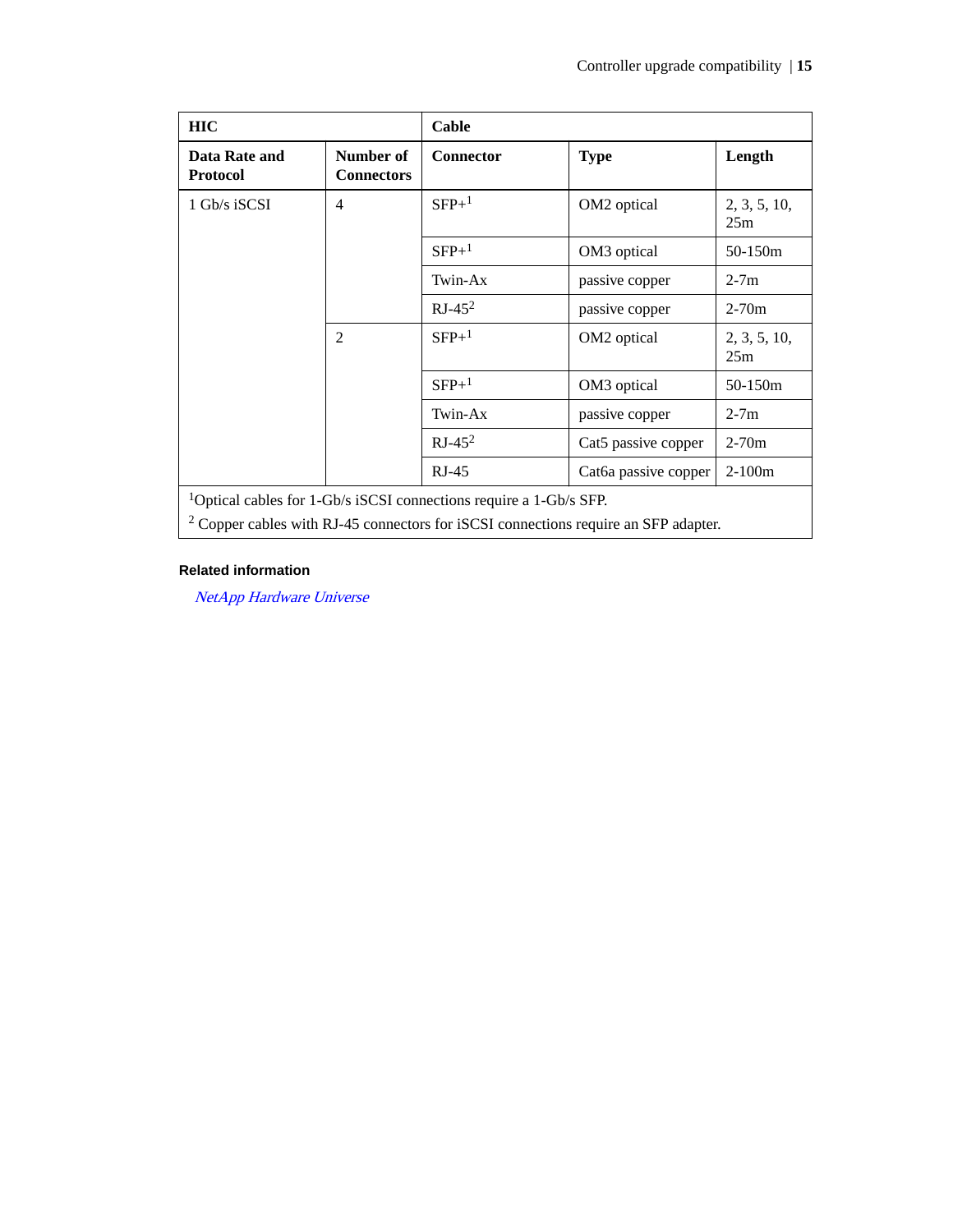## <span id="page-15-0"></span>**Items needed before upgrading or replacing controller canisters**

Before upgrading or replacing a controller canister, make sure you have the appropriate accessories to complete the procedure.

To complete the upgrade or replacing a controller canister procedure, you will need antistatic protection and one or two new controller canisters. You might also need new controller batteries. If your new controller canisters do not have the same host interface cards as the controller canisters you are replacing, you might need new host bus adapters, cables and Small Form-factor Pluggable (SFP) transceivers to re-cable your host connections. If the new controller canisters support different drive cabling from the old controller canisters, you might also need different drive cables.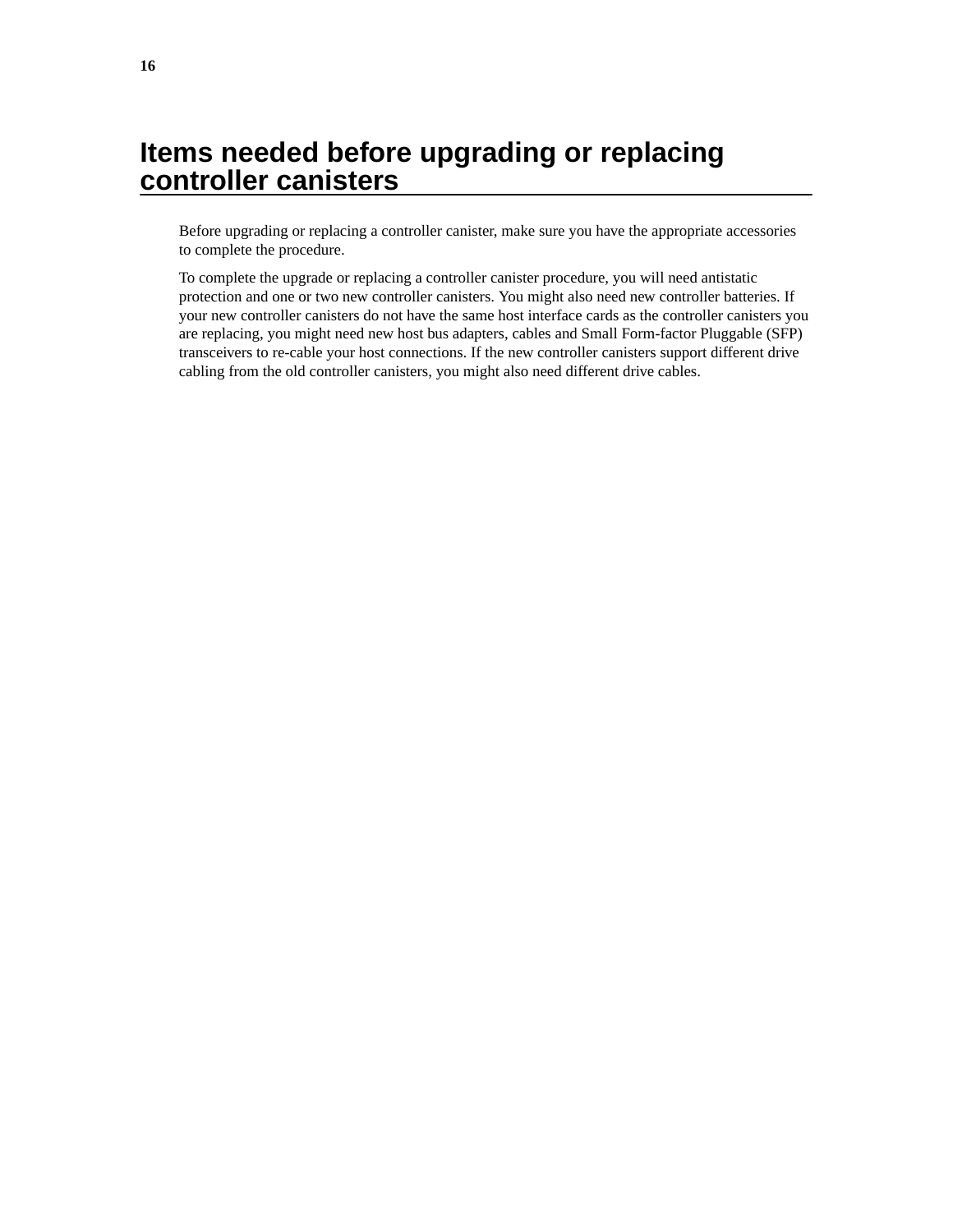## <span id="page-16-0"></span>**Preparing to replace the controllers**

Before removing a controller canister, you must perform a number of steps in SANtricity Storage Manager to prepare your system. These steps include saving the drive security key, gathering support data, and taking the controller offline.

### **Steps**

- **1.** Make sure that the existing storage array is updated to the latest released operating system (controller firmware) version available for your current controllers.
	- If you are upgrading to controllers that support SANtricity OS version 8.40, you must download and install the latest versions of SANtricity OS and the latest NVSRAM after you install and power on the new controllers.

**Note:** If you do not perform this upgrade, you might not be able to configure the storage array for Automatic Load Balancing (ALB). See the *[E2700 and E5600 SANtricity Software](https://library.netapp.com/ecm/ecm_download_file/ECMLP2601342)* [and Firmware Upgrade Guide](https://library.netapp.com/ecm/ecm_download_file/ECMLP2601342) for the procedure to install SANtricity OS and NVSRAM.

**2.** If performing a complete controller replacement when using drive security, complete the following steps:

| Security type and context                             |    | <b>Steps</b>                                                                                                                                                                                                                                                                                                                                                                                                                           |
|-------------------------------------------------------|----|----------------------------------------------------------------------------------------------------------------------------------------------------------------------------------------------------------------------------------------------------------------------------------------------------------------------------------------------------------------------------------------------------------------------------------------|
| Internal key management, one<br>or more drives locked | a. | Export the internal security key file to a known location on the<br>management client (the system with a browser used for accessing<br>System Manager). Use the export storageArray<br>security Key command. You must provide the pass phrase<br>associated with the security key and specify the location where you<br>want to save the command. For information about using this<br>command, see the <i>Command Line Reference</i> . |
|                                                       | b. | Know the pass phrase associated with the internal security key.                                                                                                                                                                                                                                                                                                                                                                        |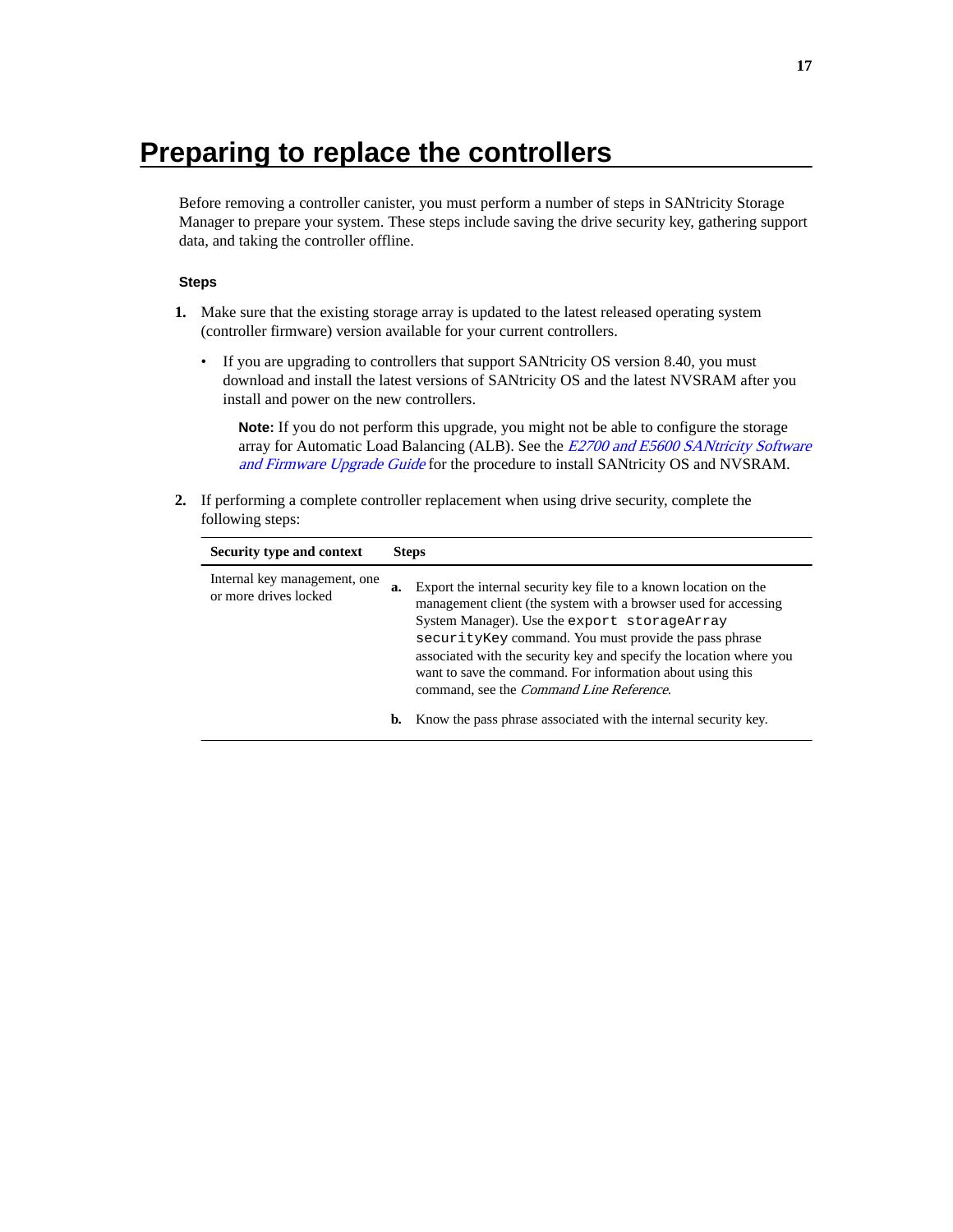| <b>Security type and context</b>                                                                                                                         | <b>Steps</b>                                                                                                                                                                                                                                                                                                                                                                                                                                                                                                                                            |
|----------------------------------------------------------------------------------------------------------------------------------------------------------|---------------------------------------------------------------------------------------------------------------------------------------------------------------------------------------------------------------------------------------------------------------------------------------------------------------------------------------------------------------------------------------------------------------------------------------------------------------------------------------------------------------------------------------------------------|
| External key management, all<br>drives locked, you are able to<br>transition to internal key<br>management temporarily for<br>the controller replacement | Perform the following steps, in order:<br>Record the External KMS server address and port number using the<br>a.<br>Settings >> System >> Security Key Management >> View/Edit<br>Key Management Server Settings dialog.                                                                                                                                                                                                                                                                                                                                |
| (recommended).                                                                                                                                           | b.<br>Ensure that the client and server certificates are available on your<br>local host so the storage array and key management server can<br>authenticate each other after the controller replacement is finished.<br>Use the save storageArray<br>keyManagementCertificate command to save the certificates.<br>Be sure the run the command twice, once with the<br>certificateType parameter set to client, and the other with<br>the parameter set to server. For information about using this<br>command, see the <i>Command Line Reference</i> . |
|                                                                                                                                                          | Transition to internal key management by running the disable<br>c.<br>storageArray externalKeyManagement command.                                                                                                                                                                                                                                                                                                                                                                                                                                       |
|                                                                                                                                                          | Export the internal security key file to a known location on the<br>d.<br>management client (the system with a browser used for accessing<br>System Manager). Use the export storageArray<br>securityKey command. You must provide the pass phrase<br>associated with the security key and specify the location where you<br>want to save the command. For information about using this<br>command, see the Command Line Reference.                                                                                                                     |
|                                                                                                                                                          | Know the pass phrase associated with the internal security key.<br>е.                                                                                                                                                                                                                                                                                                                                                                                                                                                                                   |
| External key management, all                                                                                                                             | Perform the following steps, in order:                                                                                                                                                                                                                                                                                                                                                                                                                                                                                                                  |
| drives locked, you are not<br>able to transition to internal<br>key management temporarily<br>for the controller                                         | Record the External KMS server address and port number using the<br>a.<br>Settings >> System >> Security Key Management >> View/Edit<br>Key Management Server Settings dialog.                                                                                                                                                                                                                                                                                                                                                                          |
| replacement.                                                                                                                                             | Ensure that the client and server certificates are available on your<br>b.<br>local host so the storage array and key management server can<br>authenticate each other after the controller replacement is finished.<br>Use the save storageArray<br>keyManagementCertificate command to save the certificates.<br>Be sure the run the command twice, once with the<br>certificateType parameter set to client, and the other with<br>the parameter set to server. For information about using this<br>command, see the Command Line Reference.         |
| External key management,<br>partial drives locked                                                                                                        | No additional steps are necessary.                                                                                                                                                                                                                                                                                                                                                                                                                                                                                                                      |

- **3.** Record the serial number for your storage array:
	- a. In the **EMW** tree view, double-click your storage array.

The **System Manager** opens.

- b. Select **Support > Support Center > Support Resources** tab.
- c. Scroll down to **Launch detailed storage array information**, and then select **Storage Array Profile**.

The Report appears on your screen.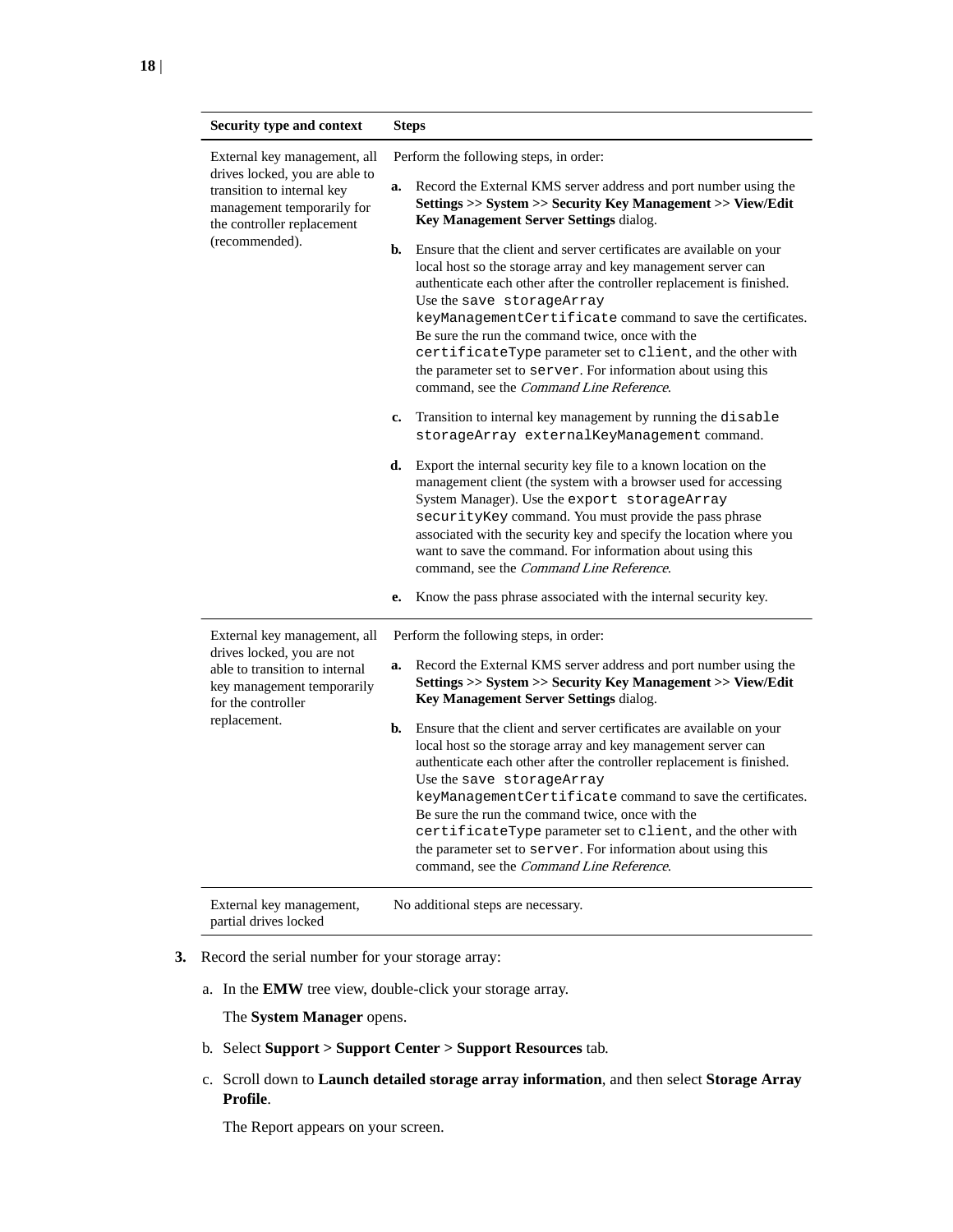d. To locate the chassis serial number under the storage array profile, type **serial number** in the **Find** text box, and then click **Find**.

All matching terms are highlighted. To scroll through all the results one at a time, continue to click **Find**.

e. Make a record of the Chassis Serial Number.

You need this serial number to perform the steps in *Powering on the storage array*. on page 26

- **4.** Gather support data about your storage array by using one of these methods:
	- Use the storage management software to collect and save a support bundle of your storage array. From the Array Management Window toolbar, select **Monitor > Health > Collect Support Data Manually**. Then name and specify a location on your system where you want to store the support bundle.
	- Use the command line interface (CLI) to run the save storageArray supportData command to gather comprehensive support data about the storage array. For more information about this command, refer to the current version of the *Command Line Interface and Script* Commands Programming Guide.

**Note:** Gathering support data can temporarily impact performance on your storage array.

- **5.** Ensure that no I/O operations are occurring between the storage array and all connected hosts. For example, you can perform these steps:
	- Stop all processes that involve the LUNs mapped from the storage to the hosts.
	- Ensure that no applications are writing data to any LUNs mapped from the storage to the hosts.
	- Unmount all file systems associated with volumes on the array.

**Note:** The exact steps to stop host I/O operations depend on the host operating system and the configuration, which are beyond the scope of these instructions. If you are not sure how to stop host I/O operations in your environment, consider shutting down the host.

**Attention: Possible data loss** – If you continue this procedure while I/O operations are occurring, you might lose data.

- **6.** If the storage array participates in a mirroring relationship, stop all host I/O operations on the secondary storage array.
- **7.** If you are using asynchronous mirroring or synchronous mirroring, perform the following to delete any mirrored pairs and deactivate any mirroring relationships: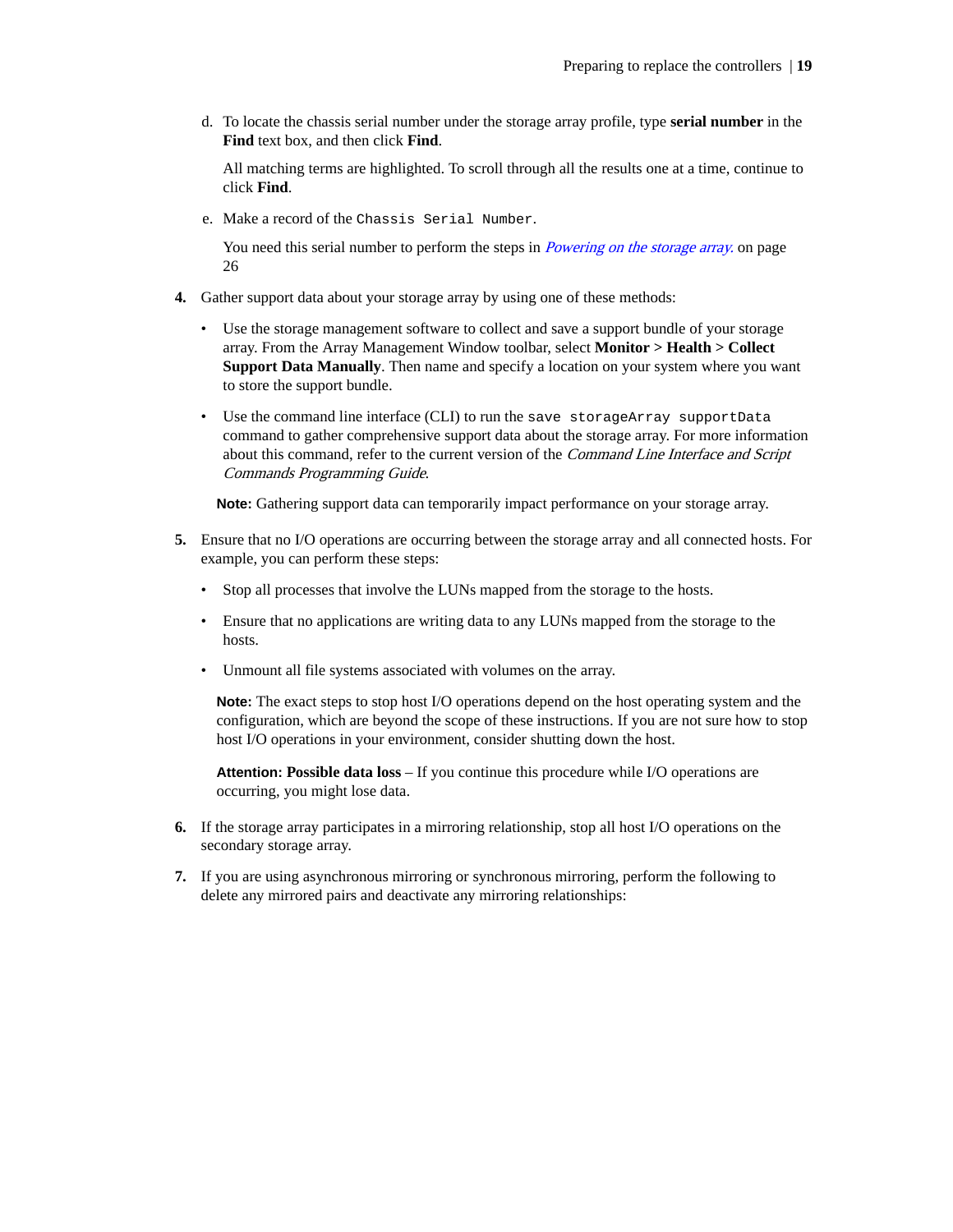| <b>Mirroring Relationship</b>                                             |               | <b>Steps</b>                                                                                                                                          |
|---------------------------------------------------------------------------|---------------|-------------------------------------------------------------------------------------------------------------------------------------------------------|
| Synchronous Mirroring<br>(supported for Fibre Channel<br>only)            | a.            | In the Array Management Window, select <b>Help &gt; Contents</b> , and<br>search for the topics related to Synchronous Mirroring.                     |
|                                                                           | b.            | Follow the guidelines and instructions in the online help to identify<br>all synchronous mirroring volumes that might exist.                          |
|                                                                           | $c_{\bullet}$ | In the Logical pane, right-click a synchronous mirroring volume, and<br>select Copy Services > Synchronous Mirroring > Remove Mirror<br>Relationship. |
|                                                                           | d.            | Select all volumes, and click <b>Remove</b> .                                                                                                         |
|                                                                           | е.            | After you delete all mirroring relationships, deactivate Synchronous<br>Mirroring by selecting Copy Services > Mirroring > Deactivate.                |
|                                                                           | f.            | Select the <b>synchronous mirroring</b> check box from the pop-up<br>window.                                                                          |
|                                                                           |               | <b>Attention:</b> If you do not delete all mirroring relationships before<br>deactivating mirroring, you receive an error.                            |
| Asynchronous Mirroring<br>(supported for iSCSI and<br>Fibre Channel only) | a.            | In the Array Management Window, access the online help and search<br>for the topics related to Asynchronous Mirroring.                                |
|                                                                           | b.            | Follow the instructions in the online help to remove all asynchronous<br>mirrored pairs from the asynchronous mirror groups.                          |
|                                                                           |               | <b>Note:</b> When removing each pair, select the <b>Delete all repositories</b><br>associated with this mirrored pair check box.                      |
|                                                                           | c.            | Follow the instructions in the online help to delete all asynchronous<br>mirror groups.                                                               |

- **8.** If there is a thin provisioned volume that is reported to the host as thin volume and the old array is running firmware (8.25 firmware or above) that supports UNMAP feature, disable Write Back Caching for all thin volumes:
	- a. Select **Storage > Volumes**.
	- b. Select any volume, and then select **More > Change cache settings**.

The Change Cache Setting dialog box appears. All volumes on the storage array appear in this dialog box.

- c. Select the **Basic** tab to change the settings for read caching and write caching.
- d. Click **Save** to change the cache settings.
- **9.** Wait five minutes to allow any data in cache memory to be flushed to disk.
- **10.** From the **Home** page, select **View Operations in Progress**.
- **11.** Wait for all operations shown on the **Operations in Progress** window to complete before continuing with the next step.
- **12.** Turn off power to the controller-drive tray.
- **13.** Wait for all of the LEDs on the controller-drive tray to go dark.
- **14.** Turn off power to each drive tray that is connected to the controller-drive tray.
- **15.** Wait two minutes for all of the drives to spin down.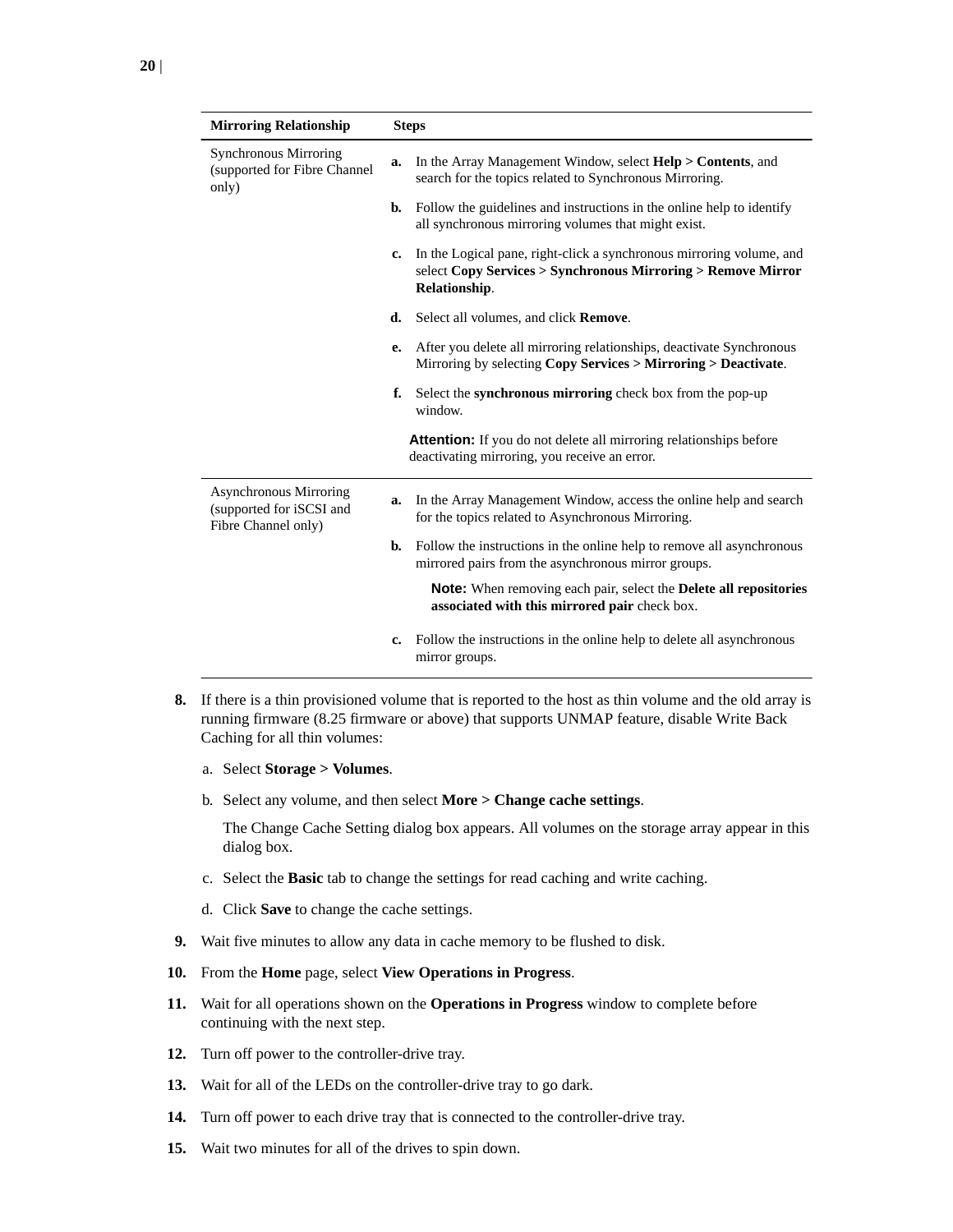### **Related tasks**

[Powering on the storage array](#page-25-0) on page 26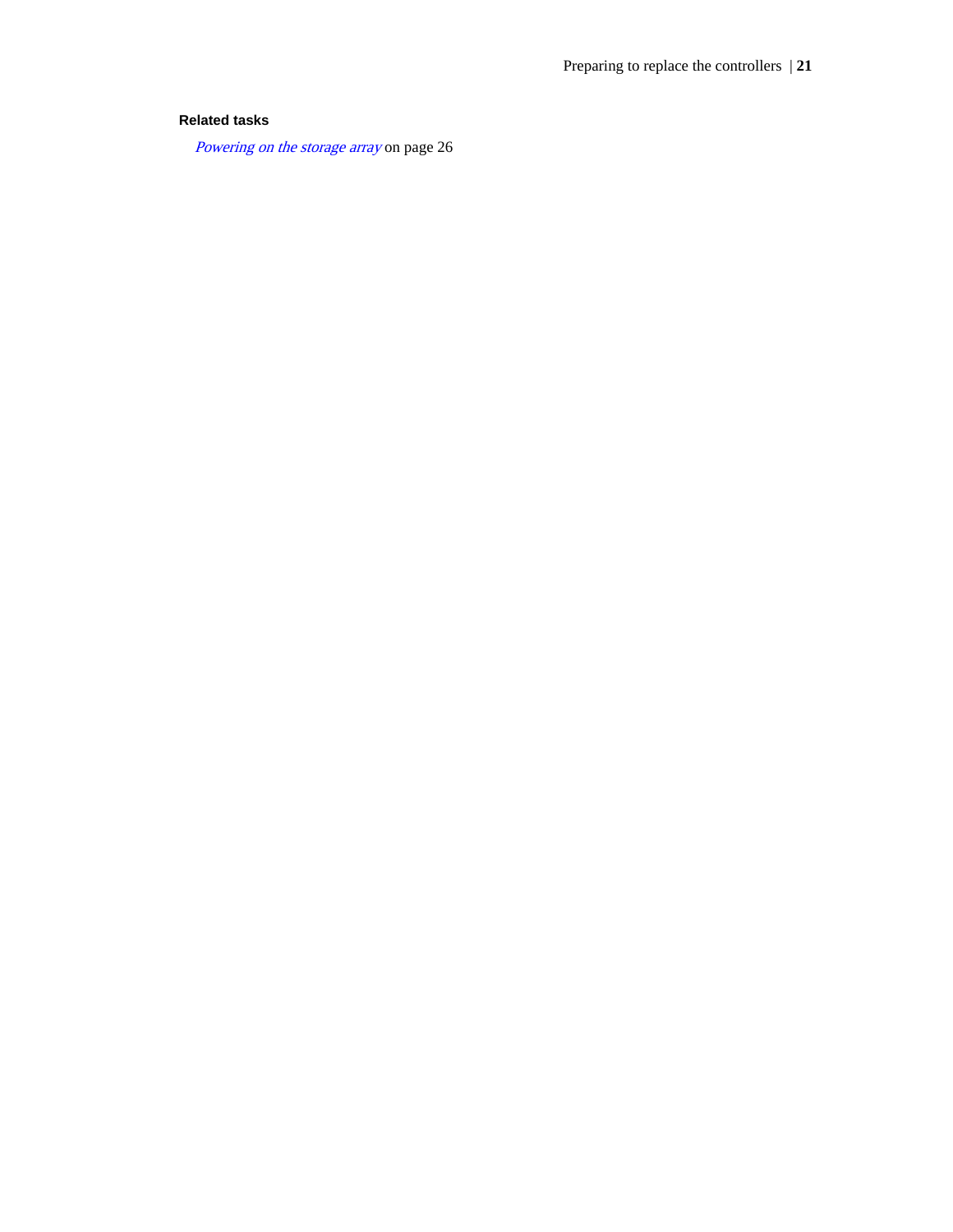## <span id="page-21-0"></span>**Removing controller canisters from a controllerdrive tray**

When you remove a controller canister, you must disconnect all cables and remove any SFP transceivers. Then, you can slide the controller canister out of the controller-drive tray.

#### **About this task**

**Attention: Possible hardware damage** – To prevent electrostatic discharge damage to the tray, use proper antistatic protection when handling tray components.

### **Steps**

**1.** Put on antistatic protection.

**Attention: Potential degraded performance** – To prevent degraded performance, do not twist, fold, pinch, or step on the cables. Many cables have a minimum bending radius. Check the specifications for your cables, and do not bend any cable tighter than the minimum specified radius.

- **2.** Label each cable that is attached to the old controller canister. Depending on the HIC configuration, you might be able to reconnect some cables after you replace the controller canister.
- **3.** Disconnect all of the interface and Ethernet cables from the old controller canister.

If fiber-optic cables are present, you can use the two release levers to partially remove the controller canister. Opening these release levers makes it easier to press down the fiber-optic cable release tab.

- **4.** If the old controller canister contains a Fibre Channel HIC or an InfiniBand HIC, remove the small form-factor pluggable (SFP+) transceivers (for Fibre Channel) or quad SFP (QSFP+) transceivers (for InfiniBand) from the HIC, and save them for possible reuse.
- **5.** Remove controller A.
	- a. Unlock and rotate the release handles out to release the controller canister.
	- b. Using the release handles and your hands, pull the controller canister out of the controllerdrive tray.
- **6.** Set the old controller canister on a flat, static-free surface near the controller-drive tray with the release levers up. Position the controller canister so that you can access the top cover.
- **7.** Choose one of the following options:
	- If you will reuse the battery from the old controller in the new controller, continue with step  $\delta$ on page 22.
	- If you will install a new battery in the new controller, go to step  $11$  on page 23.
- **8.** Press down on both of the top cover latch buttons on the old controller canister, and slide the top cover to the rear of the canister.
- **9.** Perform one of the following options, depending on your model of controller-drive tray, to release the old battery:
	- For the E2600 controller-drive tray or the E2700 controller-drive tray, unscrew the thumb screw that secures the battery to the controller canister.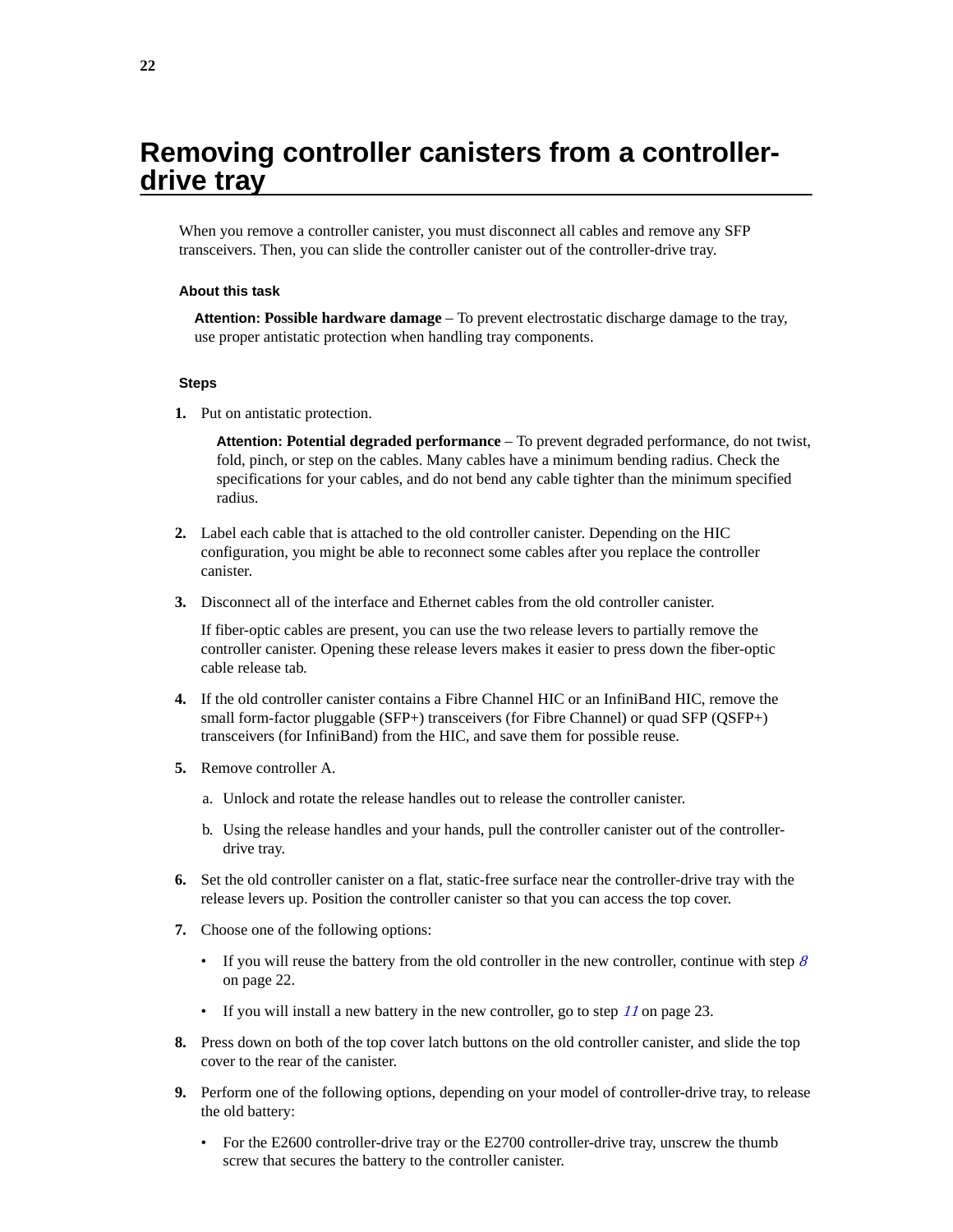- <span id="page-22-0"></span>• For the E5400 controller-drive tray, the EF540 controller-drive tray, the E5500 controller-drive tray, the EF550 controller-drive tray, the E5600 controller-drive tray, or the EF560 controllerdrive tray, release the tab that secures the battery to the controller canister.
- **10.** Remove the battery by sliding it towards the rear of the old controller canister.
- **11.** For a duplex controller-drive tray, repeat step [2](#page-21-0) on page 22 through step 10 on page 23 for the second controller canister.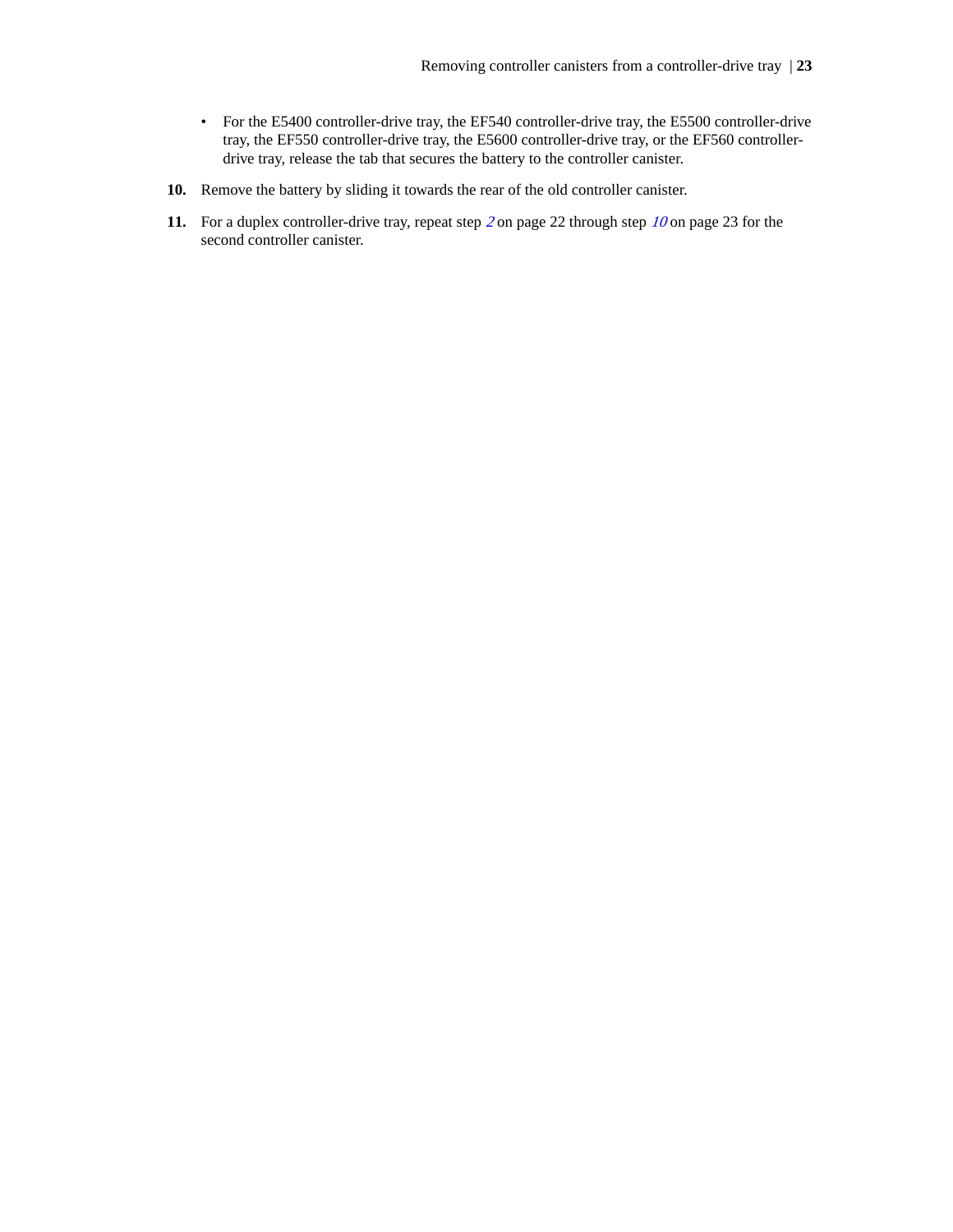## <span id="page-23-0"></span>**Installing new controller canisters in the controller-drive tray**

After you have removed the old controllers, you can install new controllers in the controller-drive tray.

#### **About this task**

Perform the following steps for each controller in the controller-drive tray.

### **Steps**

- **1.** Unpack a new controller canister.
	- a. Set the new controller canister on a flat, static-free surface near the controller-drive tray with the top cover up.
	- b. Save all of the packing materials so that you can, if necessary, ship the old controller canister.
- **2.** Push down the two top cover latch buttons that secure the top cover to the new controller canister.
- **3.** Remove the top cover by sliding it to the rear of the new controller canister.
- **4.** Choose one of the following options:
	- If you are installing the battery in E2600 or E2700 controller-drive tray, go to step  $9$  on page 24.
	- If you are installing a battery on another model, continue with the next step.
- **5.** Insert the battery (either the new battery that you ordered or the battery that you removed from the old controller canister) into the new controller canister. Slide the battery into the canister, making sure it stays below the rivets on the wall of the new canister.
- **6.** Keeping the locking handle at a 45 degree angle, align the connectors at the bottom of the battery with the connectors on the canister.
- **7.** Push the battery down until you hear it click, and move the locking handle up to secure the controller battery to the controller canister.

**Attention:** To make sure that the controller battery is seated correctly in an E5XX controllerdrive tray, you might need to slide it out and insert it again. You know it is secure when you hear it click into place, and when the locking handle does not move out of its upright position when you wiggle it.

- **8.** Go to step 11 on page 24.
- **9.** Insert the battery circuit board (either the new battery circuit board that you ordered or the battery circuit board that you removed from the old controller canister) by sliding it towards the front of the new controller canister.

Note: To ensure that the battery is seated correctly in an E2600 controller-drive tray or an E2700 controller-drive tray, you might need to back it out of the connector to make sure that it is correctly aligned with the thumbscrew.

- **10.** Tighten the thumbscrew to secure the battery circuit board in the new controller canister card.
- **11.** Reinstall the top cover on the new controller canister by sliding it forward until the top latch covers click.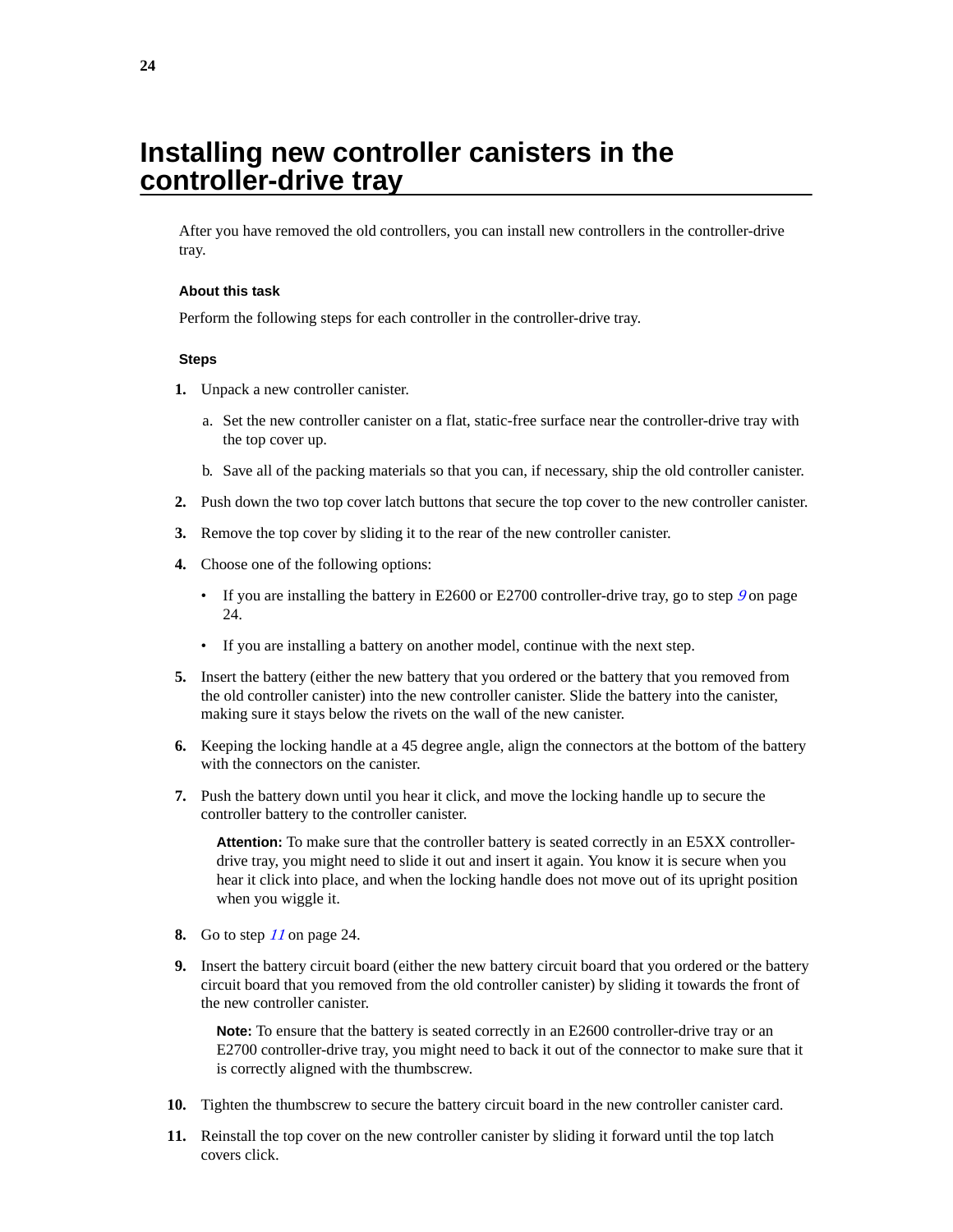- **12.** Slide the new controller canister all the way into the controller-drive tray. Rotate the release levers towards the center of the controller canister to lock it into place.
- **13.** If your new controller canister has a Fibre Channel HIC or an InfiniBand HIC, install the SFP+ transceivers (Fibre Channel) or QSFP+ transceiver (InfiniBand) into the controller canister.

Depending on the HICs involved in your upgrade, you might be able to reuse SFP+ transceiver or QSFP+ transceivers that you removed from your old controller canister. See [Cabling](#page-9-0) [considerations for controller-drive tray hardware upgrades](#page-9-0) on page 10 for details about cabling requirements.

**14.** Reconnect all of the cables between the controller-drive tray and the drive trays.

**Note:** If you are upgrading to E2700 controllers from an earlier model, the drive cabling configuration might be different from the configuration used for the old controllers.

If the drive cabling configuration is the same as it was with your old controllers, use the labels that you attached to the cables to reconnect the cables correctly.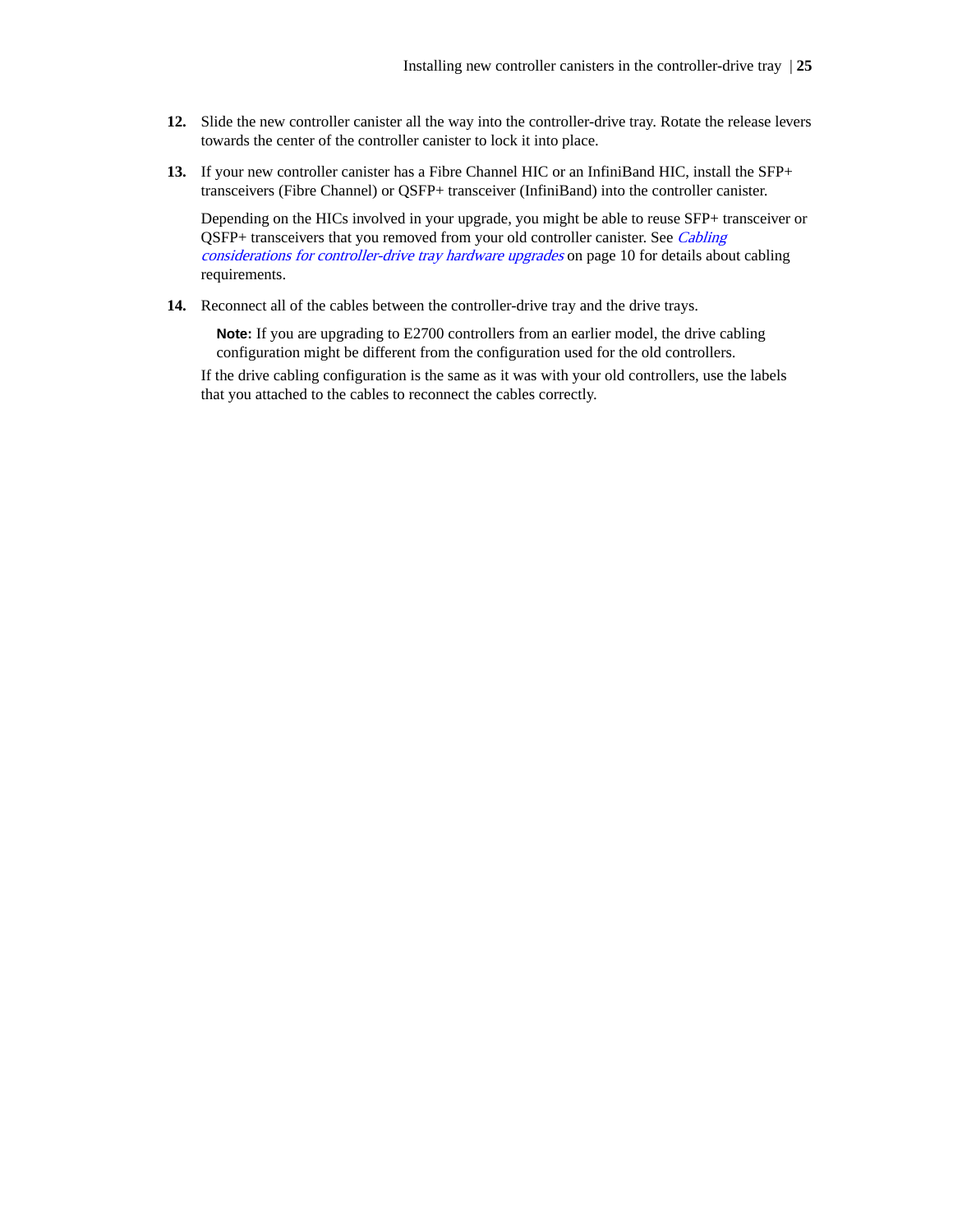## <span id="page-25-0"></span>**Powering on the storage array**

After replacing a controller canister, you must bring the controller online and confirm that the storage array is working correctly. Then, you can collect support data and resume operations.

### **About this task**

If the controller upgrade involves a protocol change (for example, Fibre Channel to iSCSI), any host groups, hosts, and volume-to-LUN mappings defined in the host mappings tab remain intact. However, you must take steps to associate the new host ports with the hosts. If the controller upgrade does not involve a protocol change, all host port mappings will remain intact and no additional steps are required.

### **Steps**

- **1.** Turn on the Power switch on the rear of each drive tray that is connected to the controller-drive tray.
- **2.** Wait two minutes for the drives to spin up.
- **3.** Turn on the Power switch on the rear of the controller-drive tray.
- **4.** Wait three minutes for the power-up process to complete.

**Note:** For a controllers running SANtricity OS 8.20, you must reboot each controller through the SANtricity Storage Manager or command line interface (CLI) after powering on the storage array for the first time after performing a controller upgrade.

**5.** If you are performing a complete controller replacement for either E2800 or E5700 controllers, proceed to one of the following procedures based on your drive security scenario.

| Complete controller<br>replacement type                                 | <b>Procedure and prerequisites</b>                                                                                                                                                                          |  |
|-------------------------------------------------------------------------|-------------------------------------------------------------------------------------------------------------------------------------------------------------------------------------------------------------|--|
| All unsecured drives, neither<br>External or Internal Key<br>Management | Proceed to step 6.                                                                                                                                                                                          |  |
| Mix of secured and unsecured<br>drives, Internal Key<br>Management      | You first must create an internal security key and then import the security<br>key manually to unlock the secured drives. After the drives are unlocked,<br>you can access the drives.                      |  |
|                                                                         | <i>Create internal security key</i> on page 29<br>a.                                                                                                                                                        |  |
|                                                                         | Controller swap with internal key management and one or more<br>b.<br><i>drives secured</i> on page 30                                                                                                      |  |
| All secured drives, Internal<br>Key Management                          | Controller swap with internal key management and one or more drives<br>secured on page 30                                                                                                                   |  |
| Mix of secured and unsecured<br>drives, External Key<br>Management      | Proceed to step 6.                                                                                                                                                                                          |  |
|                                                                         | <b>Attention:</b> After performing the controller replacement, the<br>controllers will automatically resynchronize with the External Key<br>Management Server and the drives will unlock and be accessible. |  |
|                                                                         | <b>Note:</b> If you receive a seven-segment display lock-down code of L5<br>after performing a controller replacement of mixed secured drives with<br>internal key management, contact technical support.   |  |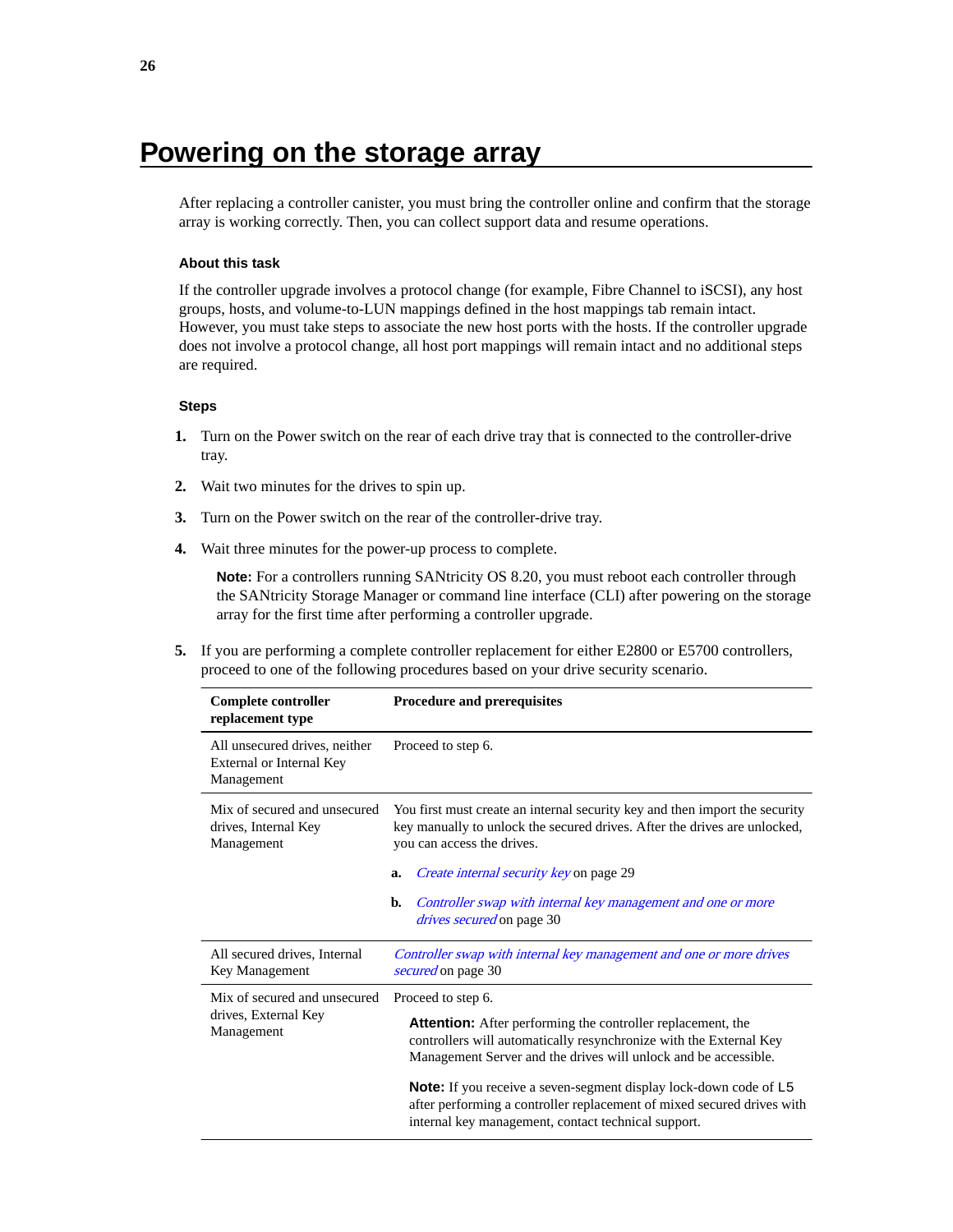| Complete controller<br>replacement type                                                                                                                            | <b>Procedure and prerequisites</b>                                                                                                                                                                                                                                                                                                                                                                                    |
|--------------------------------------------------------------------------------------------------------------------------------------------------------------------|-----------------------------------------------------------------------------------------------------------------------------------------------------------------------------------------------------------------------------------------------------------------------------------------------------------------------------------------------------------------------------------------------------------------------|
| All secured drives, External<br>Key Management, you have<br>temporarily switched back to<br>Internal Key Management for<br>the controller replacement<br>procedure | You must first unlock the secured drives using the Internal Key<br>Management procedure. After the drives are unlocked, then you<br>transition back to External Key Management by creating a new external<br>security key for the storage array.<br>Controller swap with internal key management and one or more<br>a.<br><i>drives secured</i> on page 30<br>b.<br><i>Create an external security key</i> on page 32 |
| All secured drives, External<br>Key Management, you have<br>not temporarily switched to<br>Internal Key Management for<br>the controller replacement<br>procedure  | Controller swap with external key management and all drives secured on<br>page 34                                                                                                                                                                                                                                                                                                                                     |

After performing one of the appropriate procedures based on your controller replacement scenario, proceed to the following steps.

**6.** Look at the LEDs on controller A to make sure that it is booting correctly.

The Host Link Service Action Required LEDs turn green during the reboot. The seven-segment display shows the sequence OS+ Sd+ blank- to indicate that the controller is performing Start-ofday (SOD) processing. After the controller successfully completes rebooting, the seven-segment display shows the tray ID matching the seven-segment display on the second controller. You can then discover the new controller canister by using the storage management software.

- **7.** Perform these steps if any of the controller-drive tray's Service Action Required LEDs are on, or if the Controller Service Action Required LED is on:
	- a. Check that the controller canister has been installed correctly and that all of the cables are correctly seated. Reinstall the controller canister, if necessary.
	- b. Check the controller-drive tray's Service Action Required LEDs and the Controller Service Action Required LED again. If the problem is not corrected, contact technical support.
- **8.** For a duplex configuration, repeat step 6 through step 7 for controller B.
- **9.** Using the LEDs and the storage management software, check the status of all of the trays in the storage array.

| Does any component have a Procedure<br><b>Needs Attention status?</b> |                                                                                                                                                                              |
|-----------------------------------------------------------------------|------------------------------------------------------------------------------------------------------------------------------------------------------------------------------|
| Yes                                                                   | Click the Recovery Guru toolbar button in the Array Management<br>Window, and complete the recovery procedure. If the problem is not<br>resolved, contact technical support. |
| No                                                                    | Go to step $10$ on page 27.                                                                                                                                                  |

- **10.** Remove the antistatic protection.
- **11.** If you are upgrading to controllers that run SANtricity 11.40 and controller firmware 8.40, download and install the latest NVSRAM after you power on the new controllers. See the  $E2700$ [and E5600 SANtricity Software and Firmware Upgrade Guide](https://library.netapp.com/ecm/ecm_download_file/ECMLP2601342) for the procedure to install NVSRAM.
- **12.** If your controller upgrade involves a protocol change (for example, Fibre Channel to iSCSI), and you already have hosts defined for your storage array, associate the new host ports with your hosts: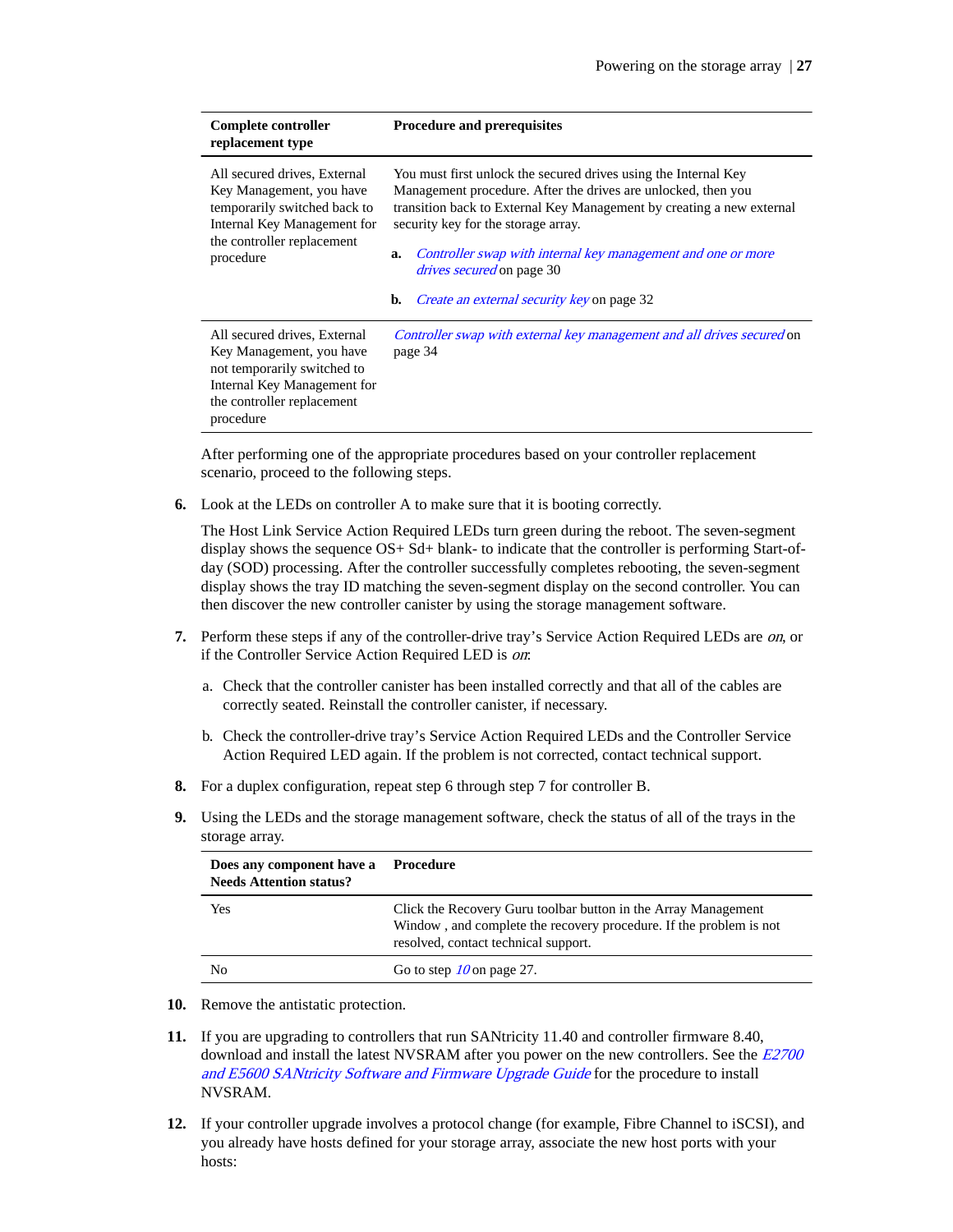- a. Within System Manager, select **Storage > Host**.
- b. Select the host to which the ports will be associated, and then click **View/Edit Settings**.

A dialog box appears that shows the current host settings.

c. Click the **Host Ports** tab.

The dialog box shows the current host port identifiers.

- d. To update the host port identifier information associated with each host, replace the host port IDs from the old host adapters with the new host port IDs for the new host adapter.
- e. Repeat step d for each host.
- f. Click **Save**.
- **13.** Enable Write Back Caching for all thin volumes if it had been disabled in preparing for the headswap.
- **14.** Gather support data about your updated storage array by using one of these methods:
	- Use the storage management software to collect and save a support bundle of your storage array. From the System Manager, first select **Support > Support Center > Diagnostics** tab. Then select **Collect Support Data** and click **Collect**.

The file is saved in the Downloads folder for your browser with the name support-data. 7z.

If your shelf contains drawers, the diagnostics data for that shelf is archived in a separate zipped file named tray-componet-state-capture.7z

• Use the CLI to run the save storageArray supportData command to gather comprehensive support data about the storage array.

**Note:** Gathering support data can temporarily impact performance on your storage array.

- **15.** Open a non-technical case with NetApp technical support. This action alerts NetApp technical support to the changes that you made to the configuration of your storage array.
	- a. Get the serial number of the controller-drive tray that you recorded in *[Preparing to replace the](#page-16-0)* [controllers](#page-16-0) on page 17.
	- b. Go to the NetApp support site at *[mysupport.netapp.com/eservice/assistant](http://mysupport.netapp.com/eservice/assistant)*.
	- c. If the **Login** page appears, enter your username and password, and select **Login**.

The **Give Us Feedback** page opens.

- d. Select **Product Registration** from the drop-down list under **Category 1**.
- e. Enter the following text in the **Comments** text box, substituting the serial number of your controller-drive tray for serial number:

Please create alert against Serial Number: serial number. The alert name should be "E-Series Upgrade". The alert text should read as follows:

"Attention: The controllers in this system have been upgraded from the original configuration. Verify the controller configuration before ordering replacement controllers and notify dispatch that the system has been upgraded."

f. Click the **Submit** button at the bottom of the form.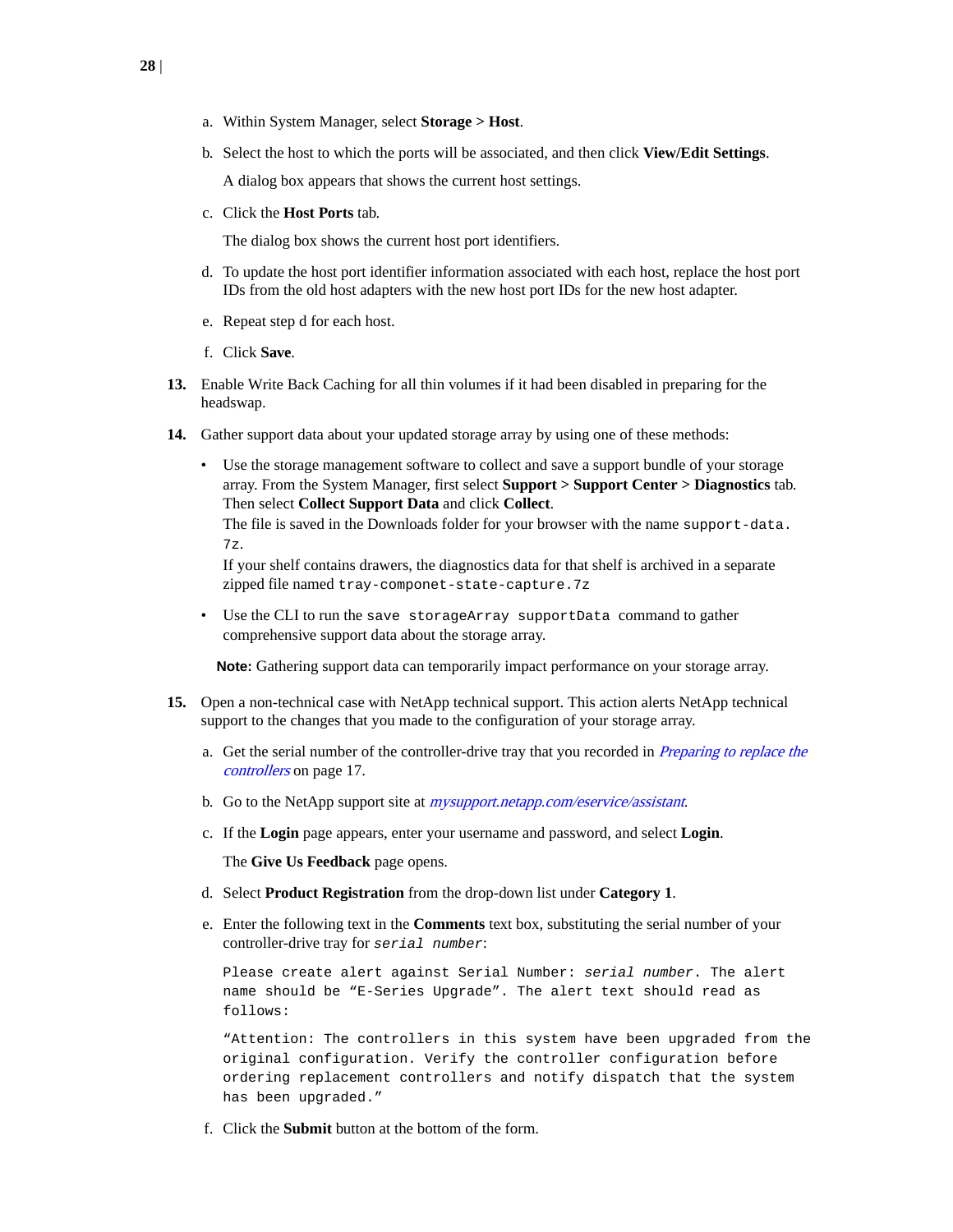### <span id="page-28-0"></span>**Create internal security key**

To use the Drive Security feature, you can create an internal security key that is shared by the controllers and secure-capable drives in the storage array. Internal keys are maintained on the controller's persistent memory.

### **Before you begin**

- Secure-capable drives must be installed in the storage array. These drives can be Full Disk Encryption (FDE) drives or Federal Information Processing Standard (FIPS) drives.
- The Drive Security feature must be enabled. Otherwise, a Cannot Create Security Key dialog box opens during this task. If necessary, contact your storage vendor for instructions on enabling the Drive Security feature.

**Note:** If both FDE and FIPS drives are installed in the storage array, they all share the same security key.

### **About this task**

In this task, you define an identifier and a pass phrase to associate with the internal security key.

**Note:** The pass phrase for Drive Security is independent from the storage array's Administrator password.

### **Steps**

- **1.** Select **Settings > System**.
- **2.** Under **Security key management**, select **Create Internal Key**.

| <b>Security key management</b> | Learn More >                                                                        |
|--------------------------------|-------------------------------------------------------------------------------------|
| Create Internal Key            | If you have secure-capable drives, create an internal security key if you wish to m |
|                                |                                                                                     |
| $Or_{\cdots}$                  |                                                                                     |
| <b>Create External Key</b>     |                                                                                     |
|                                | If you have secure-capable drives, create an external security key if you wish to p |

If you have not yet generated a security key, the Create Security Key dialog box opens.

- **3.** Enter information in the following fields:
	- **Define a security key identifier** You can either accept the default value (storage array name and time stamp, which is generated by the controller firmware) or enter your own value. You can enter up to 189 alphanumeric characters without spaces, punctuation, or symbols.

**Note:** Additional characters are generated automatically, appended to both ends of the string you enter. The generated characters ensure that the identifier is unique.

- **Define a pass phrase/Re-enter pass phrase** Enter and confirm a pass phrase. The value can have between 8 and 32 characters, and must include each of the following:
	- An uppercase letter (one or more). Keep in mind that the pass phrase is case sensitive.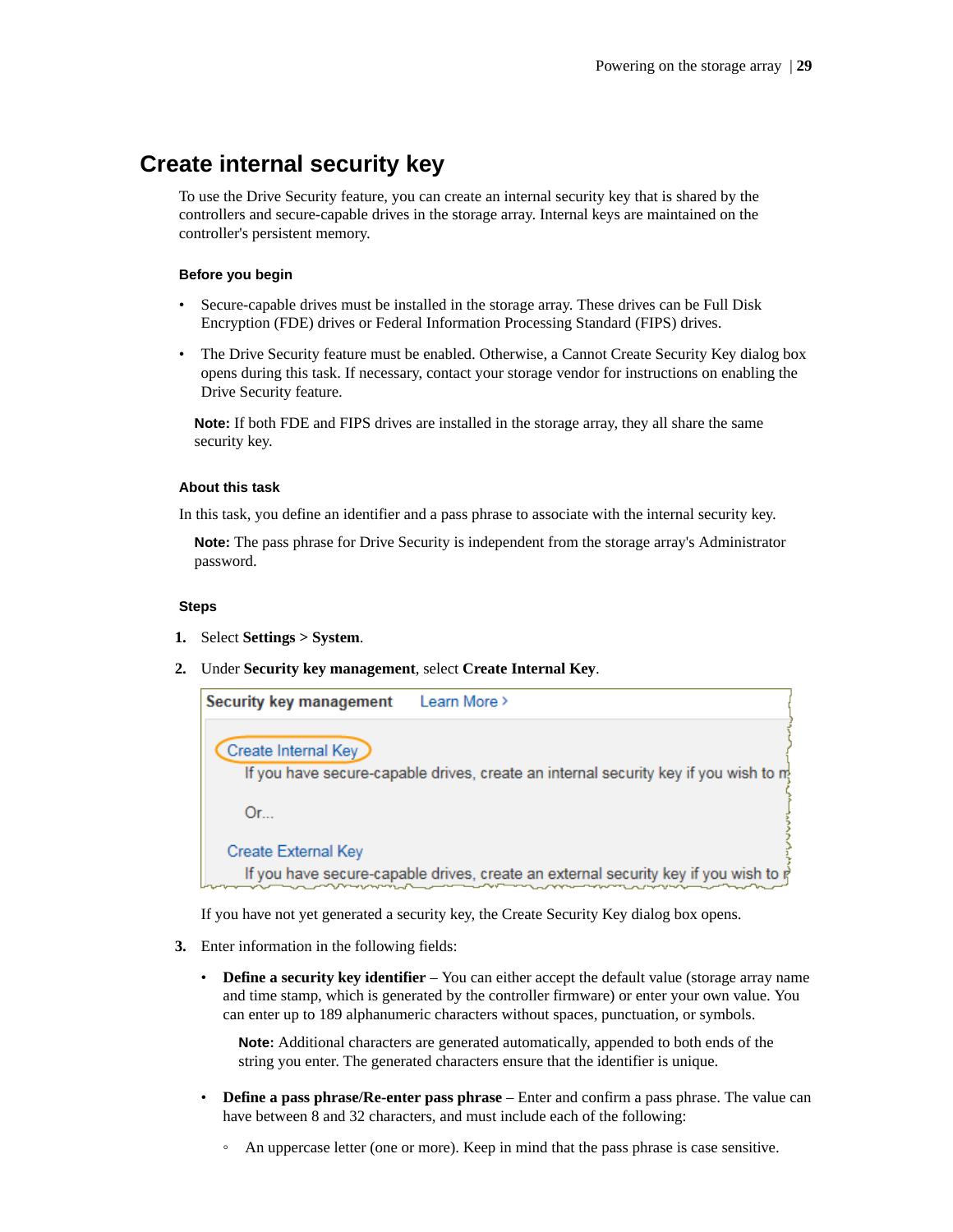- <span id="page-29-0"></span>◦ A number (one or more).
- A non-alphanumeric character, such as  $!, *, @$  (one or more).

**Important: Be sure to record your entries for later use**. If you need to move a secure-enabled drive from the storage array, you must know the identifier and pass phrase to unlock drive data.

**4.** Click **Create**.

The security key is stored on the controller in a non-accessible location. Along with the actual key, there is an encrypted key file that is downloaded from your browser.

**Note:** The path for the downloaded file might depend on the default download location of your browser.

**5.** Record your key identifier, pass phrase, and the location of the downloaded key file, and then click **Close**.

### **Result**

You can now create secure-enabled volume groups or pools, or you can enable security on existing volume groups and pools.

**Note:** Whenever power to the drives is turned off and then on again, all the secure-enabled drives change to a Security Locked state. In this state, the data is inaccessible until the controller applies the correct security key during drive initialization. If someone physically removes a locked drive and installs it in another system, the Security Locked state prevents unauthorized access to its data.

#### **After you finish**

You should validate the security key to make sure the key file is not corrupted.

### **Controller swap with internal key management and one or more drives secured**

If you swap both controllers in a dual-controller system, or one controller in a simplex system, are using an internal security key, and one or more drives in the storage array are locked, you must import the appropriate security key to the new storage array. Importing the key allows you to unlock access to the drives.

#### **Before you begin**

**Note:** If you receive a seven-segment display lock-down code of L5 after performing a controller replacement of mixed secured drives with internal key management, contact technical support.

• For the drives that are locked in the storage array, you must know the security key identifier and the pass phrase.

**Note:** The pass phrase is not the same as the storage array's Administrator password.

- The security key file is available on the management client (the system with a browser used for accessing System Manager).
- You must first create a new internal security key on the new replacement controllers before importing the original security key that was in place on the array prior to the controller replacement.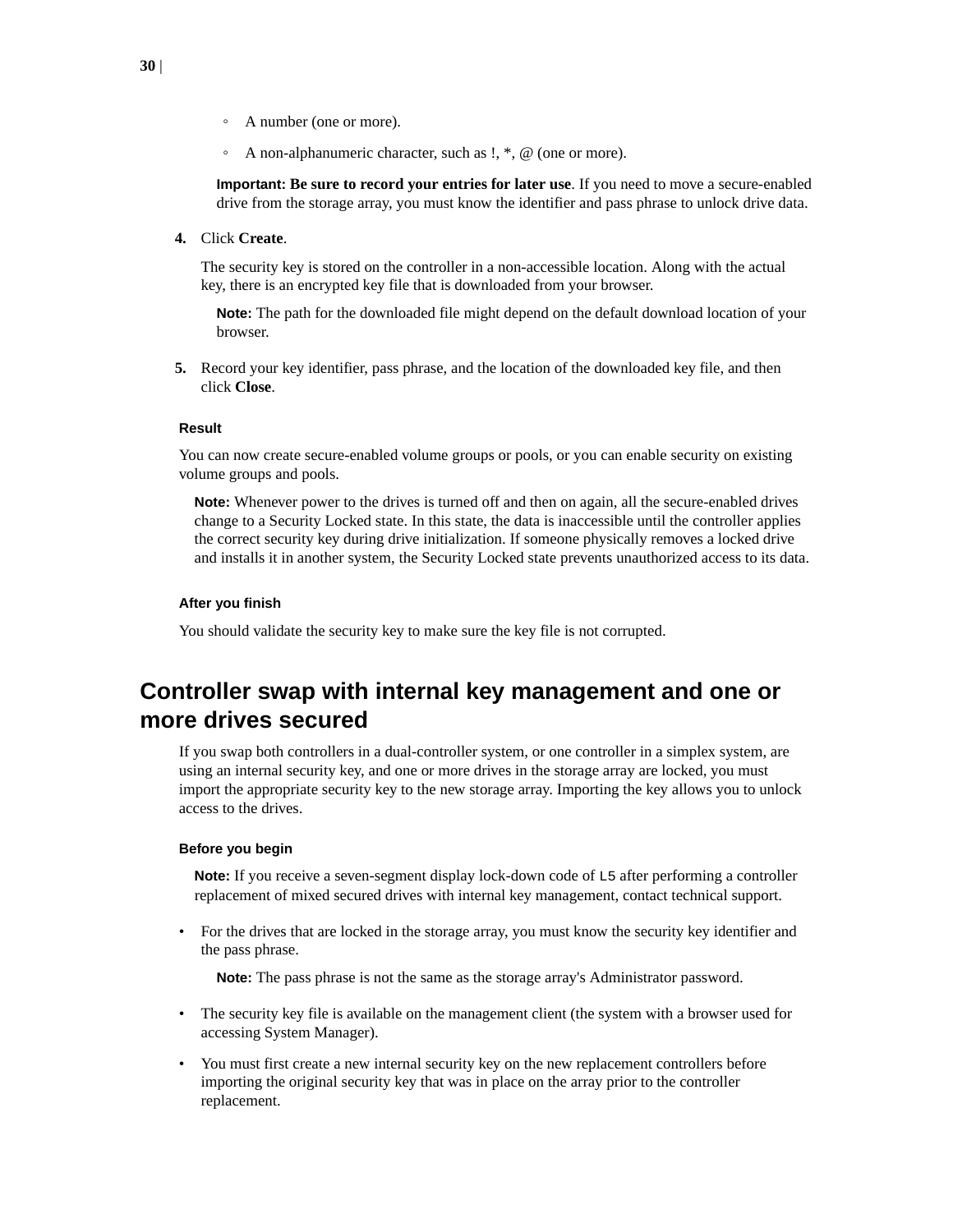### <span id="page-30-0"></span>**About this task**

After the array discovers the drives, a Needs Attention condition appears along with a status of Security Key Needed for these re-located drives. You can unlock drive data by importing their security key into the storage array. During this process, you select the security key identifier from a drop-down list, and then enter the pass phrase for the key.

### **Steps**

- **1.** Import the security key that you saved in [Preparing to Replace the Controllers](#page-16-0) on page 17 by selecting the **Storage Array** menu and then selecting **Security > Drive Security > Import Key**.
	- If there were only secured drives (no unsecured drives) in the storage array, the controllers automatically reboot to complete the import operation. Wait for all controllers to boot up. When a controller finishes booting, its icon appears in the Enterprise Management Window (EMW).
- **2.** Select **Settings > System**.
- **3.** Under **Security key management**, select **Unlock Secure Drives**.

| Learn More ><br>Security key management                                                                                                                                                                                                                                                                 |
|---------------------------------------------------------------------------------------------------------------------------------------------------------------------------------------------------------------------------------------------------------------------------------------------------------|
| Current key management method: Internal                                                                                                                                                                                                                                                                 |
| Create External Key<br>Create an external security key if you wish to manage your key on an external key                                                                                                                                                                                                |
| Prerequisites to external security key management:<br>1. Complete and download a client certificate signing request (CSR) from Syst<br>2. Create and download a client certificate from the key management server us<br>3. Ensure the client certificate and a copy of the key management server's cer- |
| <b>Change Key</b><br>Change your existing security key to prevent unauthorized data access.                                                                                                                                                                                                             |
| Back Up Key<br>Back up your security key file if the local copy of the key is not available or you war                                                                                                                                                                                                  |
| Unlock Secure Drives<br>Unlock secure drives on your storage array by importing the security key from the s                                                                                                                                                                                             |
| Validate Key<br>Validate your local copy of the security key.                                                                                                                                                                                                                                           |

The Unlock Secure Drives dialog box opens.

**4.** From the drop-down list in the first field (click the arrow on the far right), select the security key identifier that is associated with the drives you want to unlock.

When you select an identifier, the associated drive information appears below the field and the **Browse** button becomes available. The drives are identified by shelf number, drawer number, and bay number.

**5.** Click **Browse**, and then select the security key file that corresponds to the identifier.

The key file you selected appears below the field.

**6.** Enter the pass phrase associated with this key file.

The characters you enter are masked.

**7.** Click **Unlock**.

If the unlock operation is successful, the dialog box displays the following message:

The associated secure drives have been unlocked.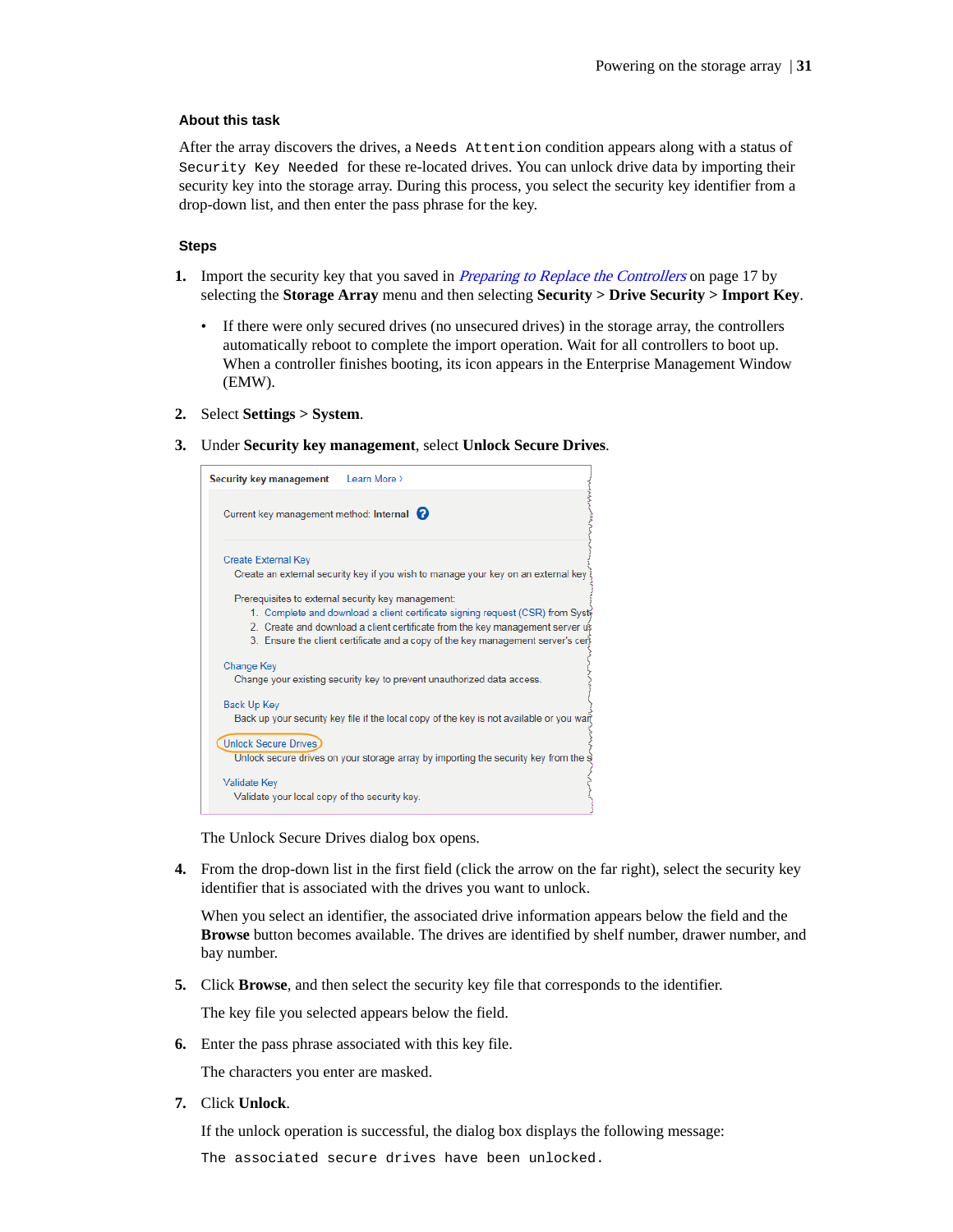<span id="page-31-0"></span>When all drives are locked and then unlocked, each controller in the storage array reboots. However, if there are already some unlocked drives in the target storage array, then the controllers will not reboot.

- **8.** If the storage array began with a mix of secured and unsecured drives, set the formerly secured drives to a native state:
	- a. Run the set drives=( trayID1,[drawerID1,]slotID1 ... trayIDn, [drawerIDn,]slotIDn) nativeState SMcli command.

The drive you specify are the drives that were secured when you began the controller replacement.

- b. Reset all controllers using SANtricity System Manager.
- c. Wait for all controllers to boot up. When a controller has finished booting, it appears in the EMW.

### **Create external security key**

To use the Drive Security feature with a key management server, you must create an external key that is shared by the key management server and the secure-capable drives in the storage array.

### **Before you begin**

• Secure-capable drives must be installed in the array. These drives can be Full Disk Encryption (FDE) drives or Federal Information Processing Standard (FIPS) drives.

**Note:** If both FDE and FIPS drives are installed in the storage array, they all share the same security key.

- The Drive Security feature must be enabled. Otherwise, a Cannot Create Security Key dialog box opens during this task. If necessary, contact your storage vendor for instructions on enabling the Drive Security feature.
- The client and server certificates are available on your local host so the storage array and key management server can authenticate each other. The client certificate validates the controllers, while the server certificate validates the key management server.

#### **About this task**

In this task, you define the IP address of the key management server and the port number it uses, and then load certificates for external key management.

### **Steps**

- **1.** Select **Settings > System**.
- **2.** Under **Security key management**, select **Create External Key**.

**Note:** If internal key management is currently configured, a dialog box opens and asks you to confirm that you want to switch to external key management.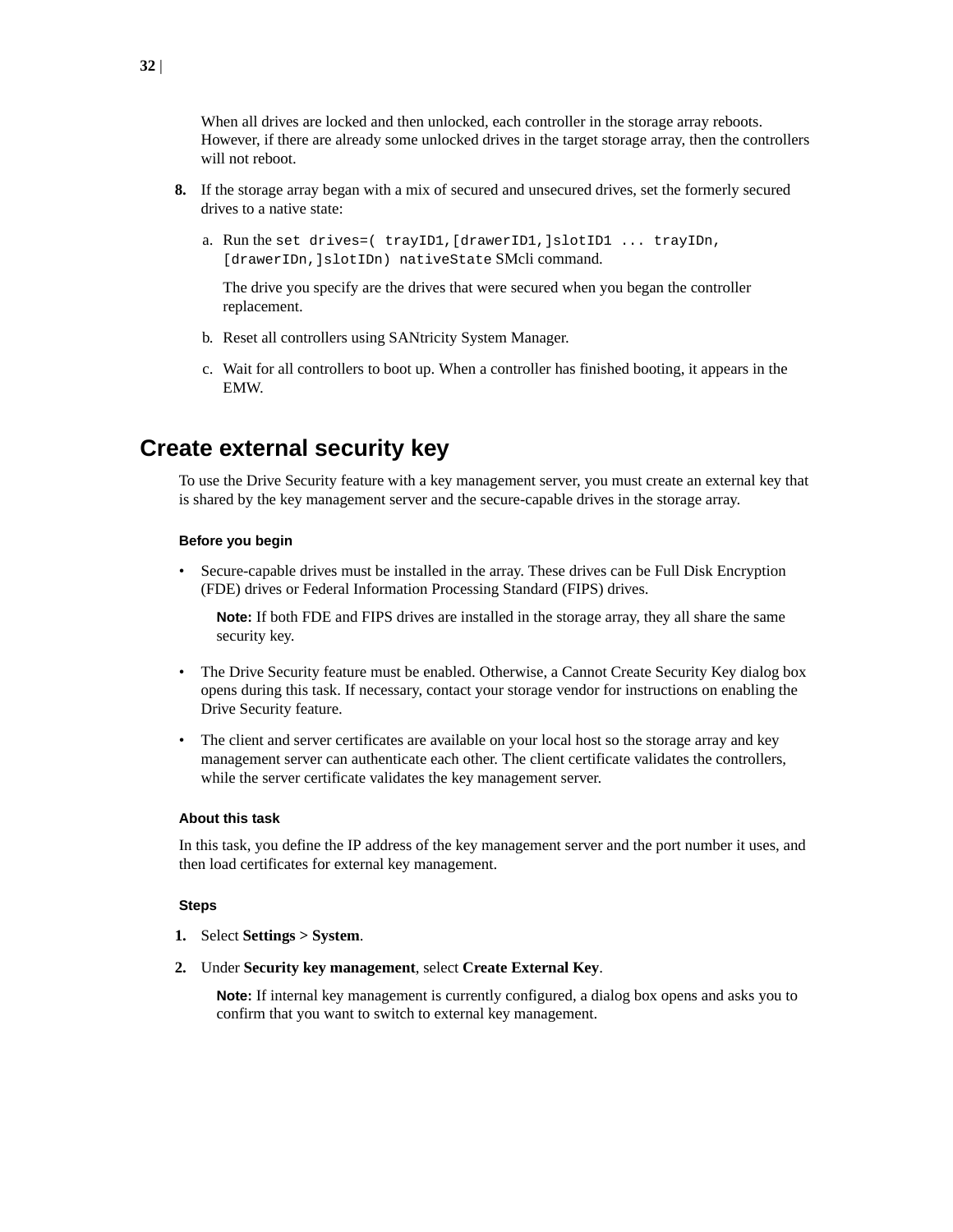| <b>Security key management</b> | Learn More >                                                                        |
|--------------------------------|-------------------------------------------------------------------------------------|
| Create Internal Key            | If you have secure-capable drives, create an internal security key if you wish to i |
| $Or_{\cdots}$                  |                                                                                     |
| Create External Key            | If you have secure-capable drives, create an external security key if you wish to?  |
|                                |                                                                                     |

The Create External Security Key dialog box opens.

- **3.** Under **Connect to Key Server**, enter information in the following fields:
	- **Key management server address** Enter the fully qualified domain name or the IP address (IPv4 or IPv6) of the server used for key management.
	- **Key management port number** Enter the port number used for the Key Management Interoperability Protocol (KMIP) communications. The most common port number used for key management server communications is 5696.
	- **Select client certificate** Click the first **Browse** button to select the certificate file for the storage array's controllers.
	- **Select key management server's server certificate** Click the second **Browse** button to select the certificate file for the key management server.
- **4.** Click **Next**.
- **5.** Under **Create/Backup Key**, enter information in the following field:
	- **Define a pass phrase/Re-enter pass phrase** Enter and confirm a pass phrase. The value can have between 8 and 32 characters, and must include each of the following:
		- An uppercase letter (one or more). Keep in mind that the pass phrase is case sensitive.
		- A number (one or more).
		- A non-alphanumeric character, such as !, \*, @ (one or more).

**Important: Be sure to record your entries for later use**. If you need to move a secure-enabled drive from the storage array, you must know the pass phrase to unlock drive data.

**6.** Click **Finish**.

The system connects to the key management server with the credentials you entered. A copy of the security key is then stored on your local system.

**Note:** The path for the downloaded file might depend on the default download location of your browser.

**7.** Record your pass phrase and the location of the downloaded key file, and then click **Close**.

The page displays the following message with additional links for external key management:

Current key management method: External

**8.** Test the connection between the storage array and the key management server by selecting **Test Communication**.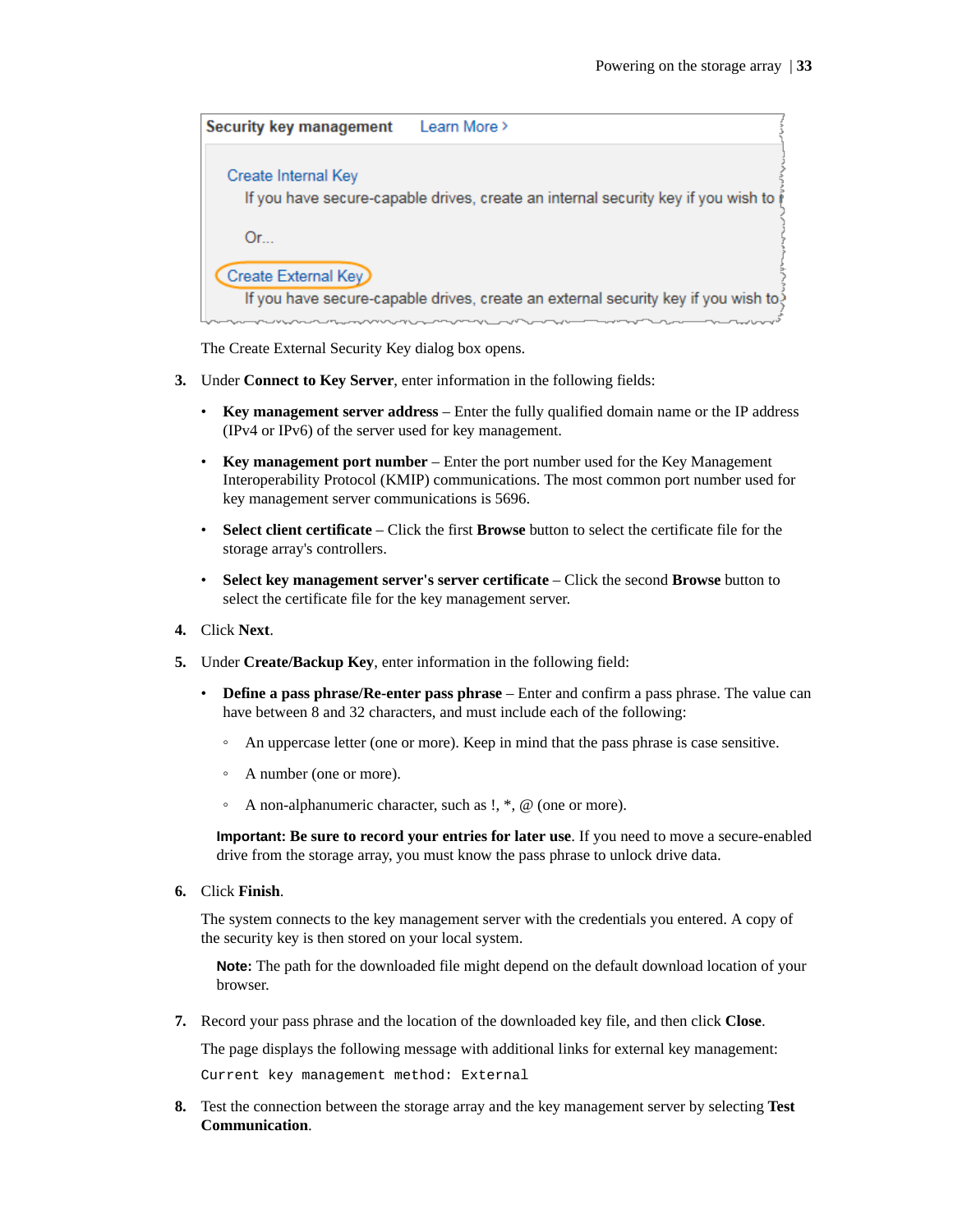<span id="page-33-0"></span>

Test results display in the dialog box.

### **Result**

When external key management is enabled, you can create secure-enabled volume groups or pools, or you can enable security on existing volume groups and pools.

**Note:** Whenever power to the drives is turned off and then on again, all the secure-enabled drives change to a Security Locked state. In this state, the data is inaccessible until the controller applies the correct security key during drive initialization. If someone physically removes a locked drive and installs it in another system, the Security Locked state prevents unauthorized access to its data.

#### **After you finish**

• You should validate the security key to make sure the key file is not corrupted.

### **Controller swap with external key management and all drives secured**

If you swap both controllers in a dual-controller system, or one controller in a simplex system, are using an external security key, and all drives in the storage array are locked, you must reestablish communication with the external key management server to unlock access to the drives.

#### **Before you begin**

- Both the External KMS and the controller are on the same subnet.
- You recorded the External KMS server address and port number in *[Preparing to Replace the](#page-16-0)* [Controllers](#page-16-0) on page 17.
- You retrieved the client and server certificates and stored them on your local host in *[Preparing to](#page-16-0)* [Replace the Controllers](#page-16-0) on page 17. These certificates are needed so the storage array and key management server can authenticate each other. The client certificate validates the controllers, while the server certificate validates the key management server.
- You know the pass phrase associated with the external security key.

#### **Steps**

**1.** Select **Settings > System**.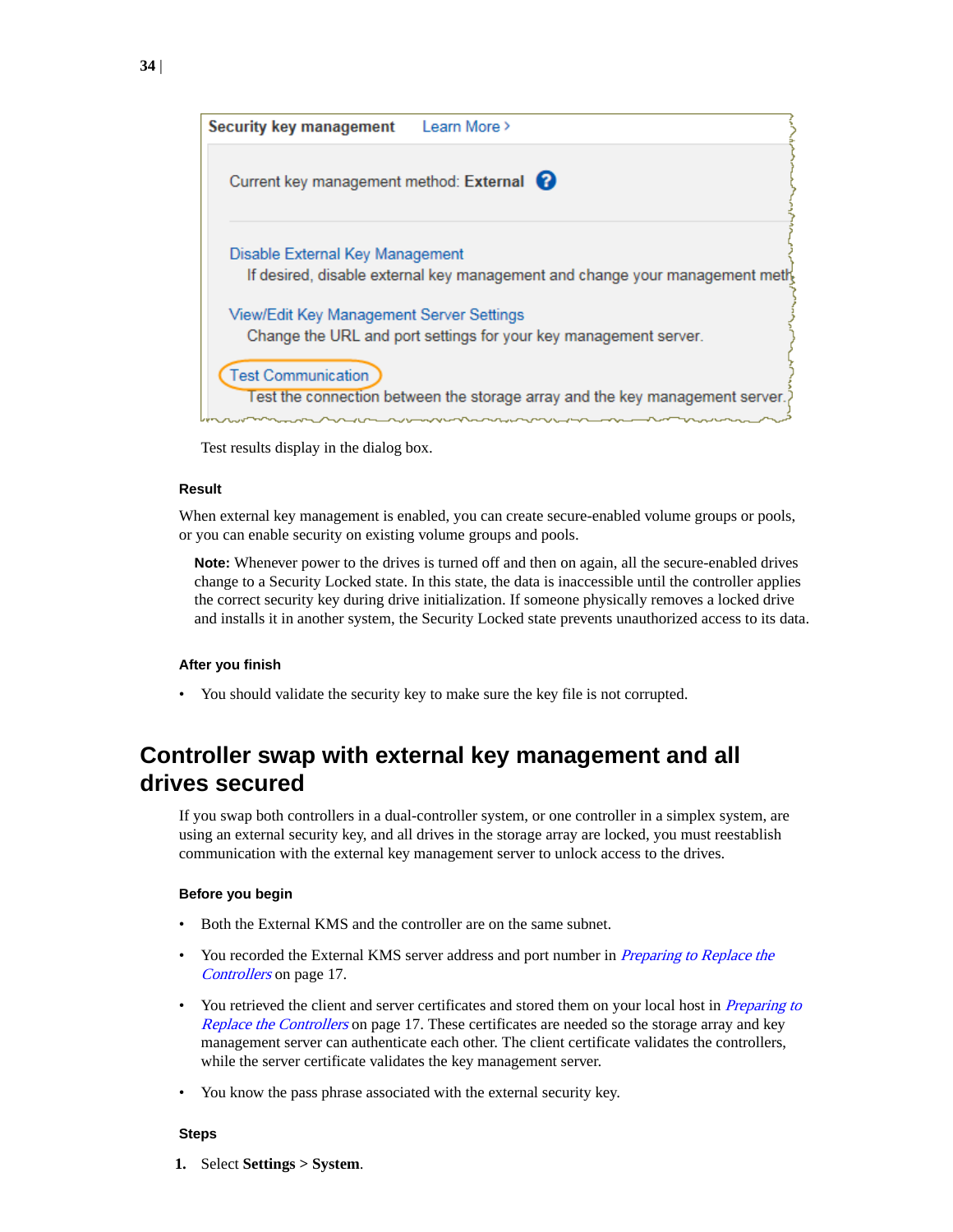- **2.** Under **Connect to Key Server**, enter information in the following fields:
	- **Key management server address** Enter the fully qualified domain name or the IP address (IPv4 or IPv6) of the server used for key management.
	- **Key management port number** Enter the port number used for the Key Management Interoperability Protocol (KMIP) communications. The most common port number used for key management server communications is 5696.
	- **Select client certificate** Click the first **Browse** button to select the certificate file for the storage array's controllers.
	- **Select key management server's server certificate** Click the second **Browse** button to select the certificate file for the key management server.
- **3.** Click **Next**.
- **4.** Click **Finish**.

The system connects to the key management server with the credentials you entered. A copy of the security key is then stored on your local system.

**Note:** The path for the downloaded file might depend on the default download location of your browser.

**5.** Record the location of the downloaded key file, and then click **Close**.

The page displays the following message with additional links for external key management:

Current key management method: External

**6.** Test the connection between the storage array and the key management server by selecting **Test Communication**.



Test results display in the dialog box.

- **7.** Select **Settings > System**.
- **8.** Under **Security key management**, select **Unlock Secure Drives**.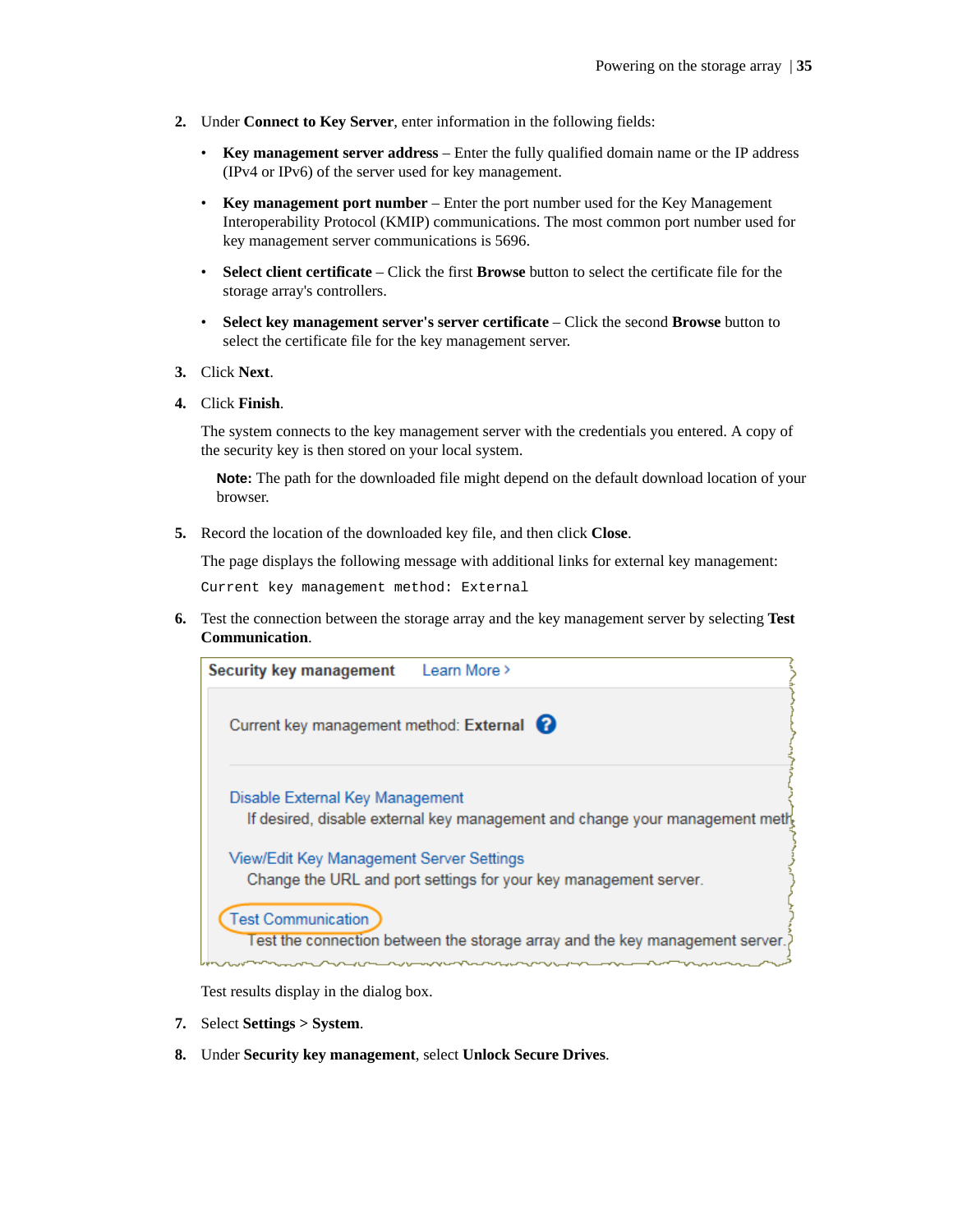| Security key management Learn More >                                                    |
|-----------------------------------------------------------------------------------------|
| Current key management method: Internal                                                 |
| <b>Create External Key</b>                                                              |
| Create an external security key if you wish to manage your key on an external key       |
| Prerequisites to external security key management:                                      |
| 1. Complete and download a client certificate signing request (CSR) from Syst           |
| 2. Create and download a client certificate from the key management server us           |
| 3. Ensure the client certificate and a copy of the key management server's cer-         |
| <b>Change Key</b>                                                                       |
| Change your existing security key to prevent unauthorized data access.                  |
|                                                                                         |
| <b>Back Up Key</b>                                                                      |
| Back up your security key file if the local copy of the key is not available or you war |
| <b>Unlock Secure Drives</b>                                                             |
| Unlock secure drives on your storage array by importing the security key from the s     |
|                                                                                         |
| <b>Validate Key</b>                                                                     |
| Validate your local copy of the security key.                                           |
|                                                                                         |

The Unlock Secure Drives dialog box opens.

**9.** From the drop-down list in the first field (click the arrow on the far right), select the security key identifier that is associated with the drives you want to unlock.

When you select an identifier, the associated drive information appears below the field and the **Browse** button becomes available. The drives are identified by shelf number, drawer number, and bay number.

**10.** Click **Browse**, and then select the security key file that corresponds to the identifier.

The key file you selected appears below the field.

**11.** Enter the pass phrase associated with this key file.

The characters you enter are masked.

**12.** Click **Unlock**.

If the unlock operation is successful, the dialog box displays: "The associated secure drives have been unlocked."

### **Result**

When all drives are locked and then unlocked, each controller in the storage array will reboot. However, if there are already some unlocked drives in the target storage array, then the controllers will not reboot.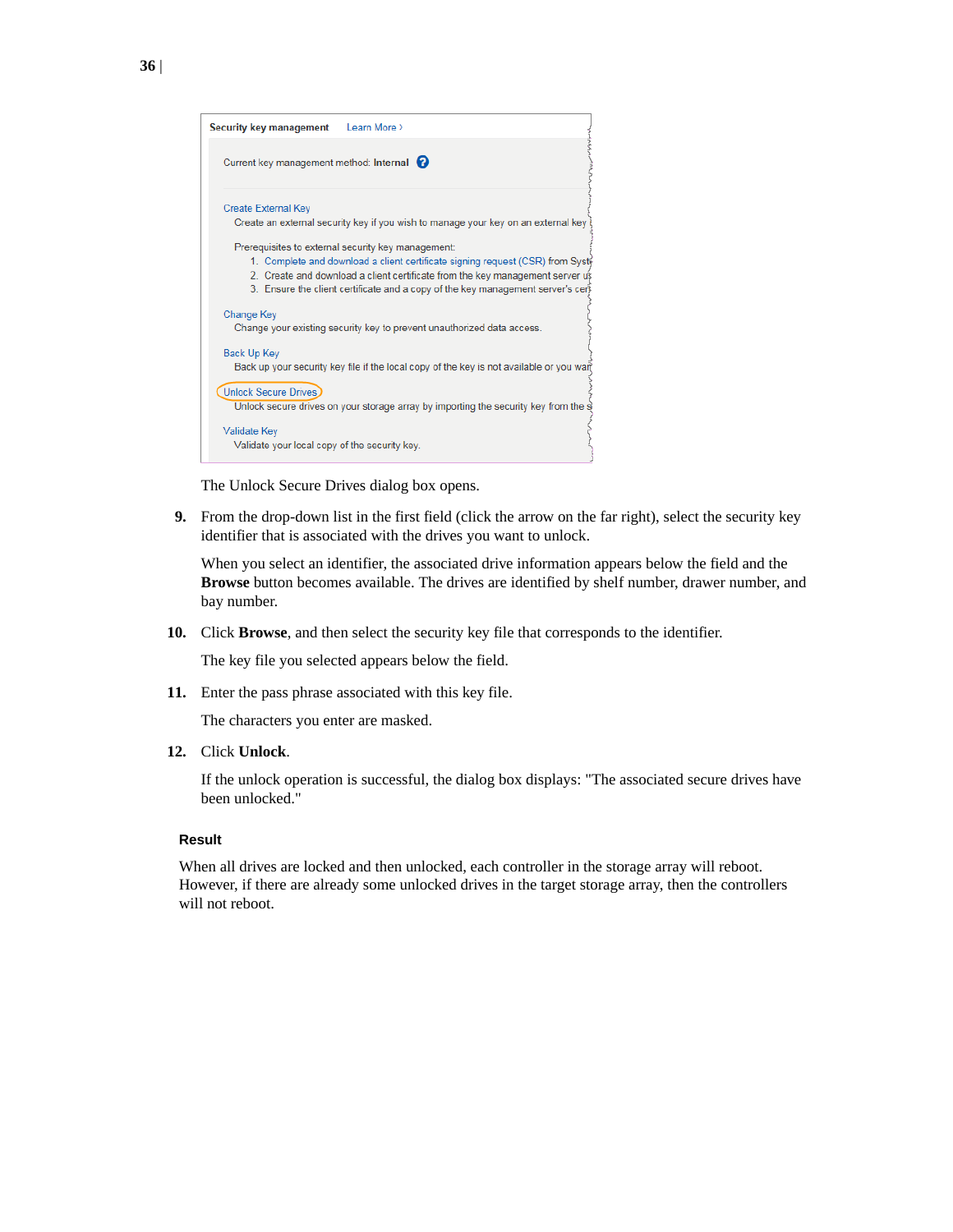## <span id="page-36-0"></span>**Remounting volumes after changing the vendor from LSI to NETAPP**

If your controller upgrade results in changing the vendor ID from LSI to NETAPP, you must take steps on each Windows, VMware or AIX host that uses volumes from the updated storage array. Refer to the task for the corresponding operating system on each host.

### **Remounting volumes on a Windows host**

These steps enable attached hosts can perform I/O operations with volumes on the upgraded storage array.

### **Steps**

- **1.** In the **Device Manager**, select **Show Hidden Devices**.
- **2.** For each NETAPP SCSI Disk Device listed in the **Device Manager**, right-click on the entry, and select **Uninstall**.

If Windows displays a dialog box with a message indicating that you should reboot the host, finish uninstalling all of the volumes before you scan for hardware and reboot.

- **3.** Right-click in the **Device Manager**, and select **Scan for Hardware Changes**.
- **4.** Reboot the host.

### **Remounting volumes on an AIX host**

After you replace the controllers, you might observer that host shows the new volumes on the storage array, but also shows the original volumes as failed.

### **About this task**

If failed volumes appear, perform the following steps.

### **Step**

**1.** Run the cfgmgr command.

### **Remounting volumes on a VMware host**

Address problems that might appear on VMware hosts after the controller upgrade.

### **About this task**

After you replace the controllers, you might observe the following conditions:

- VMware shows new paths for the volumes on the storage array, but also shows the original paths as dead paths.
- The hosts still list the volumes on the storage array as having LSI vendor IDs. This might occur when the volumes were claimed by the LSI rule at the start and so continue to use the same LSI rule when the volumes come back on line.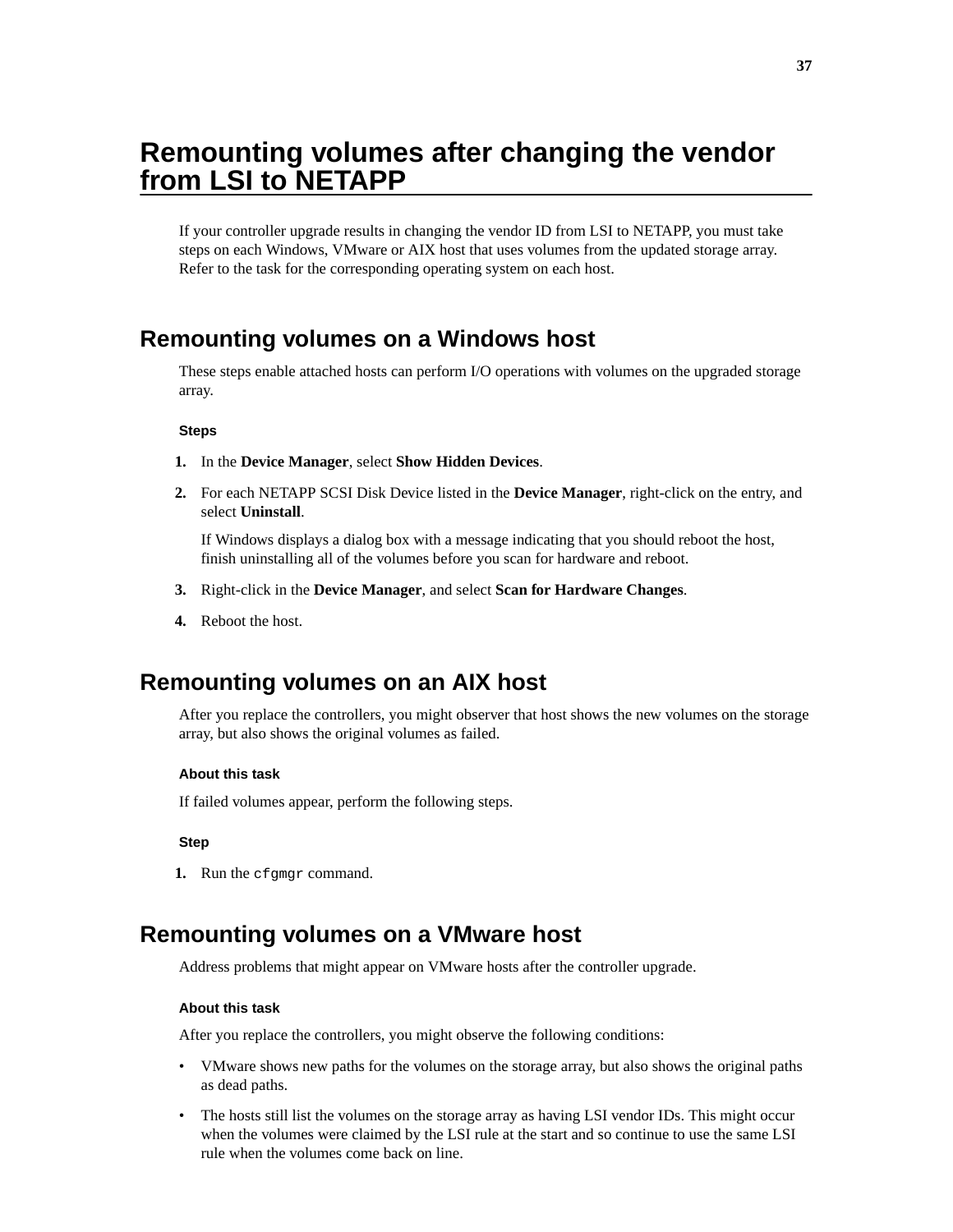• The Display Name does not reflect the change from LSI to NetApp. This might occur because the display name became free test after initial discovery. In this case, you can change the Display Name manually.

If dead paths appear, perform the following steps.

### **Steps**

- **1.** Perform a rescan on the each host.
- **2.** Halt all host I/O operations to this subsystem.
- **3.** Reclaim the volumes under NetApp rule.
	- a. Run the esxcli storage core device list command. Check the output from the command to identify volumes whose names have the form aa.xxxx.
	- b. Run the command do esxcli storage core claiming reclaim -d naa.xxxxx to change the LSI vendor ID to NetApp.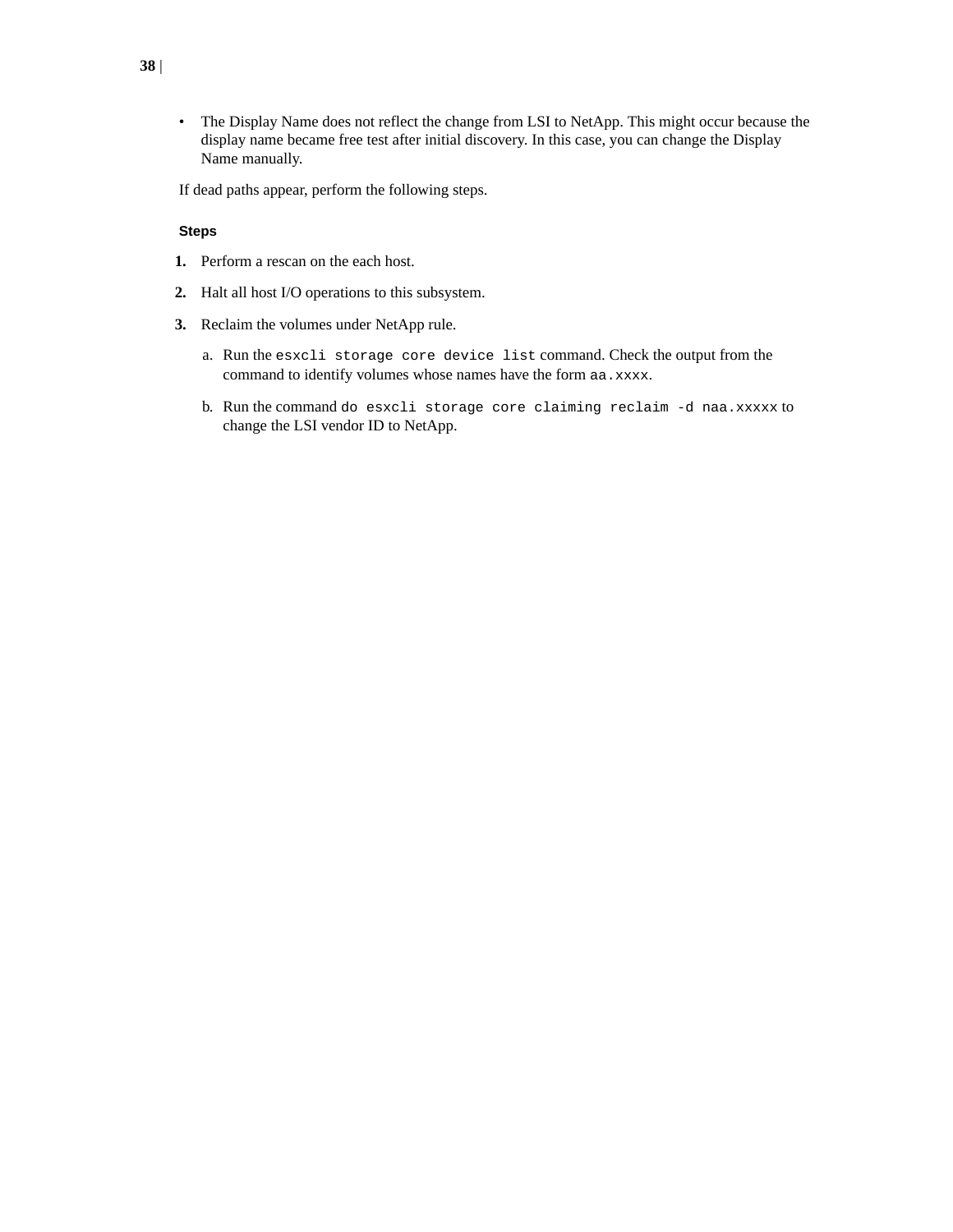## <span id="page-38-0"></span>**Reconfiguring a SAS-2 system for use behind a new SAS-3 controller shelf (E57XX/EF570/E28XX)**

You can convert the controller shelf in an approved SAS-2 array (E2700, E5500/EF550, E5600/ EF560) to a drive shelf and then place that shelf and any associated approved SAS-2 expansion shelves (DE1600, DE5600, DE6600) behind a new approved SAS-3 array (E2800, E5700/EF570) and approved SAS-3 expansion shelves (DE212C, DE224C, DE460C) for maximum performance and investment protection.

### **About this task**

Due to the complexity of this procedure, the following is recommended:

- If you are able to back up your data, you can perform this procedure without assistance from NetApp Professional Services.
- If you cannot back up your data, contact NetApp Professional Services for assistance with this procedure.

**Note:** If you do not need to preserve any data through this procedure, refer to *[Reconfiguring a](#page-39-0)* [SAS-2 system for use behind a new SAS-3 controller shelf without data preservation](#page-39-0) on page 40.

### **Steps**

**1.** Make sure both of your arrays are prepared for the procedure:

| <b>Arrays</b>  | <b>Description</b>                                                  |
|----------------|---------------------------------------------------------------------|
| Existing array | Existing array with SANtricity OS 8.25 or later that is powered up. |
| New array      | New array unpacked and powered down.                                |

- **2.** Record the serial number from the SAS-2 controller shelf that you will be converting to a drive shelf.
- **3.** If drive security is in use for the existing array, ensure that the security key is available.
- **4.** Shut down all applications that are using the data volumes, and remove the host cables from both controllers.
- **5.** On controllers with a Cache Active LED, wait until the LED goes dark on both controllers. Otherwise, wait 15 minutes to allow controller cache to flush.
- **6.** Ensure that no background operations are in progress using the following CLI command:

Show StorageArray longRunningOperations

- **7.** Power down both controllers.
- **8.** Remove the network cables from both controllers as well as any enclosure expansion cables.
- **9.** Replace both controllers in the existing array with IOMs or ESMs.
- **10.** If the new array has any drives, perform the following to remove the drives:

| <b>Enclosure</b> | Drive removal method                                                                                                      |
|------------------|---------------------------------------------------------------------------------------------------------------------------|
| DE460            | Remove the drives completely out of the enclosures.                                                                       |
| Non-DE460        | Partially remove the drives from the enclosures, making sure that the<br>drives are no longer connected to the mid-plane. |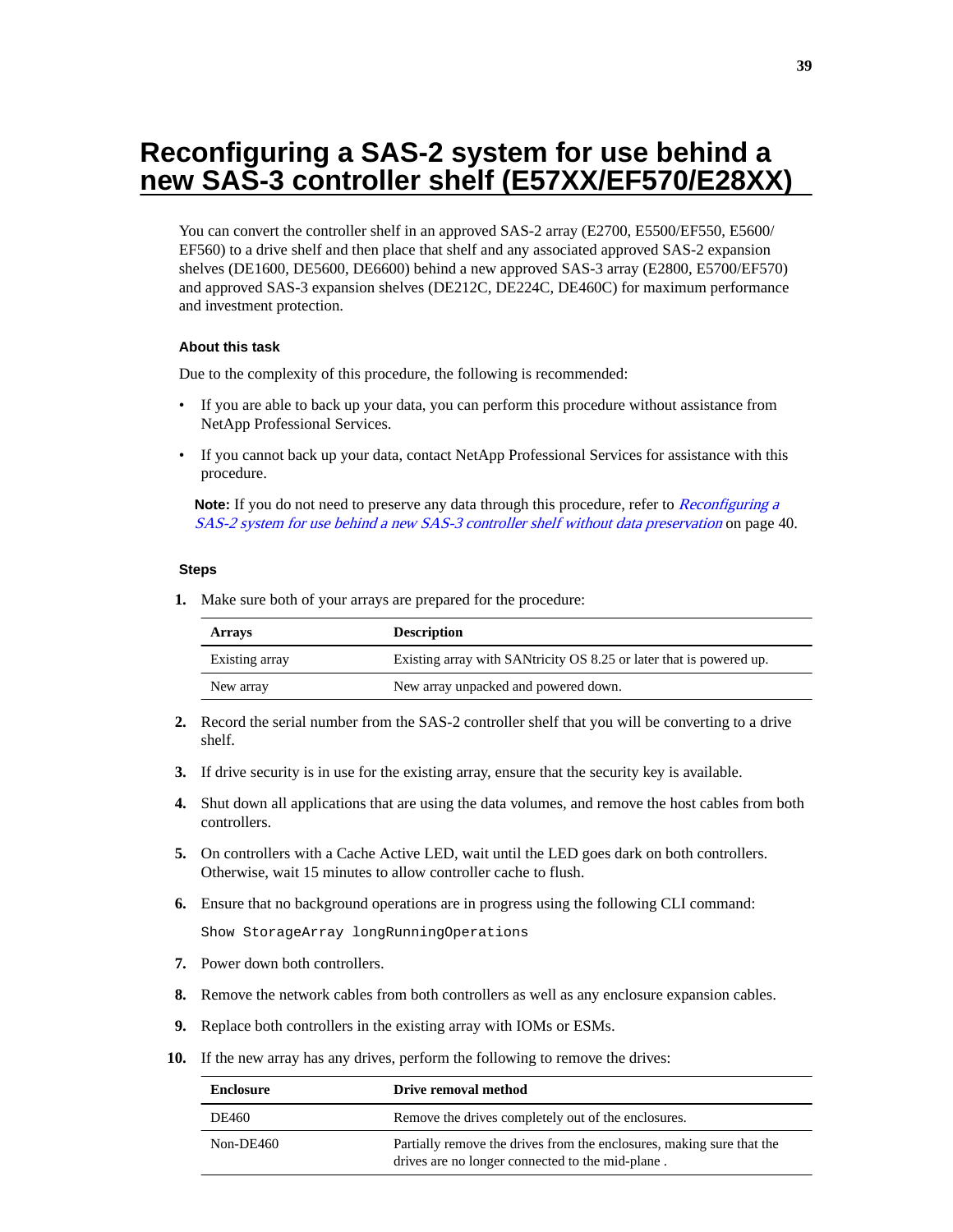<span id="page-39-0"></span>**11.** If possible, use the host cables and network cables from the existing array and connect them to the controllers in the new array.

**Note:** Depending on the host connections of your net array, different cables may be required.

**12.** Cable the drive shelves behind the controllers in the new array.

The existing array becomes a drive shelf and can be cabled to the controllers in the new array.

**Note:** Connecting SAS-2 to SAS-3 requires SAS HD to miniSAS cables. For more detailed cabling information for your particular controller and expansion shelf configuration, refer to the [E-Series Hardware Cabling Guide](https://library.netapp.com/ecm/ecm_download_file/ECMLP2588749).

- **13.** Power up the new array.
- **14.** Configure the management port and the IP addresses by installing the Quick Connect utility from the [NetApp Support Site](HTTPS://MYSUPPORT.NETAPP.COM/QUICKCONNECT).
- **15.** If drive security was in use on the existing array, import the security key. For more information on how to perform this task refer to *[Import storage array security key](#page-30-0)* on page 31.
- **16.** Download the latest NVSRAM for SANtricity 11.40 (or newer) on the new array.
- **17.** Reinsert all the drives into the new array's enclosure(s).
- **18.** Send your configuration changes to NetApp Technical Support.
	- a. Get the serial number of the old controller-drive tray that you recorded in Step 2.
	- b. Log in to the NetApp Support Site: [mysupport.netapp.com/eservice/assistant](http://mysupport.netapp.com/eservice/assistant).
	- c. From the drop-down list under **Category 1** on the **Give Us Feedback** page, select **Installed products**.
	- d. From the drop-down list under **Category 2** on the **Give Us Feedback** page, select **Decommission request**.
	- e. Enter the following text in the **Comments** text box, substituting the serial number of your controller-drive tray for serial number:

Please decommission this serial number as the entitlement has been moved to another serial number in the system. Please reference this in the SN notes.

f. Select **Submit**.

### **Reconfiguring a SAS-2 system for use behind a new SAS-3 controller shelf without data preservation**

You can convert the controller shelf in an approved SAS-2 array (E2700, E550/EF5500, E5600/ EF560) to a drive shelf and then place that shelf and any associated approved SAS-2 drive shelves (DE1600, DE5600, DE6600) behind a new approved SAS-3 array (E2800, E5700/EF570) and approved SAS-3 drive shelves (DE212C, DE224C, DE460C) without data preservation.

#### **Steps**

- **1.** If the existing SAS-2 array is still accessible, delete all volume groups, power down both controllers, and remove all cables.
- **2.** Record the serial number from the SAS-2 controller shelf that you will be converting to a drive shelf.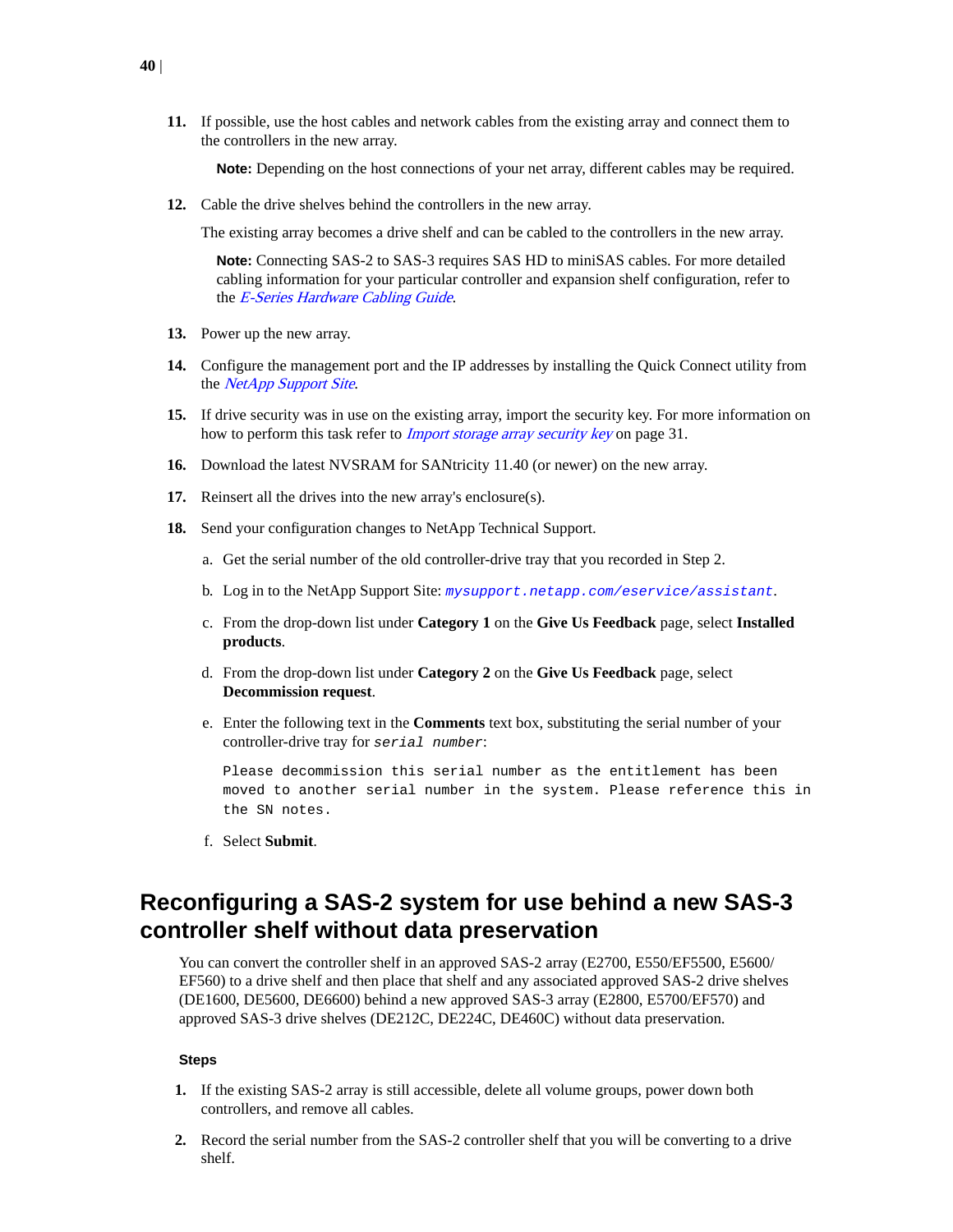- **3.** If drive security is in use for the existing array, ensure that the security key is available.
- **4.** Replace both controllers in the existing array with IOMs or ESMs.
- **5.** If possible, use the host cables and network cables from the existing array and connect them to the controllers in the new array.

**Note:** Depending on the host connections of your new array, different cables may be required.

**6.** Cable the drive shelves behind the controllers in the new array.

The existing controller-drive tray and any attached drive trays become drive shelves and can be cabled to the controllers in the new array.

**Note:** Connecting SAS-2 to SAS-3 requires SAS HD to miniSAS cables. For more detailed cabling information for your particular controller and expansion shelf configuration, refer to the [E-Series Hardware Cabling Guide](https://library.netapp.com/ecm/ecm_download_file/ECMLP2588749).

- **7.** Power up the new array including any attached drive shelves.
- **8.** Configure the management port and the IP addresses by installing the Quick Connect utility from the [NetApp Support Site](HTTPS://MYSUPPORT.NETAPP.COM/QUICKCONNECT).
- **9.** If drive security was in use on the existing array, import the security key. For more information on how to perform this task refer to *[Import storage array security key](#page-30-0)* on page 31.
- **10.** If you were unable to delete the volume groups from your existing array before performing this procedure, you must set all foreign drives to appear as native. For detailed information on how to set drives to native, refer to the SANtricity Online Help.
- **11.** Send your configuration changes to NetApp Technical Support.
	- a. Get the serial number of the old controller-drive tray that you recorded in Step 2.
	- b. Log in to the NetApp Support Site: [mysupport.netapp.com/eservice/assistant](http://mysupport.netapp.com/eservice/assistant).
	- c. From the drop-down list under **Category 1** on the **Give Us Feedback** page, select **Installed products**.
	- d. From the drop-down list under **Category 2** on the **Give Us Feedback** page, select **Decommission request**.
	- e. Enter the following text in the **Comments** text box, substituting the serial number of your controller-drive tray for serial number:

If you are unable to delete the volume groups from your existing ARRAY BEFORE PERFOMRING THIS PROCEDURE, you must set all foreign drives appear to native.

Please decommission this serial number as the entitlement has been moved to another serial number in the system. Please reference this in the SN notes.

f. Select **Submit**.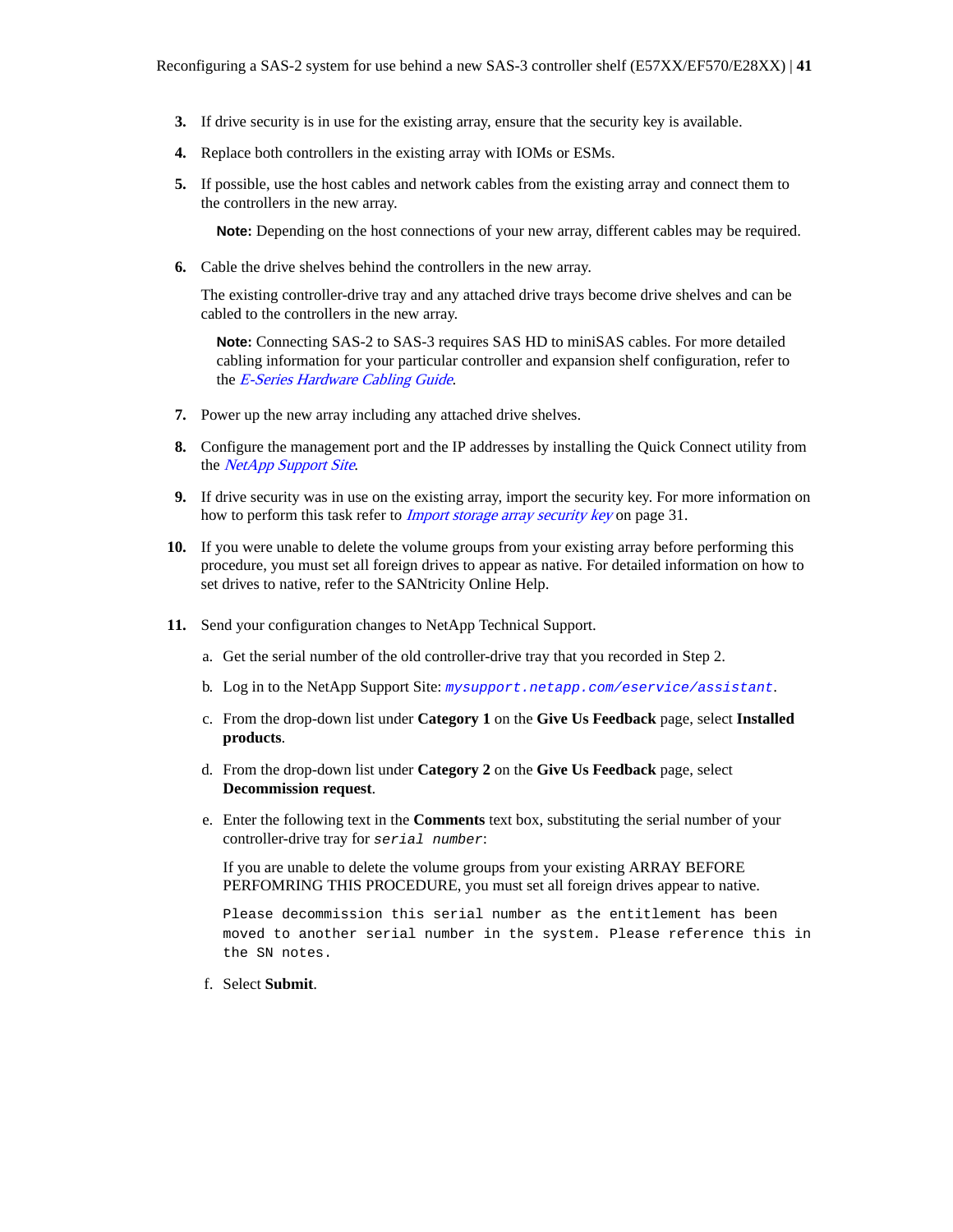## <span id="page-41-0"></span>**Copyright information**

Copyright © 2018 NetApp, Inc. All rights reserved. Printed in the U.S.

No part of this document covered by copyright may be reproduced in any form or by any means graphic, electronic, or mechanical, including photocopying, recording, taping, or storage in an electronic retrieval system—without prior written permission of the copyright owner.

Software derived from copyrighted NetApp material is subject to the following license and disclaimer:

THIS SOFTWARE IS PROVIDED BY NETAPP "AS IS" AND WITHOUT ANY EXPRESS OR IMPLIED WARRANTIES, INCLUDING, BUT NOT LIMITED TO, THE IMPLIED WARRANTIES OF MERCHANTABILITY AND FITNESS FOR A PARTICULAR PURPOSE, WHICH ARE HEREBY DISCLAIMED. IN NO EVENT SHALL NETAPP BE LIABLE FOR ANY DIRECT, INDIRECT, INCIDENTAL, SPECIAL, EXEMPLARY, OR CONSEQUENTIAL DAMAGES (INCLUDING, BUT NOT LIMITED TO, PROCUREMENT OF SUBSTITUTE GOODS OR SERVICES; LOSS OF USE, DATA, OR PROFITS; OR BUSINESS INTERRUPTION) HOWEVER CAUSED AND ON ANY THEORY OF LIABILITY, WHETHER IN CONTRACT, STRICT LIABILITY, OR TORT (INCLUDING NEGLIGENCE OR OTHERWISE) ARISING IN ANY WAY OUT OF THE USE OF THIS SOFTWARE, EVEN IF ADVISED OF THE POSSIBILITY OF SUCH DAMAGE.

NetApp reserves the right to change any products described herein at any time, and without notice. NetApp assumes no responsibility or liability arising from the use of products described herein, except as expressly agreed to in writing by NetApp. The use or purchase of this product does not convey a license under any patent rights, trademark rights, or any other intellectual property rights of NetApp.

The product described in this manual may be protected by one or more U.S. patents, foreign patents, or pending applications.

RESTRICTED RIGHTS LEGEND: Use, duplication, or disclosure by the government is subject to restrictions as set forth in subparagraph  $(c)(1)(ii)$  of the Rights in Technical Data and Computer Software clause at DFARS 252.277-7103 (October 1988) and FAR 52-227-19 (June 1987).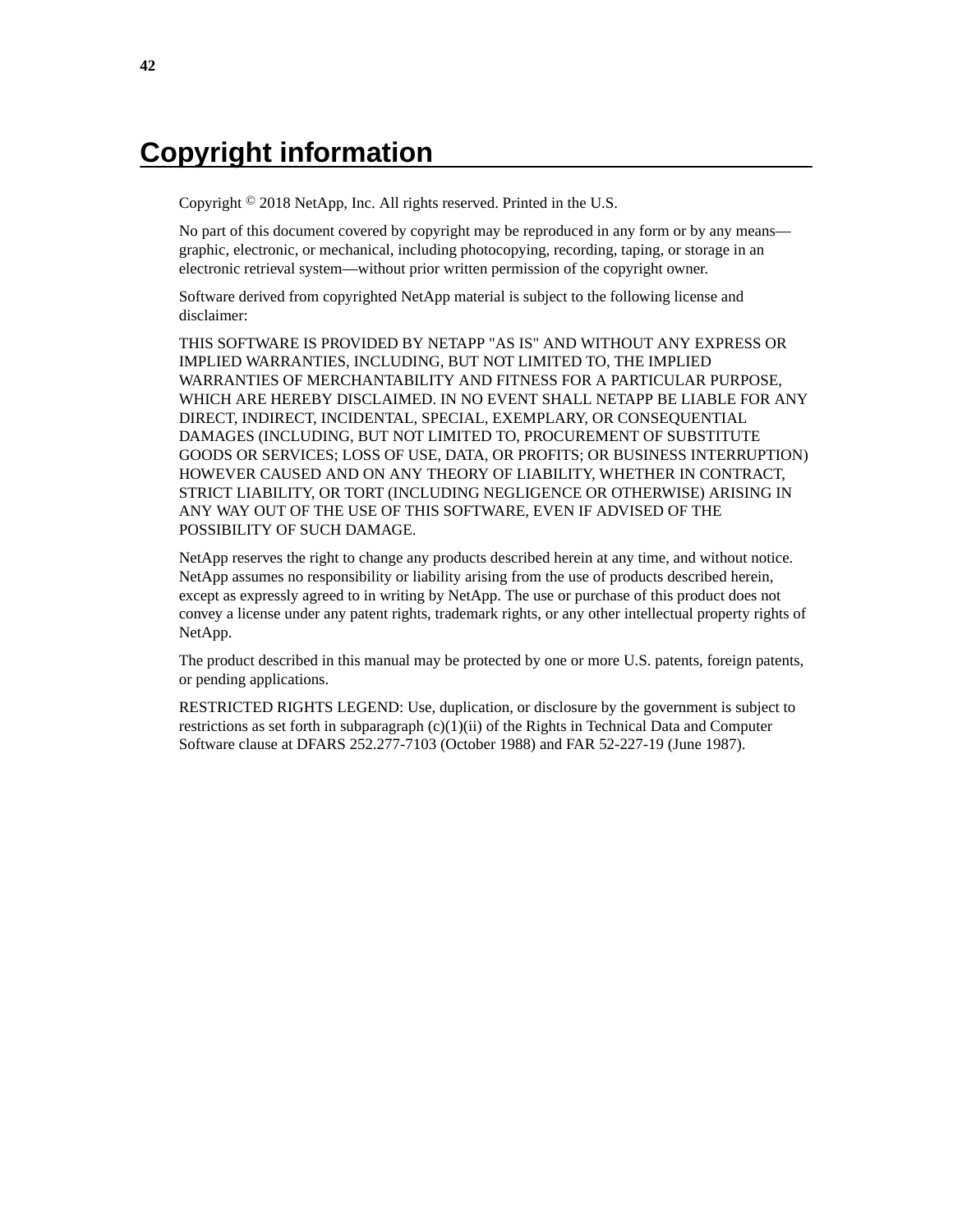## <span id="page-42-0"></span>**Trademark information**

NETAPP, the NETAPP logo, and the marks listed on the NetApp Trademarks page are trademarks of NetApp, Inc. Other company and product names may be trademarks of their respective owners.

<http://www.netapp.com/us/legal/netapptmlist.aspx>